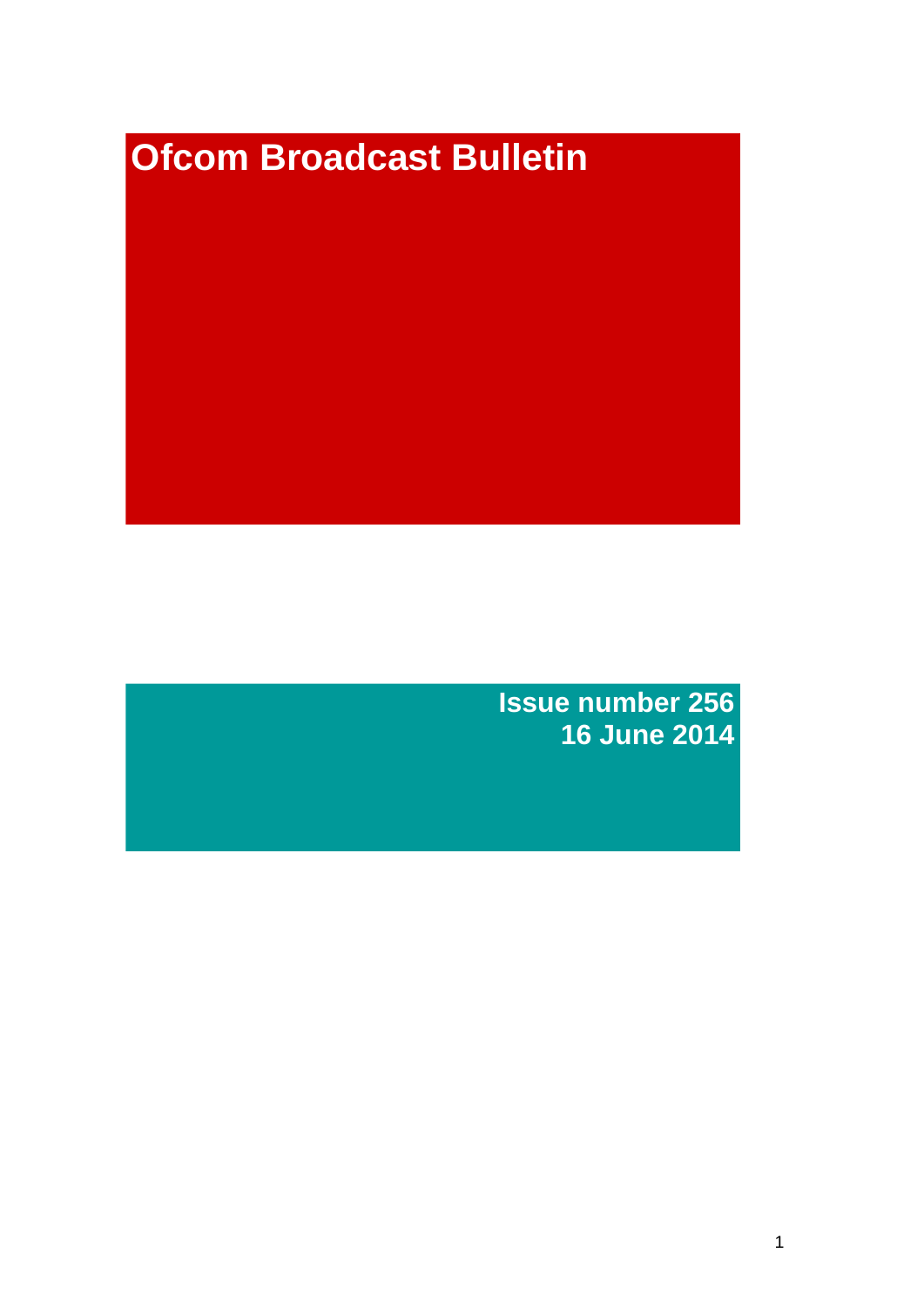# **Contents**

| Introduction                                                                     | 3  |
|----------------------------------------------------------------------------------|----|
| <b>Standards cases</b>                                                           |    |
| In Breach                                                                        |    |
| <b>Sonia Poulton Live</b><br>The People's Voice, 29 November 2013, 17:00         | 5  |
| Jerry Springer<br>Pick TV, 27 January 2014, 13:00                                | 11 |
| <b>Sex and the City</b><br>Comedy Central Extra, 6 April 2014, 20:30             | 18 |
| <b>Here Comes Honey Boo Boo</b><br>TLC, 18 April 2014, 20:00                     | 20 |
| <b>Community Announcement</b><br>Channel i, 18 to 21 January 2014, various times | 22 |
| <b>Broadcast Licence Conditions cases</b>                                        |    |
| In Breach                                                                        |    |
| <b>Provision of recordings</b><br>The People's Voice, 29 November 2013, 17:00    | 25 |
| <b>Investigations Not in Breach</b>                                              | 27 |
| <b>Complaints Assessed, Not Investigated</b>                                     | 28 |
| <b>Investigations List</b>                                                       | 37 |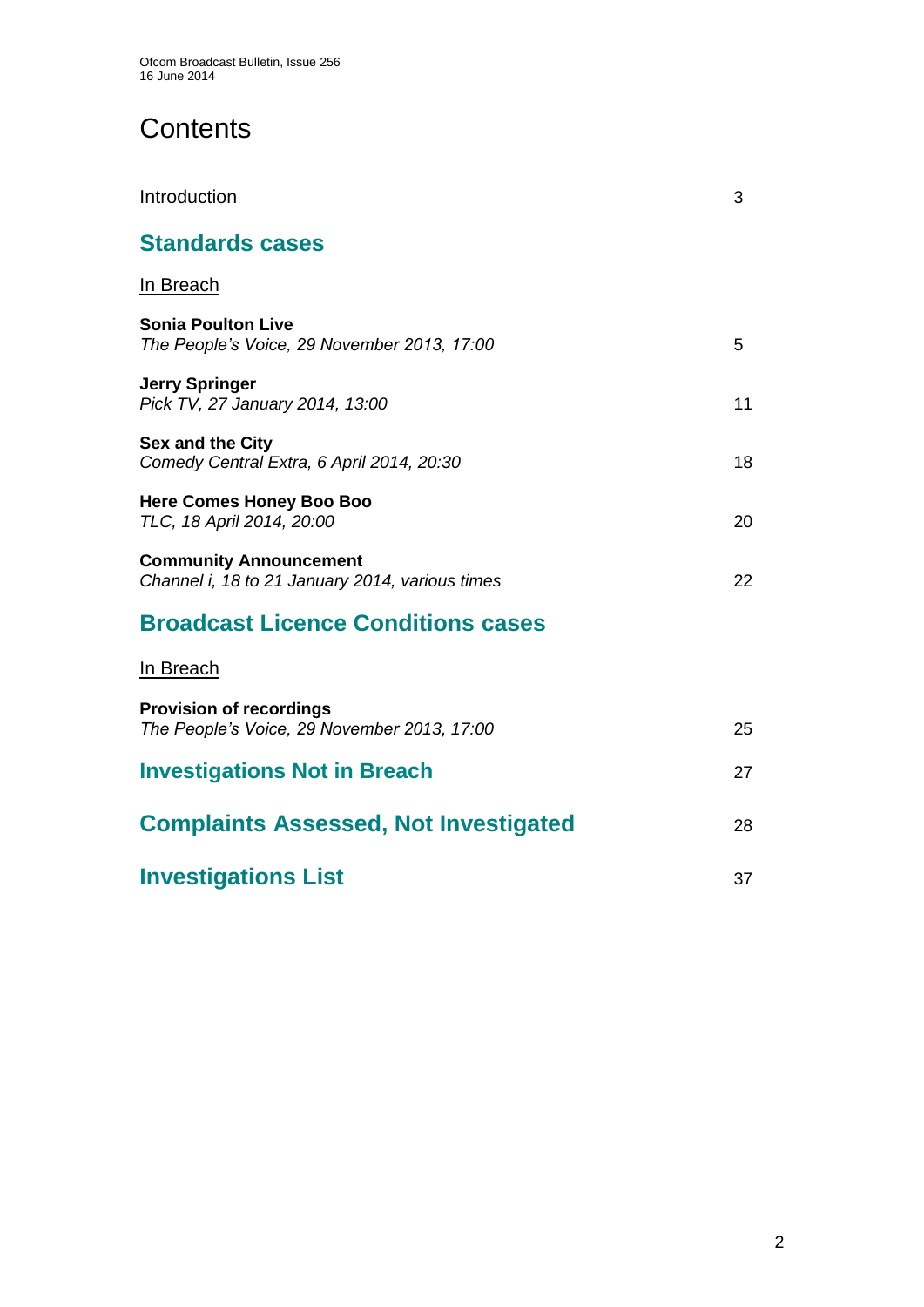# **Introduction**

Under the Communications Act 2003 ("the Act"), Ofcom has a duty to set standards for broadcast content as appear to it best calculated to secure the standards objectives<sup>1</sup>. Ofcom must include these standards in a code or codes. These are listed below. Ofcom also has a duty to secure that every provider of a notifiable On Demand Programme Services ("ODPS") complies with certain standards requirements as set out in the  $Act<sup>2</sup>$ .

The Broadcast Bulletin reports on the outcome of investigations into alleged breaches of those Ofcom codes below, as well as licence conditions with which broadcasters regulated by Ofcom are required to comply. We also report on the outcome of ODPS sanctions referrals made by ATVOD and the ASA on the basis of their rules and guidance for ODPS. These Codes, rules and guidance documents include:

- a) [Ofcom's Broadcasting Code](http://stakeholders.ofcom.org.uk/broadcasting/broadcast-codes/broadcast-code/) ("the Code").
- b) the [Code on the Scheduling of Television Advertising](http://stakeholders.ofcom.org.uk/broadcasting/broadcast-codes/advert-code/) ("COSTA") which contains rules on how much advertising and teleshopping may be scheduled in programmes, how many breaks are allowed and when they may be taken.
- c) certain sections of the [BCAP Code: the UK Code of Broadcast Advertising,](http://www.bcap.org.uk/Advertising-Codes/Broadcast-HTML.aspx) which relate to those areas of the BCAP Code for which Ofcom retains regulatory responsibility. These include:
	- the prohibition on 'political' advertising:
	- sponsorship and product placement on television (see Rules 9.13, 9.16 and 9.17 of the Code) and all commercial communications in radio programming (see Rules 10.6 to 10.8 of the Code);
	- 'participation TV' advertising. This includes long-form advertising predicated on premium rate telephone services – most notably chat (including 'adult' chat), 'psychic' readings and dedicated quiz TV (Call TV quiz services). Ofcom is also responsible for regulating gambling, dating and 'message board' material where these are broadcast as advertising<sup>3</sup>.
- d) other licence conditions which broadcasters must comply with, such as requirements to pay fees and submit information which enables Ofcom to carry out its statutory duties. Further information can be found on Ofcom's website for [television](http://licensing.ofcom.org.uk/tv-broadcast-licences/) and [radio](http://licensing.ofcom.org.uk/radio-broadcast-licensing/) licences.
- e) rules and guidance for both [editorial content and advertising content on ODPS.](http://www.atvod.co.uk/uploads/files/ATVOD_Rules_and_Guidance_Ed_2.0_May_2012.pdf) Ofcom considers sanctions in relation to ODPS on referral by the Authority for Television On-Demand ("ATVOD") or the Advertising Standards Authority ("ASA"), co-regulators of ODPS for editorial content and advertising respectively, or may do so as a concurrent regulator.

[Other codes and requirements](http://stakeholders.ofcom.org.uk/broadcasting/broadcast-codes/) may also apply to broadcasters and ODPS, depending on their circumstances. These include the Code on Television Access Services (which sets out how much subtitling, signing and audio description relevant

<sup>1</sup>  $1$  The relevant legislation is set out in detail in Annex 1 of the Code.

 $2$  The relevant legislation can be found at Part 4A of the Act.

 $3$  BCAP and ASA continue to regulate conventional teleshopping content and spot advertising for these types of services where it is permitted. Ofcom remains responsible for statutory sanctions in all advertising cases.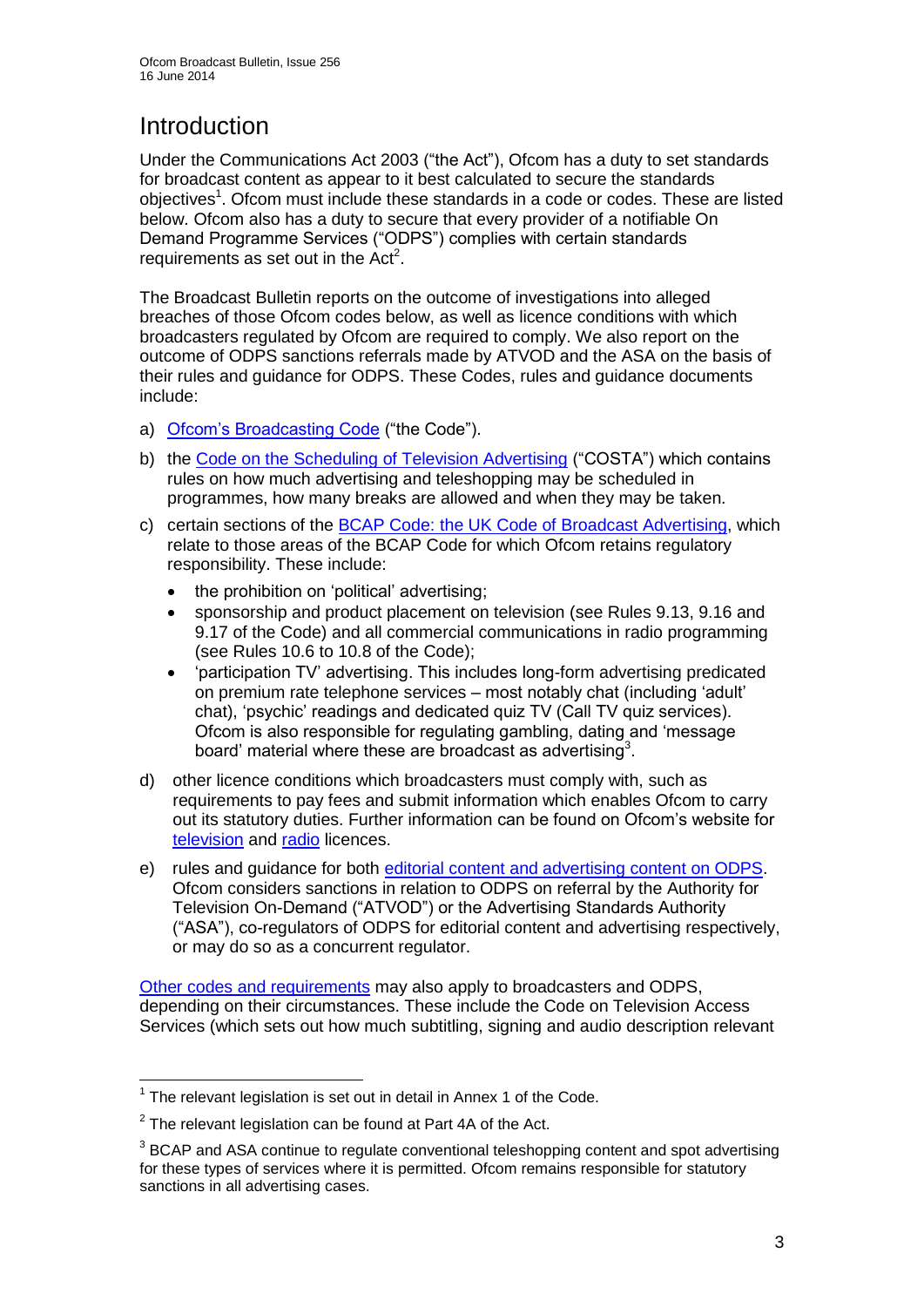licensees must provide), the Code on Electronic Programme Guides, the Code on Listed Events, and the Cross Promotion Code.

**It is Ofcom's policy to describe fully the content in television, radio and on demand content. Some of the language and descriptions used in Ofcom's Broadcast Bulletin may therefore cause offence.**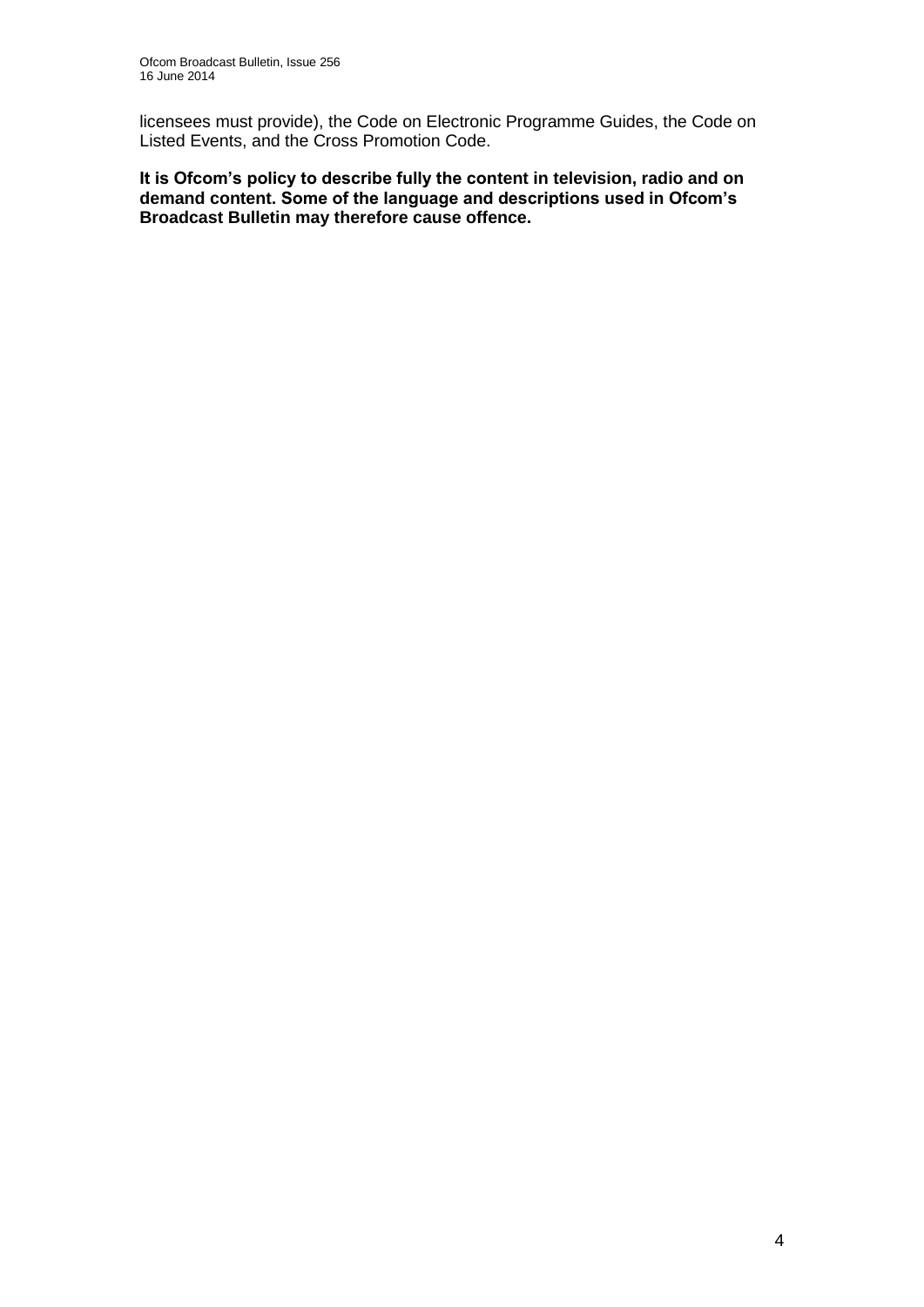## **Standards cases**

## **In Breach**

#### **Sonia Poulton Live** *The People's Voice, 29 November 2013, 17:00*

#### **Introduction**

The People's Voice is a linear internet television service that broadcasts a variety of discussion and general entertainment programmes. The licence for The People's Voice is held by The People's Voice Broadcasting Limited ("TPV" or "the Licensee").

A complainant alerted Ofcom to an episode of the series *Sonia Poulton Live* which featured a discussion regarding the legalisation of cannabis. The complainant considered that the presenter of the programme, Ms Sonia Poulton, was biased and "expressed strong views supporting the use of cannabis".

Ofcom noted that approximately the first 50 minutes of this two hour programme were dedicated to the subject of cannabis use. The presenter introduced the programme by saying:

*"...we'll be looking at why so many people are being forced to live in pain and suffering when there's a solution available which doctors know can help them. The problem is that "drug" is commonly known as cannabis and it has been subject to a great deal of scaremongering over the years. If you're anti-cannabis use, keep watching, we've got people who may open your eyes to a few facts. If you're still not convinced, call us and join the debate".* 

Over the course of the programme, the presenter made the following comments:

*"My objection to the criminalisation of cannabis users is this whole idea that people aren't adult enough to deal with it appropriately, this idea that it's a gateway drug, and I have lots of issues with that. But I think it's really obscene that there are certain true drugs such as nicotine, which is absolutely legal, and yet something we could grow in our back garden is criminalised..."* 

*"What strikes me from the things I am being told tonight is that there is this level of confusion and subterfuge that is existing. So on the one hand there are prescriptions that are available for a form of it and then doctors are telling other patients behind the scenes that they should be taking it but don't reveal it publicly. I mean we are being treated like children about this. It's absolutely ridiculous".* 

*"...we* [The People's Voice] *are going to launch a campaign in support of legalising cannabis, because I am very much pro cannabis..."* 

*"Matthew* [a contributor who joined the discussion via telephone]*, I appreciate you sharing that with us. I mean what that does is, your testimony, as indeed Sarah's earlier - in fact everybody whose joined me today, it just further boosts the fact that The People's Voice will be very much behind a campaign to have cannabis legalised and not just for medicinal reasons. People have a right, in my opinion, to take pleasure from a natural plant".*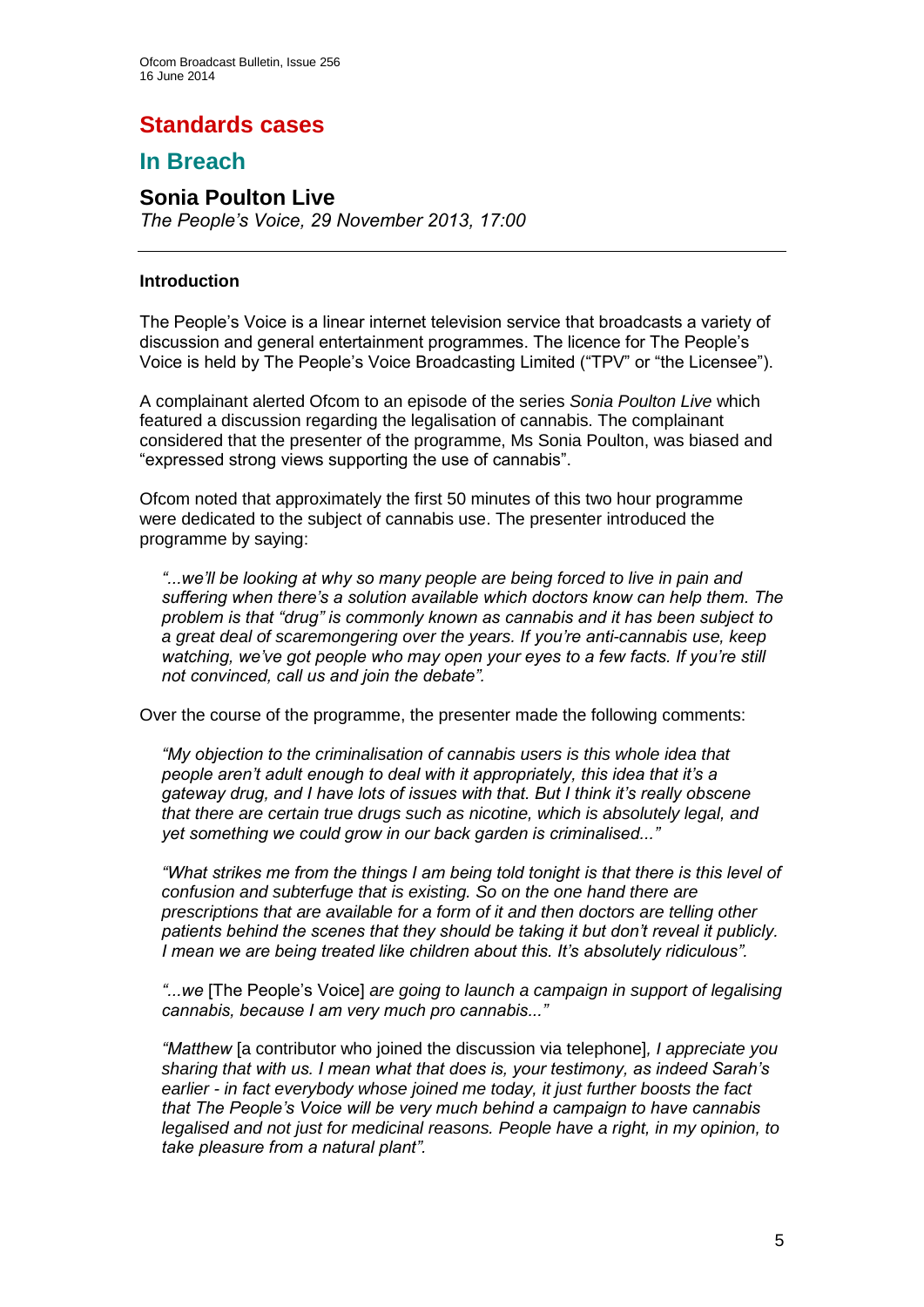Over the course of the programme seven contributors joined the discussion, either by telephone or via video call. Many of these contributors were - or were related to people - suffering from severe illnesses and using marijuana for medicinal reasons. Each contributor supported the legalisation of cannabis.

We noted the following comments made by the contributors:

*"...and then I was offered behind-the-scenes cannabis, as suggested by my doctors, and when I looked into it myself and actually tried it myself, I couldn't believe the benefits. I can now walk my dogs and lead an independent life myself, just by using cannabis on a daily basis".* 

*"I'd like to add the fact that it is a totally unjust law* [i.e. present UK cannabis legislation]".

*"…we are failing to protect our children from the bad effects cannabis can have on them by allowing criminals to run this business when we could tax it, legalise it, control it and take it away from the criminals…"* 

*"I think if we spent the money that we were using to arrest people for cannabis, instead use it to regulate and test it and develop safer strains and also safer methods of consumption".* 

*"When I go into a pub with a friend for a drink…I'm talking about the legislation that is wrong about cannabis and why it's wrong…".* 

In light of these examples and as discussed in more detail below, it was Ofcom's view that the programme was dealing with a matter of political controversy and a matter relating to current public policy i.e. the political debate as to whether or not the use of cannabis should be legalised in the UK. We considered this content raised issues warranting investigation under the following rule of the Code:

Rule 5.5: "Due impartiality on matters of political or industrial controversy and matters relating to current public policy must be preserved on the part of any person providing a service…. This may be achieved within a programme or over a series of programmes taken as a whole".

We therefore asked the Licensee for its comments on how the content complied with this rule. We also asked Ms Sonia Poulton, as an interested third party, to comment.

#### **Initial Response from TPV**

TPV acknowledged that the programme "did not fully meet the standards set within section 5.5 of the Broadcasting Code". The Licensee explained that this programme was part of a series, which as a whole was intended to cover the issue of cannabis legalisation from a neutral viewpoint with guests from both sides of the debate appearing.

TPV said that this particular programme failed to represent the "overall tone [it] was aiming for […] due to [the] presenter's inability to remain impartial" and this, along with other unrelated issues, had led to Ms Poulton leaving The People's Voice. The Licensee said that as a result the series was cancelled at the beginning of 2014, and this had meant it was unable to broadcast the intended impartial debate on the subject of the legalisation of cannabis.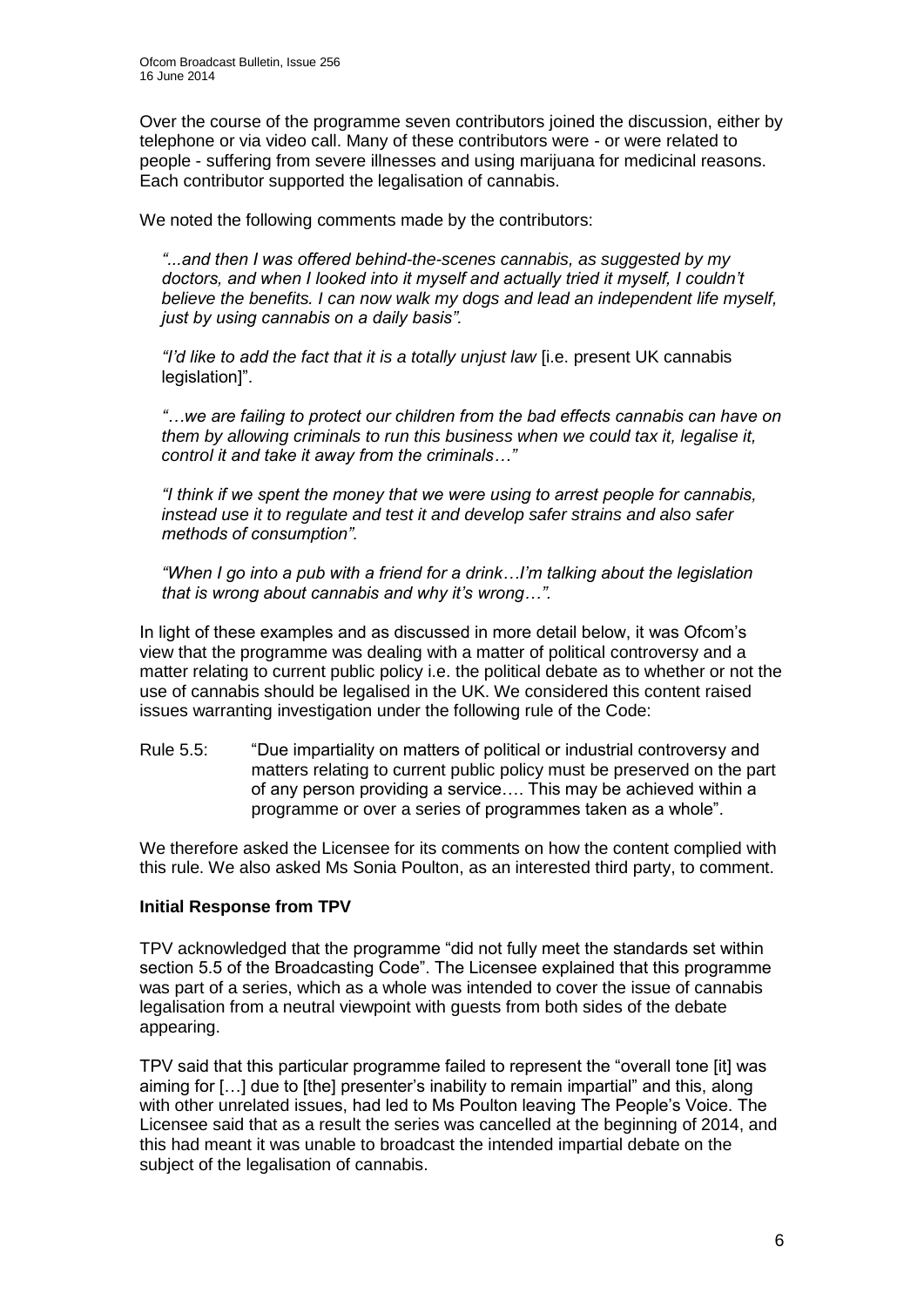The Licensee apologised for the lack of impartiality shown in the programme: "given the bias shown by our presenter". TPV said that after the programme was broadcast, presenters and producers had been retrained in how to deal with matters of political or industrial controversy and matters relating to current public policy.

#### **Initial Response from Ms Sonia Poulton**

Ofcom's Procedures for investigating breaches of content standards<sup>1</sup> permit Ofcom to seek representations from third parties "who may be directly affected by the outcome of Ofcom's investigation and determination of a complaint(s) and who may have interests independent of the relevant broadcaster of that programme (e.g. presenters, producers and/or independent programme-makers)". In the circumstances of this case, Ofcom considered that the presenter of *Sonia Poulton Live*, Sonia Poulton, met these criteria and therefore gave her the opportunity to respond to both the original complaint and TPV's response.

Ms Poulton strongly disagreed with the content of TPV's response. In particular, she stated that her show was not cancelled because she had "refused to follow guidelines" and that TPV had not previously mentioned her coverage of the cannabis legalisation debate in connection with her departure.

Ms Poulton provided Ofcom with a link to a video<sup>2</sup>, available on YouTube, in which two key contributors to The People's Voice, David Icke and Richie Allen, discussed Ms Poulton's departure from the broadcaster. Comments in the video suggested in summary that Ms Poulton left The People's Voice after threatening to leave during a live telethon and having made allegations about financial irregularities at the channel.

In addition, Ms Poulton said that senior staff at The People's Voice had been supportive of a proposed campaign to promote the legalisation of cannabis.

Ms Poulton told Ofcom that a follow-up to the 29 November 2013 programme had been planned which would feature the other side of the debate around the legalisation of cannabis by including a number of parties who opposed it. This programme had been scheduled for 14 January 2014, but as a result of Ms Poulton's departure from The People's Voice, this broadcast did not occur.

#### **Comments on Ofcom Preliminary View (to record a breach of the Code)**

In its representations on Ofcom's Preliminary View, TPV disputed Ms Poulton's initial representation that: "The People's Voice had been supportive of a proposed campaign to promote the legalisation of cannabis". Rather it said that: "Her bias towards the subject matter shown on the original broadcast did not leave TPV management with confidence that subsequent shows planned with opposing views would have been dealt with appropriately by Ms Poulton due to her established personal views on the matter".

The Licensee requested that Ofcom take into consideration that "safeguards are in place" to ensure that such incidents do not happen again. Editorial staff must now refer all stories "which potentially deals with matters of political or industrial controversy" to senior management and compliance before running the story. TPV

<sup>1</sup> 1 <http://stakeholders.ofcom.org.uk/broadcasting/guidance/complaints-sanctions/standards/>

<sup>&</sup>lt;sup>2</sup> <https://www.youtube.com/watch?v=bKEVP6IyRkl>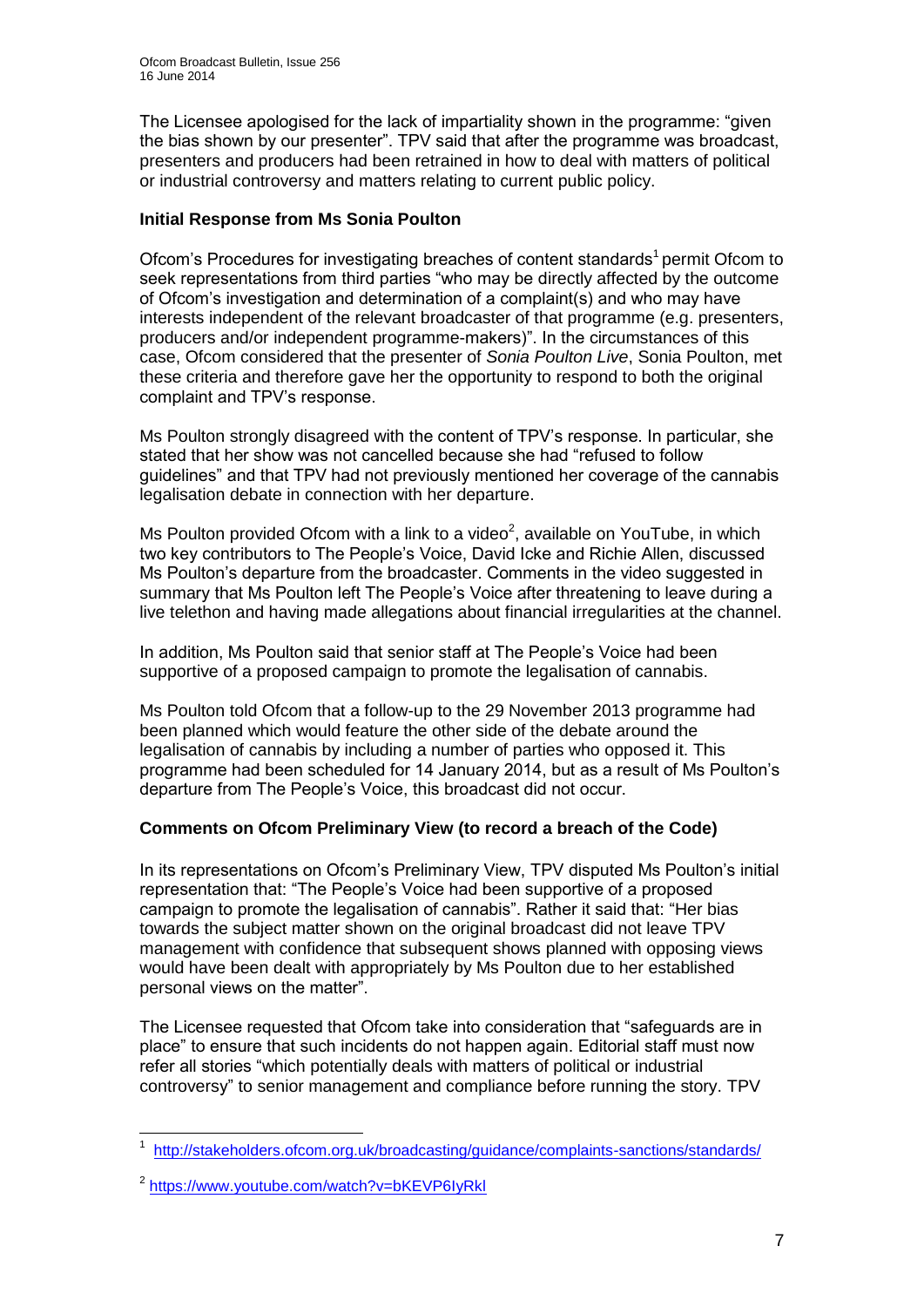provided Ofcom with a link to a video<sup>3</sup> available on YouTube, which contained a recording of an edition of the *Richie Allen Show*, broadcast on The People's Voice on 7 February 2014. In TPV's view, this programme had shown: "a much more balanced and impartial approach to the subject of cannabis legalization".

#### **Response from Ms Sonia Poulton's comments on Ofcom Preliminary View**

Ms Poulton confirmed that she had left The People's Voice because she had questioned how funds had been spent by the Licensee as well as: "other issues including workplace abuse and editorial decisions". She added that the YouTube video did not raise any points about Ms Poulton's impartiality when presenting programmes.

#### **Decision**

Under the Communications Act 2003 ("the Act"), Ofcom has a statutory duty to set standards for broadcast content as appear to it best calculated to secure the standards objectives, including that the special impartiality requirements set out in section 320 of the Act are complied with. This objective is reflected in Section Five of the Code.

Broadcasters are required to comply with the rules in Section Five to ensure that the impartiality requirements of the Act are complied with, including that due impartiality is preserved on matters of political or industrial controversy and matters relating to current public policy.

When applying the requirement to preserve due impartiality, Ofcom must take into account Article 10 of the European Convention on Human Rights. This provides for the broadcaster's and audience's right to freedom of expression, which encompasses the right to hold opinions and to receive and impart information and ideas without undue interference by public authority. The broadcaster's right to freedom of expression is not absolute. In carrying out its duties, Ofcom must balance the right to freedom of expression on one hand, with the requirement in the Code to preserve "due impartiality" on matters relating to political or industrial controversy or matters relating to current public policy.

Section Five of the Code acts to limit, to some extent, freedom of expression because its application necessarily requires broadcasters to ensure that neither side of a debate relating to matters of political or industrial controversy and matters relating to current public policy is unduly favoured. Therefore, while any Ofcom licensee has the freedom to discuss any controversial subject or include particular points of view in its programming, broadcasters must always comply with the Code. In reaching decisions concerning due impartiality, Ofcom underlines that the broadcasting of comments either criticising or supporting the policies and actions of any political organisation or elected politician is not, in itself, a breach of due impartiality. Any broadcaster may do this provided it complies with the Code.

Rule 5.5 of the Code requires that: "Due impartiality on matters of political or industrial controversy and matters relating to current public policy must be preserved on the part of any person providing a service...This may be achieved within a programme or over a series of programmes taken as a whole".

 3 <http://www.youtube.com/watch?v=lGaDhTnSuwE>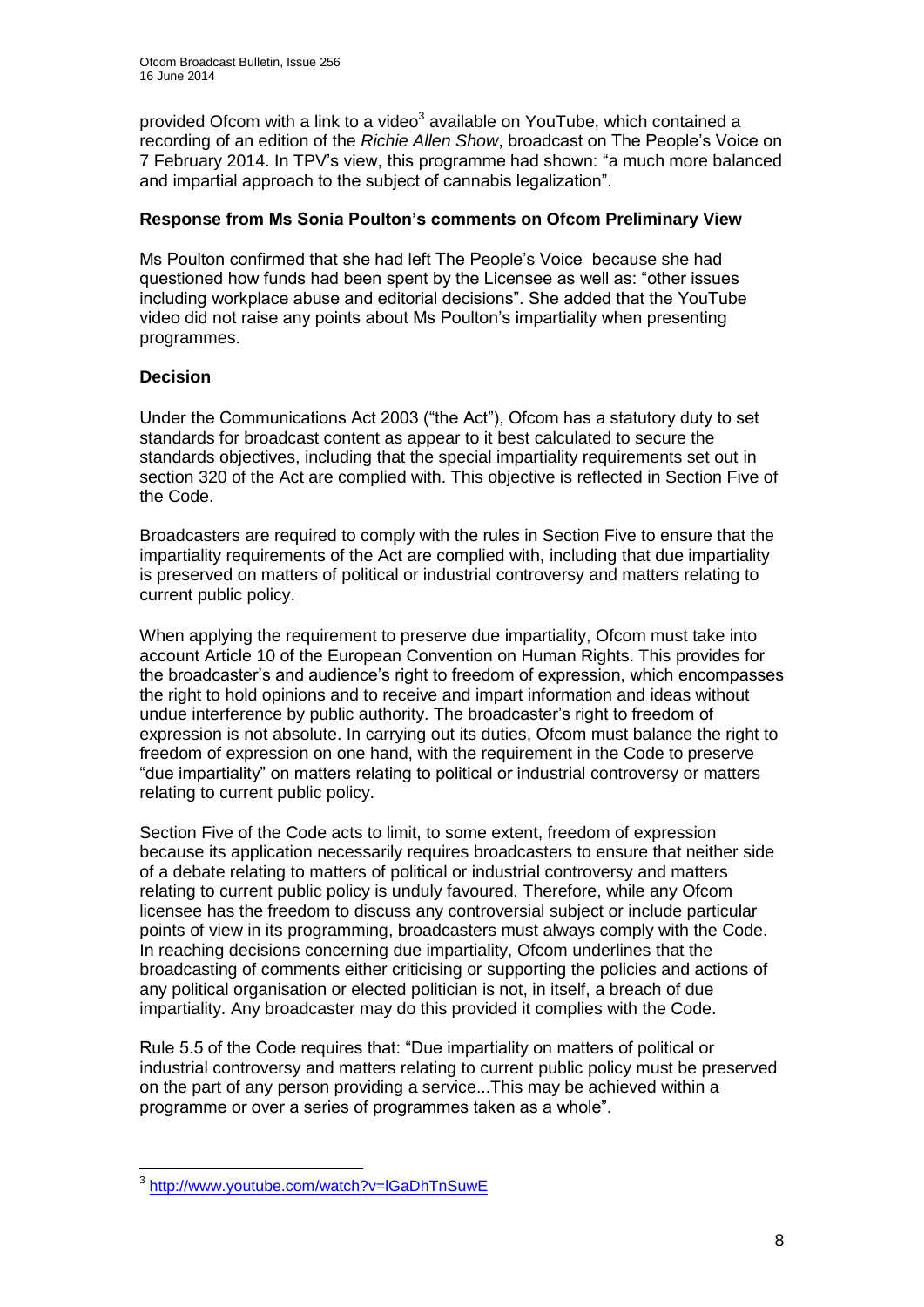Depending on the specific circumstances of any particular case, it may be necessary to reflect alternative viewpoints in an appropriate way to ensure that Rule 5.5 is complied with. In addition, in judging whether due impartiality has been preserved in any particular case, the Code makes clear that the term "due" means adequate or appropriate to the subject matter. Therefore "due impartiality" does not mean an equal division of time has to be given to every view, or that every argument and every facet of the argument has to be represented. Due impartiality may be preserved in a number of ways and it is an editorial decision for the broadcaster as to how it ensures due impartiality is maintained.

Ofcom first considered whether the requirements of Section Five of the Code applied in this case, that is, whether this programme concerned matters of political or industrial controversy or matters relating to current public policy. The programme, which was 50 minutes in duration, dealt principally with the issue of the legalisation of cannabis. This substance is currently classified a Class B drug in the UK and it is illegal to possess, distribute or grow it. Ofcom notes that the present legal position is widely debated, with some groups seeking to bring about a change in the law. Therefore, Ofcom considered that the debate surrounding this subject is clearly a matter of political controversy and relating to current public policy.

Having concluded that the rules in Section Five were engaged, Ofcom went on to assess whether this programmes preserved due impartiality by, for example, containing sufficient alternative viewpoints.

We noted that, taken overall, this programme did not include any views that could reasonably and adequately be classed as supportive of the current policy of cannabis being classified as an illegal drug. Therefore, this programme gave a one-sided view on this matter of political controversy and matter relating to current public policy. Both Ms Poulton and TPV told Ofcom that a second programme was intended to provide alternative viewpoints on this issue. In particular, the Licensee said that a further programme on the issue of the legalisation of cannabis, the *Richie Allen Show,* had been broadcast on The People's Voice on 7 February 2014, approximately 10 weeks after the original broadcast.. However, due to the considerable length of time between the broadcast of the two programmes, we considered that this programme could not be reasonably described as being editorially linked (i.e. being broadcast "within an appropriate period" of the original programme in this case) in relation to Rule 5.5. In summary, therefore, we considered that the edition of *Sonia Poulton Live,* broadcast on 29 November 2013, and the edition of the *Richie Allen Show,*  broadcast on 7 February 2014, were not part of a series of programmes taken as a whole (defined by Ofcom, in relation to Rule 5.5, as more than one programme in the same service, editorially linked, dealing with the same or related issues within an appropriate period and aimed at a like audience).

For all these reasons this programme breached Rule 5.5.

Ofcom noted the different versions of events given by TPV and Ms Poulton in relation to the circumstances of the broadcast itself, the editorial line that had been previously agreed and of Ms Poulton's departure from The People's Voice. For the purposes of deciding whether or not the Code was breached in this case, however, Ofcom did not need to reach a conclusion on the accuracy of either party's account. Ultimate responsibility for compliance with the Code in relation to the channel's output rests with the Licensee, not individual presenters. In this case, editorial control was not exercised by the Licensee in an effective way to secure compliance with Rule 5.5 of the Code: TPV should have had procedures in place to ensure compliance with the Code was maintained.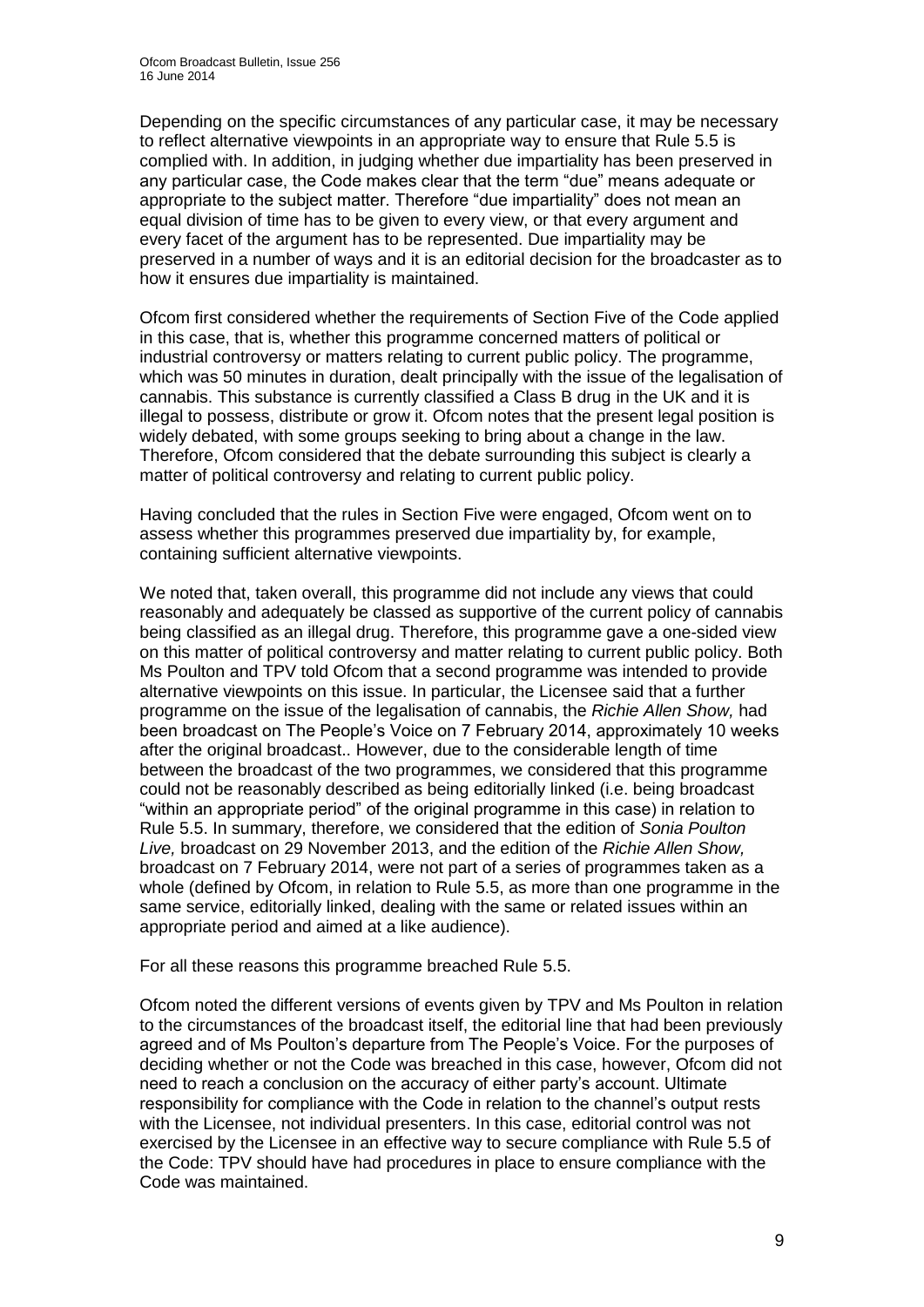In reaching our decision, we took into account that TPV admitted that in this case it had not met the standard required of broadcasters in Rule 5.5, and that it has taken various measures to improve its compliance regarding Section Five of the Code. However, this was a clear case of due impartiality not being maintained and therefore Rule 5.5 was breached.

#### **Breach of Rule 5.5**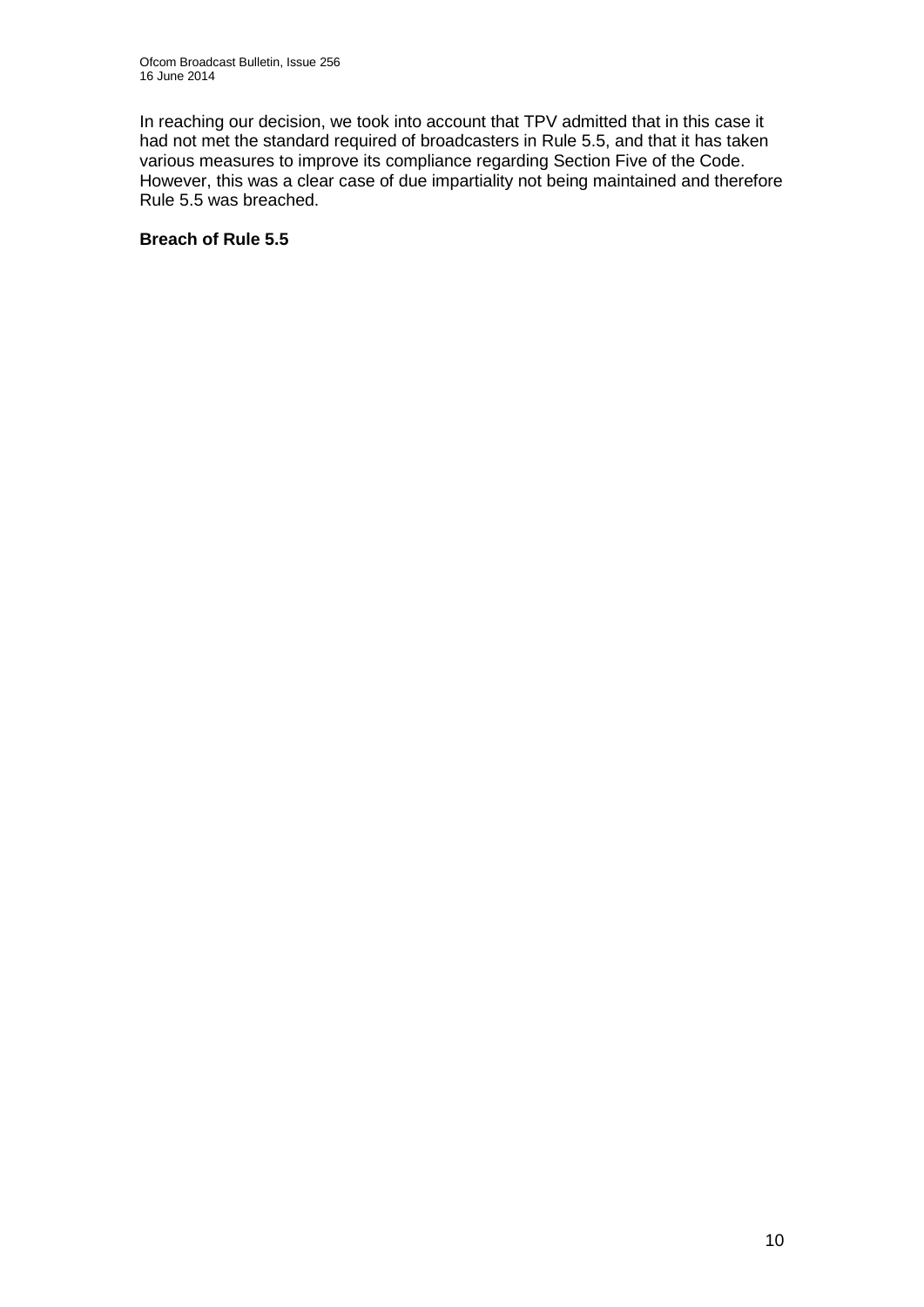# **In Breach**

**Jerry Springer** *Pick TV, 27 January 2014, 13:00*

#### **Introduction**

*Jerry Springer* is a long running talk show shown on a number of Ofcom licensed channels including Pick TV. The licence for Pick TV is held by British Sky Broadcasting Limited ("Sky" or "the Licensee").

A complainant alerted Ofcom to the "unacceptable" level of violence shown in this programme.

Ofcom noted that the broadcast was preceded by the following on-screen message:

*"The Jerry Springer Show may contain adult themes or strong language. Parents are cautioned this program may not be suitable for children".*

We noted that over the course of its 55 minute duration violent altercations broke out on 12 separate occasions during the programme.

Ofcom noted in particular:

- Approximately six minutes into the programme two women, Chameer and her friend, TJ, began to fight. TJ struck Chameer around the side of the head and the two women continued to try to hit one another as security staff attempted to keep them apart. After around 10 seconds, the two women were separated. At this point, TJ removed her shoes, ran at Chameer, and tackled her to the ground.
- Around 32 minutes into the programme, Monique walked out onto the stage and passionately kissed another guest on the programme, Lauren. She then briefly flashed her bare breasts at the studio audience (although her breasts were pixelated in the broadcast). A fight then broke out between Lauren and Monique, and a third woman, Jessica. Jessica tried to land blows on Lauren and Monique but security staff intervened. The three women then grappled with each other, predominantly by pulling at one another's hair. Jessica then pulled Monique onto the ground and dragged her along by her hair. After the women were finally separated by security staff, Jessica was shown to drop a clump of Monique's hair onto the studio floor.
- Later, Jessica grabbed Monique by her hair once more. Security staff intervened as another fight broke out between the three women. A member of security picked up Lauren in an attempt to pull her away and Lauren appeared to try and kick out at Jessica. All three women also pulled at one another's hair both before and after they fell to the floor. Jessica was again seen dropping a clump of Monique's hair on to the studio floor.

There were a further five incidents where participants in the programme landed single punches or slaps on others before security had the opportunity to intervene. Many of these violent acts were also repeated in recaps and teasers at the beginning and end of each part.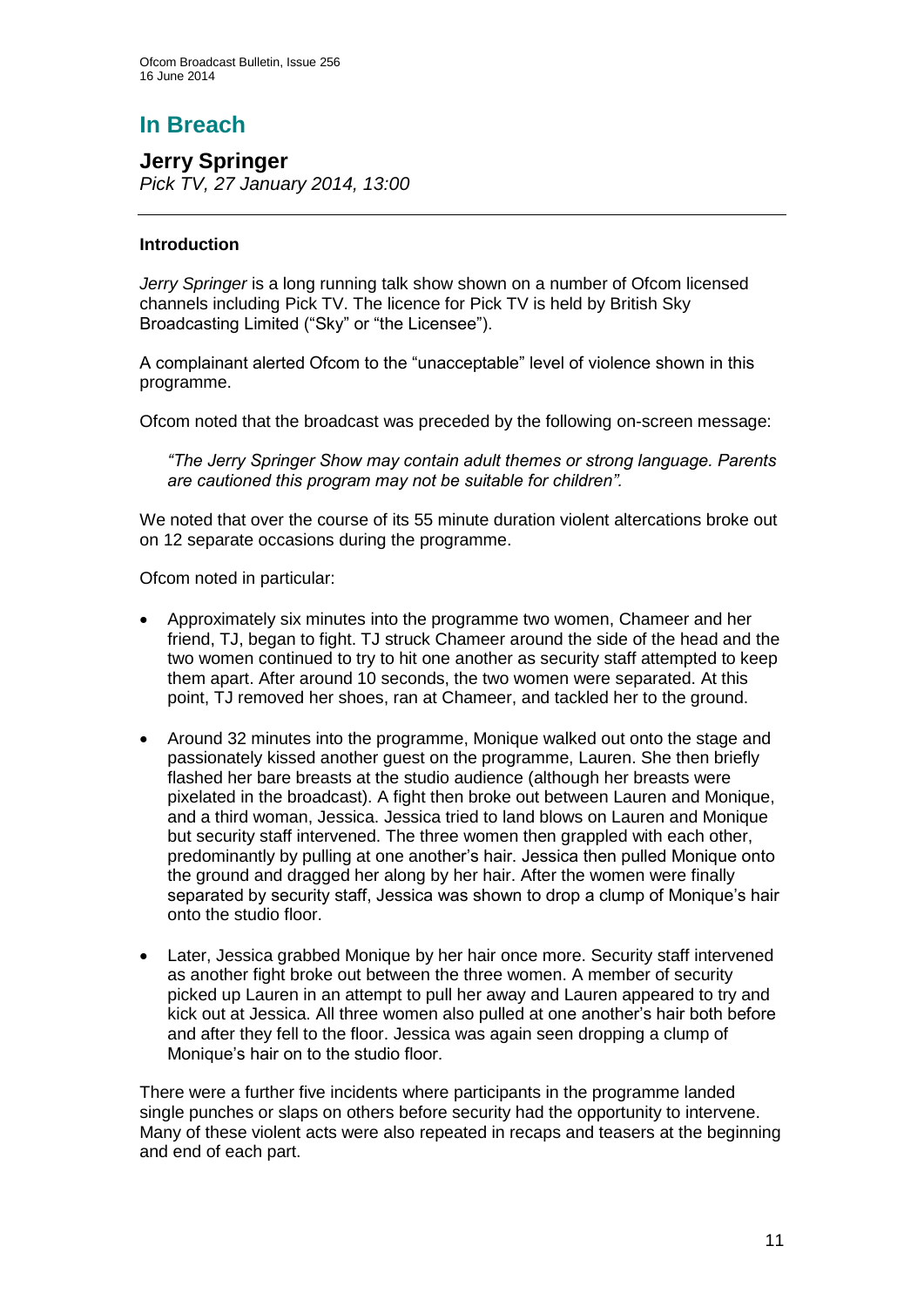Ofcom considered the programme raised potential issues under the following rules of the Code.

- Rule 1.11: "Violence, its after-effects and descriptions of violence, whether verbal or physical, must be appropriately limited in programmes broadcast the watershed (in the case of television)…and must also be justified by the context".
- Rule 2.3: "In applying generally accepted standards broadcasters must ensure that material which may cause offence is justified by the context (see meaning of "context" below). Such material may include, but is not limited to, offensive language, violence, sex, sexual violence, humiliation, distress, violation of human dignity, discriminatory treatment or language (for example on the grounds of age, disability, gender, race, religion, beliefs and sexual orientation). Appropriate information should also be broadcast where it would assist in avoiding or minimising offence".

We therefore requested comments from Sky as to how the material complied with these rules.

#### **Response**

Sky denied there was any breach of the Code as it believed that given likely audience expectations the level of violence in the programme was "within the bounds of acceptability".

Sky said that *Jerry Springer* is a very well established programme and has been broadcast to UK viewers for a considerable number of years. In addition, the Licensee said that the programme format has remained consistent over this time with each episode featuring feuding families, partners or friends airing their grievances. Sky also highlighted that this episode of *Jerry Springer* had been broadcast on other channels "without being the subject of an adverse finding by Ofcom".

#### Rule 1.11

Sky said that the show places emphasis on featuring a heavy security presence throughout "who act to quickly separate the contributors when/if necessary and ensure the 'fighting/brawling' does not result in any real physical harm to the contributors".

The Licensee said that, although fights did break out on a number of occasions in this episode, the intervention of security staff meant that the altercations were broken up as quickly and safely as possible. The heavy security presence meant that the fights mostly consisted of unsuccessful attempts by the guests to hit one another, rather than meaningful punches being thrown.

Sky asserted that: "the continuous presence and actions of security staff and Jerry [Springer]'s work during the show to discuss [the guests'] various issues, shows that violence is not being portrayed as a tool for settling disputes. Although altercations occurred, they are stopped and replaced with discussion until hopefully a resolution is reached through non-violent means".

The Licensee made reference to an Ofcom investigation of an episode of *Jerry Springer* broadcast in May 2012. This episode, which was ultimately found not in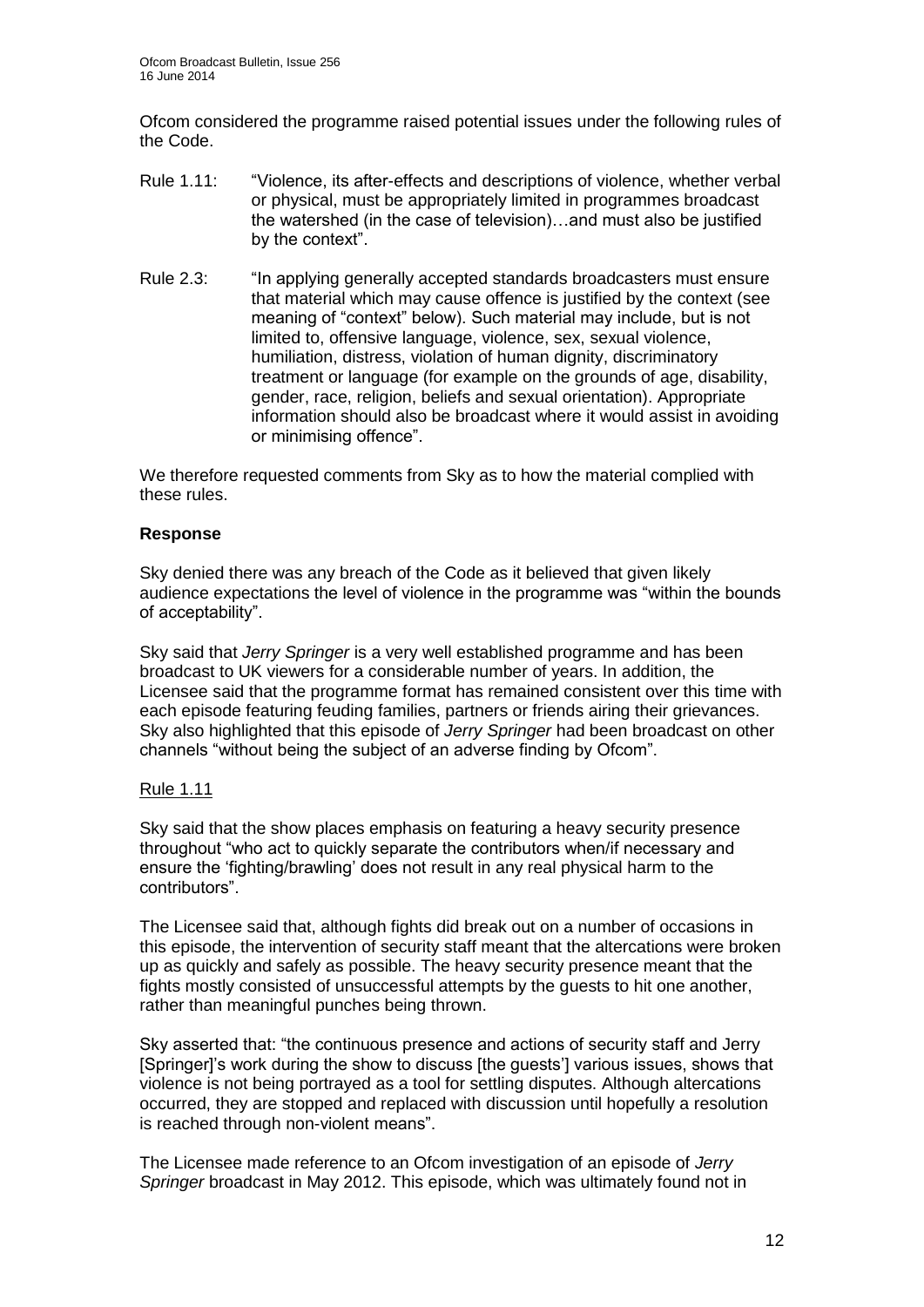breach of the Code, had been broadcast on Sky Living at 07:00. (Ofcom did not publish its full decision on this matter in the Broadcast Bulletin). During the investigation, Ofcom highlighted its concern that 07:00 (the time when this May 2012 episode was broadcast) was "a time when children were available to view" and consequently there had been "a considerable risk that a small number of children could have been watching". In response, Sky said it only scheduled *Jerry Springer* after 20:00 or between 09:00 and 16:00 during weekdays during school term time since that date.

The Licensee said that the broadcast of this most recent episode in the middle of a weekday during school term time meant that "children were not available to view this material and the chances of even a small number of children watching this programme is exceptionally low". Sky said this was borne out by the child audience figures which recorded no children watching. Sky submitted that in such instances where "(1) the Programme was broadcast at a time when children were very unlikely to be watching; and (2) Ofcom acknowledges that the child audience was zero, […] Rule 1.11 should not apply".

In summary, Sky said when taking into account the speed at which the altercations were broken up, the fact that no guests appeared to be injured and the "clear message" that violence is not appropriate, it considered that the violence included in the programme had been appropriately limited.

#### Rule 2.3

Sky pointed out that every episode of *Jerry Springer* carries an on-screen warning (described above) at the beginning of the programme. The Licensee said that this information allowed viewers to make an informed choice as to whether or not to view the programme. In addition, Sky highlighted the fact that the words "*Jerry Springer*" and the title of the episode ("*Pretty Girls Fight Dirty*") were shown on-screen throughout the programme, meaning that the programme and its likely content would have been identifiable to viewers who may have come across it unawares.

The Licensee concluded by saying that any potentially offensive elements within the show were wholly in line with previously aired episodes (including the episode investigated by Ofcom in 2012 and found not to be in breach). As the content of the programme was not atypical and is familiar to UK viewers, Sky said there was nothing in the programme that was likely to have caused widespread offence.

#### **Decision**

Under the Communications Act 2003, Ofcom has a statutory duty to set standards for broadcast content as appears to it best calculated to secure the standards objectives, including that that "persons under the age of eighteen are protected" and that "generally accepted standards" are applied so as to provide adequate protection for members of the public from the inclusion in such services of offensive and harmful material.

In reaching a decision in this case, Ofcom has taken into account the fact that broadcasters have a right to freedom of expression which gives them a right to transmit and the audience a right to receive creative material, information and ideas without interference from a public body, but subject to restrictions prescribed by law and necessary in a democratic society. This is set out in Article 10 of the European Convention on Human Rights. However, although broadcasters and viewers have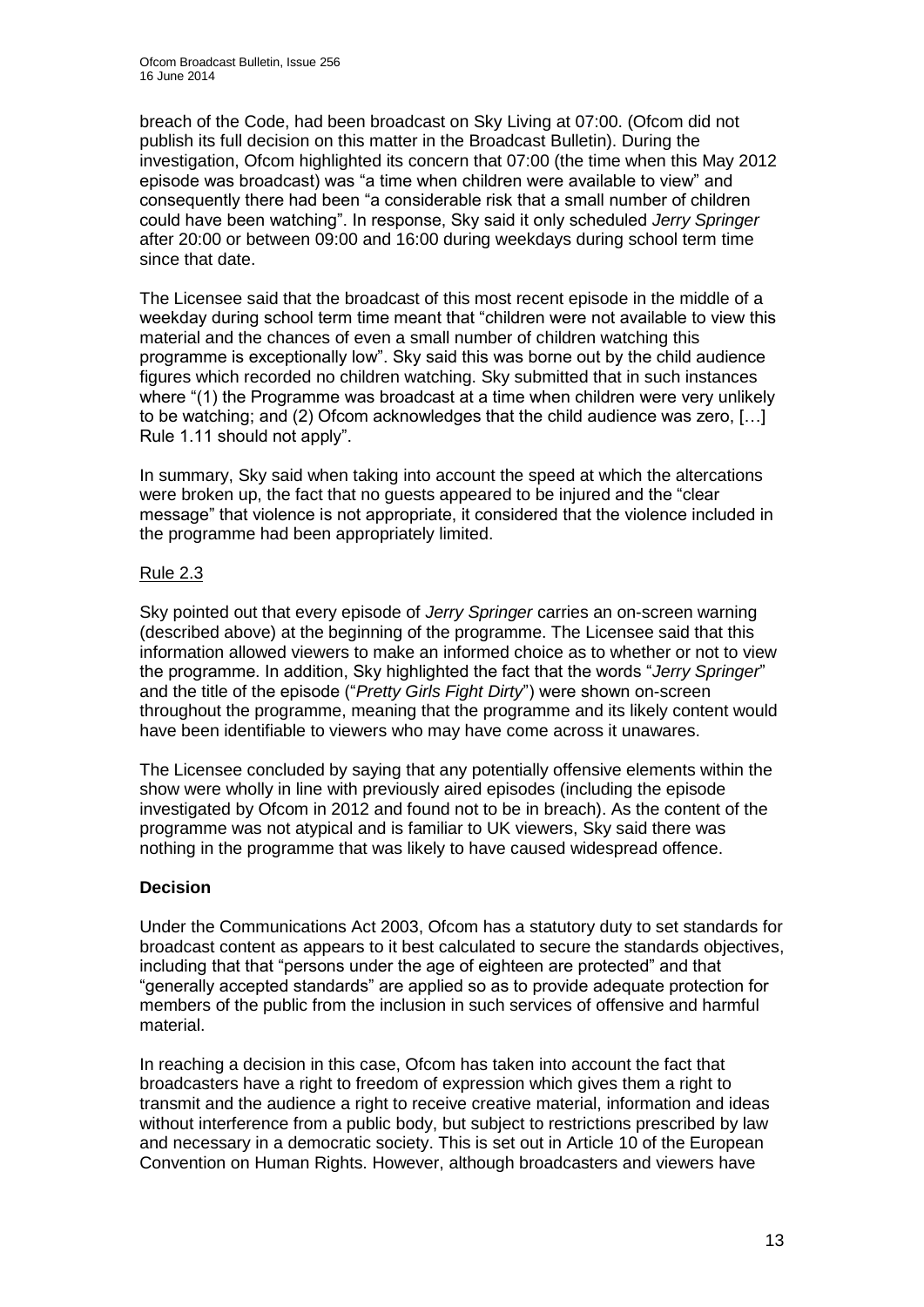this right, it is the responsibility of the broadcasters to ensure that the material they transmit is in accordance with the general law and the Code.

#### Rule 1.11

Rule 1.11 requires that violence, its after-effects and descriptions of violence must be appropriately limited in programmes shown before the watershed and must be justified by the context.

Ofcom first considered whether the violence had been appropriately limited. We noted that the programme featured three different sets of guests and in all cases, the guests resorted to violence. On 12 separate occasions, over the course of the programme's 55 minute duration (including advertisement breaks) fights broke out that required the intervention of security staff. In some instances, this intervention meant that the parties were separated before any significant violent acts could take place. However, Ofcom noted there were many cases where slaps, punches and, in some instances kicks were landed, despite the involvement of security staff. On a further five occasions, single punches or slaps were thrown before security personnel had the opportunity to step in.

In Ofcom's view, the cumulative effect of these very frequent violent altercations (including, on two occasions, particularly vicious fighting that resulted in clumps of a guest's hair being pulled out) resulted in a programme that contained a significant level of violence.

We noted the factors that Sky put forward in its comments as to why it considered that the violence had been appropriately limited, including the speed in which the altercations were broken up and that no guests appeared to be hurt. On the other hand, as described above, violence broke out frequently throughout the duration of the programme, and it included numerous punches and slaps being thrown in addition to two instances of visible injury caused to a guest by way of clumps of their hair being pulled out. Ofcom also noted that Sky provided no evidence that it had taken steps to limit the level of violence in this particular broadcast by, for example, editing out any violent content. Overall, therefore, Ofcom's opinion was that the factors laid out by the Licensee were not sufficient to limit appropriately the level of violence depicted on-screen in a programme shown at lunchtime.

Ofcom then considered whether the violence was justified by the context. Contextual factors include: the editorial content of the programme; the degree of harm likely to be caused by the material; the likely expectations of the audience; and any warnings given to the audience.

Ofcom accepts that *Jerry Springer* is a well-established and long running programme and that violence breaking out between guests is not uncommon. We noted that there was an on-screen message shown to viewers before the programme began:

*"The Jerry Springer Show may contain adult themes or strong language. Parents are cautioned this program may not be suitable for children".*

We also took into account that following an Ofcom investigation into an episode of *Jerry Springer* broadcast at 07:00 in May 2012 (which was found not in breach of the Code), Sky has only broadcast *Jerry Springer* after 20:00 or between 09:00 and 16:00 during school term time. Ofcom also noted that the child audience for this edition of the programme was zero.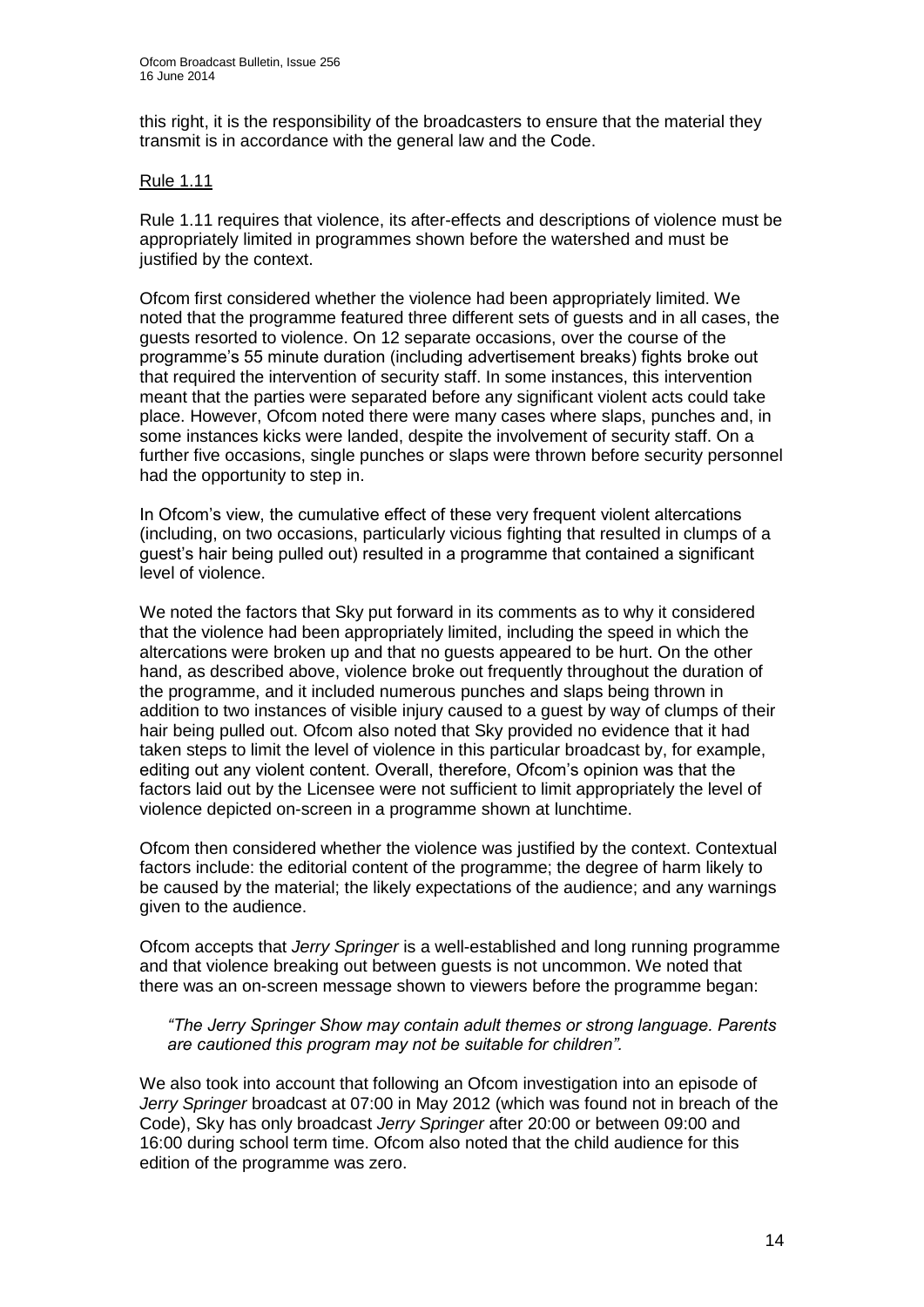In its representations, the Licensee described the May 2012 and January 2014 episodes as "almost identical". By way of comparison, Ofcom conducted a detailed analysis of the content of these two episodes. We noted that there was a significantly greater level of violence in the 27 January 2014 episode. By Ofcom's calculation in this programme there were 12 violent altercations shown between guests that required intervention from security staff, as opposed to four in the 3 May 2012 episode. Ofcom also considered that the most violent material in the 27 January 2014 episode (the two scenes described above which resulted in hair being pulled out) were substantially more graphic and aggressive than any material included in the episode broadcast on 3 May 2012. Therefore, Ofcom considered that the levels of violence contained in the 27 January 2014 episode far exceeded those of the 3 May 2012 episode which Ofcom found not to be in breach of the Code.

Ofcom also had regard to the fact that the warning before the programme began was general and generic. It said for example that the programme "**may** contain adult themes or strong language [emphasis added]" and did not refer at all to the violence.

Ofcom noted Sky's suggestion that Rule 1.11 should not be applied to programmes that are shown when children are unlikely to be watching and when BARB audience figures indicate that there are no child viewers. One of our most important statutory duties is to ensure that people under eighteen are protected, and one of the most important ways of doing this is to ensure that broadcasters observe the watershed. Rule 1.11 explicitly refers to the watershed and is applicable to all programmes broadcast between 05:30 and 21:00. In applying this rule however Ofcom is able to take account of the likelihood of children watching and the child audience figures in assessing whether the violence was "appropriately limited" and "justified by the context." In this case, although the broadcast was during the day while children were at school, there was clearly the potential for some children to be available to view this programme which contained a large number of violent, and in some cases very violent, altercations.

Taking all the factors into consideration, Ofcom concluded that the cumulative level of real violence featured within the programme was not justified by the context.

The programme was therefore in breach of Rule 1.11

#### Rule 2.3

Rule 2.3 of the Code requires that broadcasters ensure that material that may cause offence is justified by the context. Ofcom first considered whether the programme was capable of causing offence.

As noted in the Introduction, extended violent altercations broke out between guests on 12 separate occasions over the course of the programme's duration. On another five occasions, single punches or slaps were landed before security staff had the opportunity to intervene.

Ofcom noted Sky's argument that the programme conveyed: "the clear message that this violence is not appropriate". We disagreed. During the fights, as is usual on *Jerry Springer*, a boxing bell was rung and the audience cheered and chanted the name of the host. Ofcom even noted a crew member encouraging this reaction from the audience as a fight took place. In Ofcom's opinion, although some efforts were made to break up fights between guests, violence was encouraged to some extent and presented as entertainment, both for the studio audience and the audience at home. While this may be part of the appeal of *Jerry Springer* for some viewers, Ofcom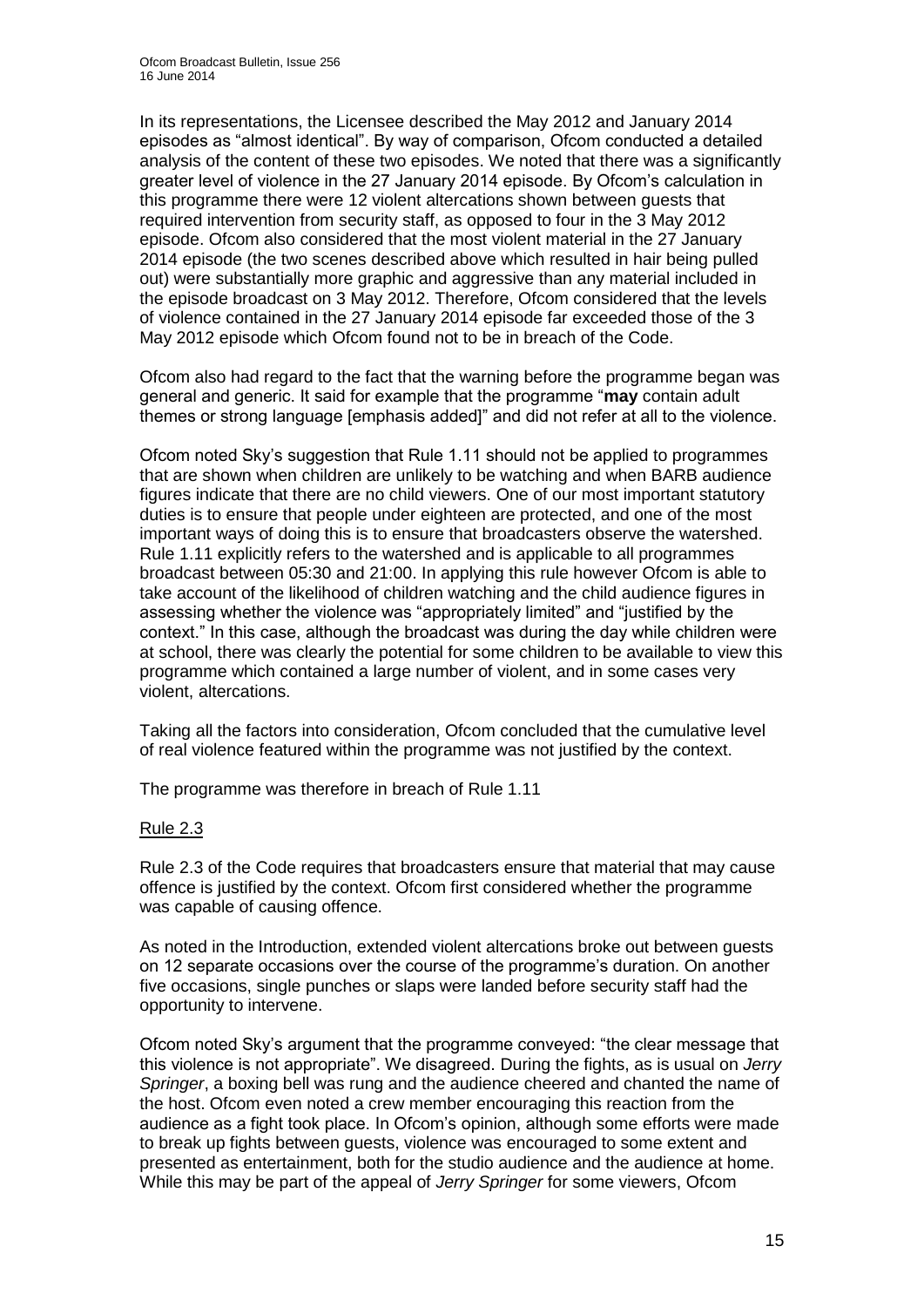considered that showing violence in this manner had the potential to heighten the level of offence to others bearing in mind that *Jerry Springer* is presented as general entertainment. We therefore concluded that the broadcast of the numerous violent – including two very violent – altercations within the programme had the potential to cause offence.

We went on to consider whether this offence was justified by the context – factors such as: the editorial content of the programme; the degree of offence likely to be caused by the material; the likely expectations of the audience; and any warnings given to the audience.

Ofcom accepts that an adult audience for *Jerry Springer* may have a heightened expectation of violent content in the programme. However, the Licensee must still ensure that generally accepted standards are applied to ensure that offensive content is justified by the context in the case of each individual programme.

Ofcom took into account Sky's comment that: "there was nothing out of the ordinary in this [p]rogramme to suggest that it would exceed viewer expectations". Ofcom disagreed. In addition to the episode broadcast in May 2012 (referred to in detail above), Ofcom conducted a careful assessment of the episodes of *Jerry Springer*  shown on the same channel at 13:00 on the four weekdays subsequent to the 27 January 2014 episode. We noted that the levels of violence varied to some extent, but in Ofcom's view the number of violent acts in each episode was demonstrably lower than on 27 January. Further, in terms of the nature of the violent acts, Ofcom considered that the incidents of hair being pulled out (in the episode broadcast on 27 January 2014, as described in detail above) were significantly more graphic than any of the violent incidents shown in the additional four episodes of *Jerry Springer* that Ofcom viewed.

Ofcom therefore considered that the frequent and repeated acts of violence contained in the episode broadcast on 27 January 2014 materially exceeded the typical levels of violence found in the programme. Consequently, in our opinion this broadcast was likely to have exceeded the expectations of a number of viewers for this programme shown on this channel at this time.

As already pointed out, this programme (like all episodes of *Jerry Springer)* was preceded by a generic warning, alerting viewers *to "adult themes or strong language"*. The provision of such information – while it may be useful as a guide to viewers in some circumstances – is not, in itself, sufficient to provide contextual justification for the broadcast of potentially offensive content. In this case, we noted that the same warning was provided before every episode of *Jerry Springer* and therefore did not specifically and adequately inform viewers of the repeated scenes of violence – some of it strong – included within this particular programme. Ofcom noted Sky's argument that a combination of this warning, the title of the episode ("*Pretty Girls Fight Dirty")* being shown on-screen throughout the programme and a generally heightened audience expectation for violent content to be part of *Jerry Springer* "sufficiently brings the nature of the content in the Programme to the audience's attention". However, Ofcom considered (as noted above) that the levels of violence exceeded typical levels featured in other episodes of *Jerry Springer* and therefore in this case went beyond the heightened expectations of the audience.

Ofcom noted that the programme was broadcast at 13:00 on weekday on a general entertainment channel. Ofcom acknowledges that this is a regular slot for *Jerry Springer* on Pick TV and that, as noted above, viewers of the programme may have a heightened expectation of violent content. However, we considered that the levels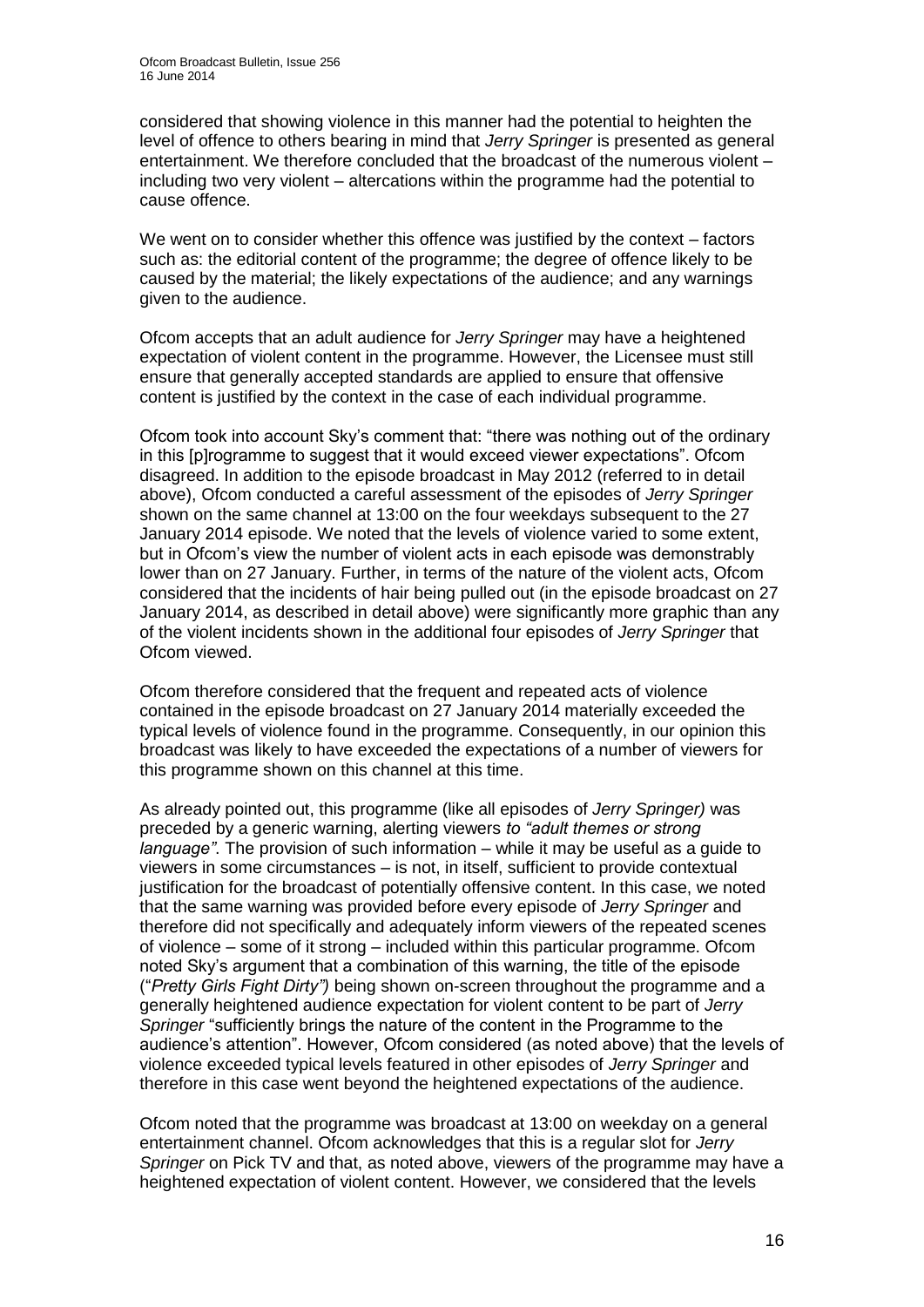and nature of violence included in this episode would have exceeded audience expectations for a programme broadcast on a general entertainment channel well before the watershed.

For all these reasons we concluded that in the particular circumstances of this programme the violent content was not justified by the context. Therefore generally accepted standards were not applied and this programme was in breach of Rule 2.3.

Sky told Ofcom that this episode of *Jerry Springer* had been previously broadcast on other channels without being found in breach of the Code. Sky provided no information as to the times when, or channels on which, these broadcasts occurred (including importantly whether it was shown before the watershed). However, given that Ofcom has no record of formally investigating any previous broadcasts of this particular episode of *Jerry Springer,* we did not consider this information relevant to our decision in this case.

This Decision relates to the content of this particular episode and not the programme *Jerry Springer* in general. Having viewed other episodes, Ofcom is aware that while the nature of the material is broadly similar, the strength of the content, and particularly violent content, can differ between episodes. Ofcom reminds broadcasters of the potential for individual episodes of well-established series to raise potential issues under the Code and the need to comply episodes on a case by case basis.

#### **Breaches of Rules 1.11 and 2.3**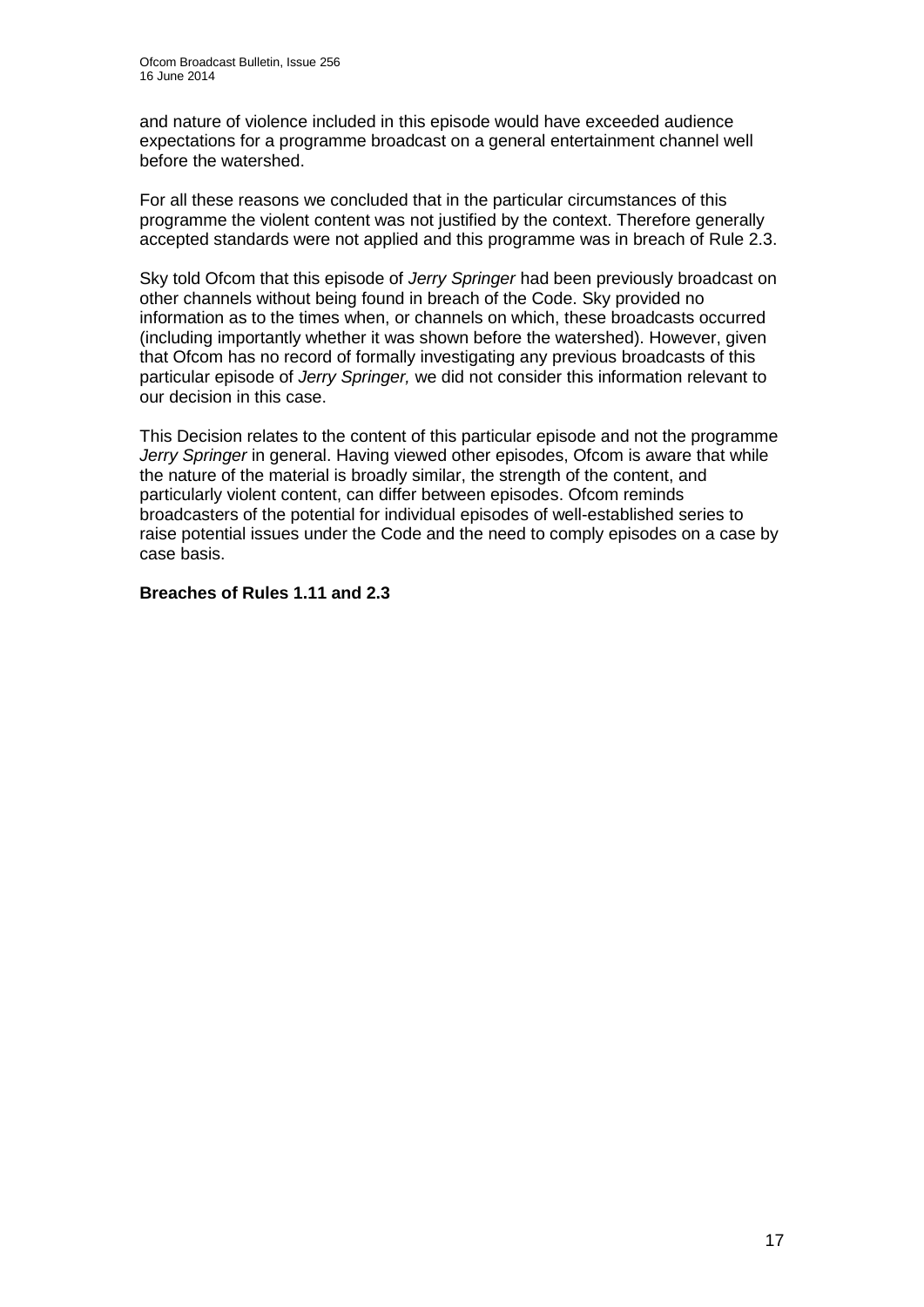# **In Breach**

**Sex and the City** *Comedy Central Extra, 6 April 2014, 20:30*

#### **Introduction**

*Sex and the City* is an American comedy drama series following the lives of a group of four female friends in New York City aimed at an adult audience. Episodes were originally broadcast after the 21:00 watershed but repeats have been shown on Comedy Central Extra at various times of the day.

The licence for Comedy Central Extra is held by Paramount UK Partnership ("the Licensee").

A complainant alerted Ofcom to the broadcast of offensive language during a prewatershed broadcast of this episode. Having viewed the programme, Ofcom noted that it contained four instances of the word "fuck" or a related word.

Ofcom considered the material raised issues warranting investigation under Rule 1.14 of the Code, which states:

"The most offensive language must not be broadcast before the watershed...".

Ofcom therefore invited the Licensee to make representations on this matter.

#### **Response**

The Licensee apologised unreservedly and assured Ofcom that it understood the seriousness of this situation.

The Licensee said it had implemented compliance refresher seminars so that all relevant staff understood their compliance obligations and the serious consequences that can arise from incidents such as this.

#### **Decision**

1

Under the Communications Act 2003, Ofcom has a statutory duty to set standards for broadcast content as appear to it best calculated to secure the standards objectives, one of which is that "persons under the age of eighteen are protected". This objective is reflected in Section One of the Code.

Rule 1.14 of the Code states unequivocally that "the most offensive language must not be broadcast before the watershed...". Ofcom research on offensive language<sup>1</sup> notes that the word "fuck" is considered by audiences to be amongst the most offensive language.

The four uses of the word "fuck" or a similar word in this programme broadcast before the watershed was therefore a clear breach of Rule 1.14.

 $1$  Audience attitudes towards offensive language on television and radio, August 2010 [\(http://stakeholders.ofcom.org.uk/binaries/research/tv-research/offensive-lang.pdf\)](http://stakeholders.ofcom.org.uk/binaries/research/tv-research/offensive-lang.pdf).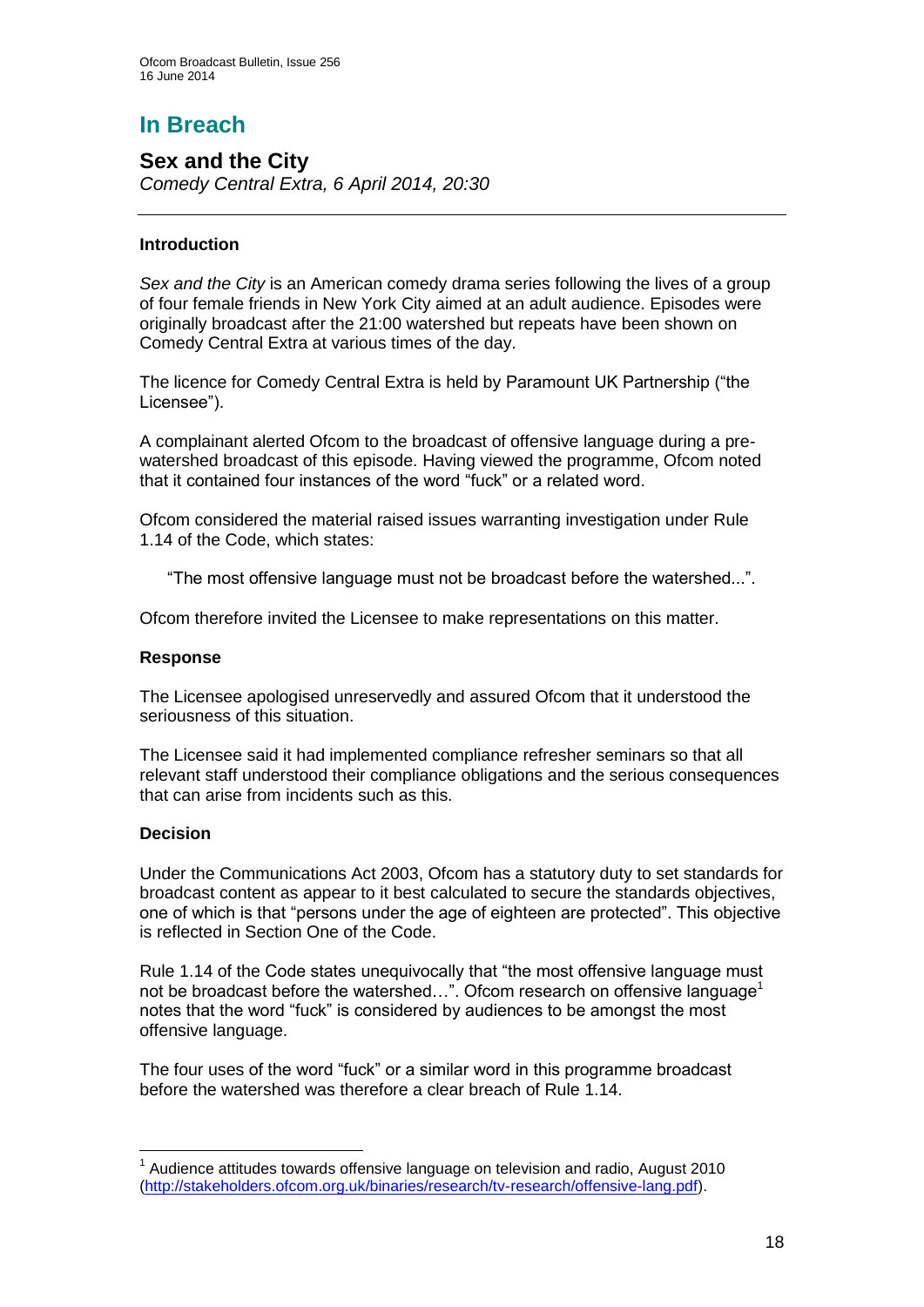In issue 240 of Ofcom's Broadcast Bulletin $^2$ , Ofcom recorded a breach of Rule 1.14 for a previous pre-watershed broadcast on 29 June 2013 of the same version of this episode on Comedy Central Extra. The Licensee explained then that, following that incident, it had "deleted this version of the episode from its systems and discussed the matter at length with its digital operations staff." It also said that it had implemented new compliance training to prevent a recurrence of this problem.

Ofcom noted that in its response, the Licensee made no reference to the previous incident on 29 June 2013 nor offer any explanation for this repeated compliance failure. We are concerned that, despite the measures previously taken by the Licensee, the same version of this episode was again broadcast before the watershed on the same channel in breach of the Code.

Ofcom therefore puts the Licensee on notice that further breaches of the Code in this area will lead to Ofcom considering further regulatory action.

**Breach of Rule 1.14**

<sup>1</sup> <sup>2</sup>[http://stakeholders.ofcom.org.uk/binaries/enforcement/broadcast](http://stakeholders.ofcom.org.uk/binaries/enforcement/broadcast-bulletins/obb240/obb240.pdf)[bulletins/obb240/obb240.pdf](http://stakeholders.ofcom.org.uk/binaries/enforcement/broadcast-bulletins/obb240/obb240.pdf)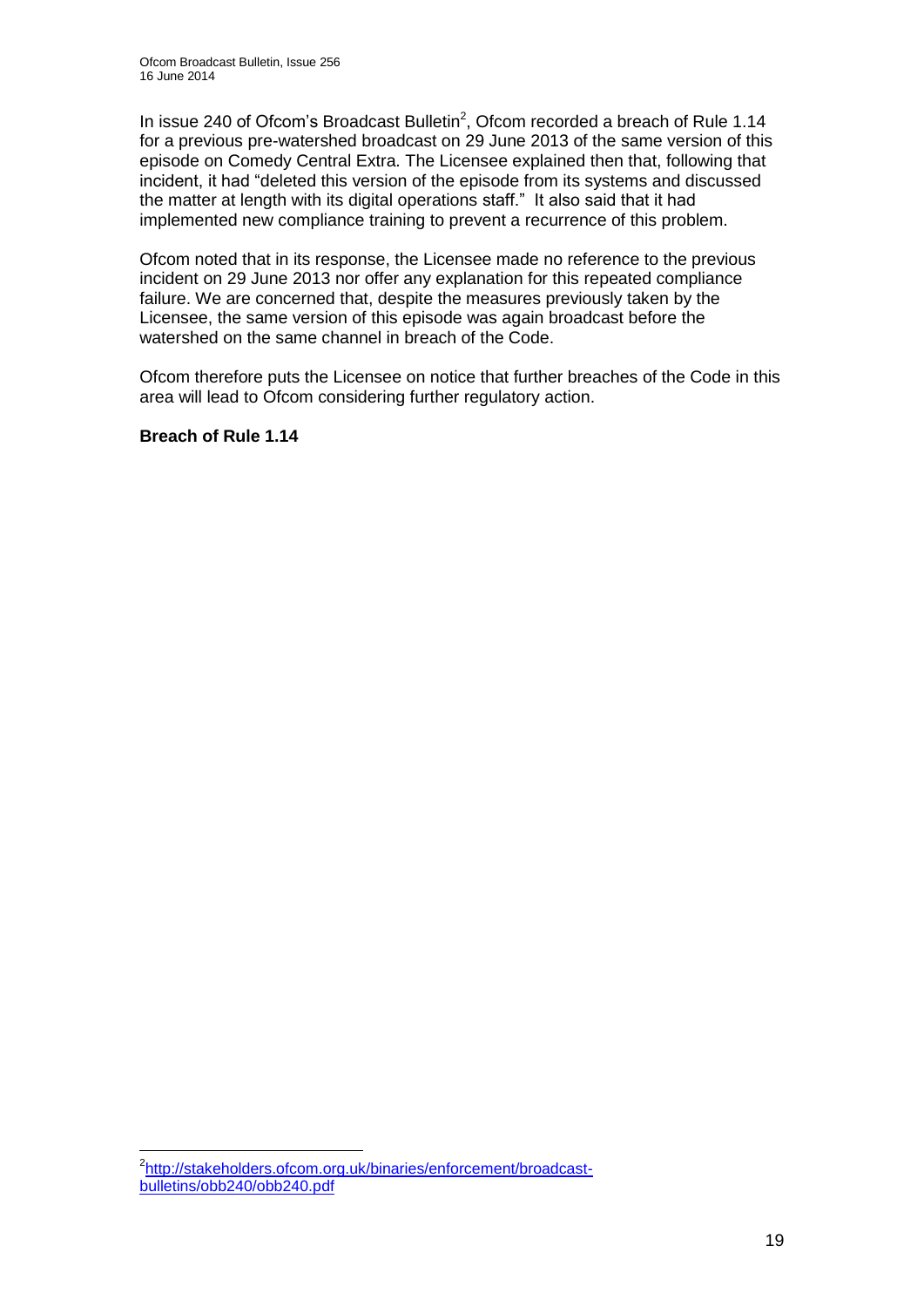# **In Breach**

### **Here Comes Honey Boo Boo**

*TLC, 18 April 2014, 20:00*

#### **Introduction**

TLC is a general entertainment television channel and *Here Comes Honey Boo Boo*  is a reality series that follows the exploits of Alana "Honey Boo Boo" Thompson and her family, who live in Georgia, USA. The licensee for TLC is Discovery Communications Europe Limited ("Discovery" or "the Licensee").

A complainant alerted Ofcom to offensive language in this programme, when their six-year old child was watching.

We noted that during this programme, the following language was used:

- five instances of *"fuck"* or *"fucking"*;
- 11 instances of *"shit*"; and
- one instance of *"bitch"*.

We considered the material raised issues warranting an investigation under the following rules of the Code:

- Rule 1.14: "The most offensive language must not be broadcast before the watershed "
- Rule 1.16: "Offensive language must not be broadcast before the watershed...unless it is justified by the context. In any event, frequent use of such language must be avoided before the watershed".

We therefore asked Discovery how the programme complied with these rules.

#### **Response**

The Licensee extended its unreserved apologies to the viewer for any distress caused by the offensive language in this case. It added that it had investigated this incident, and had discovered "[r]egrettably" the programme had been broadcast as a result of human error. Discovery said that the post-watershed version of this programme had been incorrectly labeled as being suitable for broadcast prewatershed. It added that the labeling of the programme: "should have been assessed after the edit to ensure there were no mistakes prior to its first transmission…but on this occasion, this failsafe was not correctly actioned".

As a result of this incident, the Licensee said that it was doing its utmost to ensure that: "this kind of error is not repeated". It said that it had: "reinforced the seriousness and importance of following [its] processes to all relevant teams". Discovery added that it was also reviewing all other episodes in this series, and said it had also introduced further changes to its compliance processes, such as introducing: "an integrated viewing and editorial sign off system". It said this which would attach "clear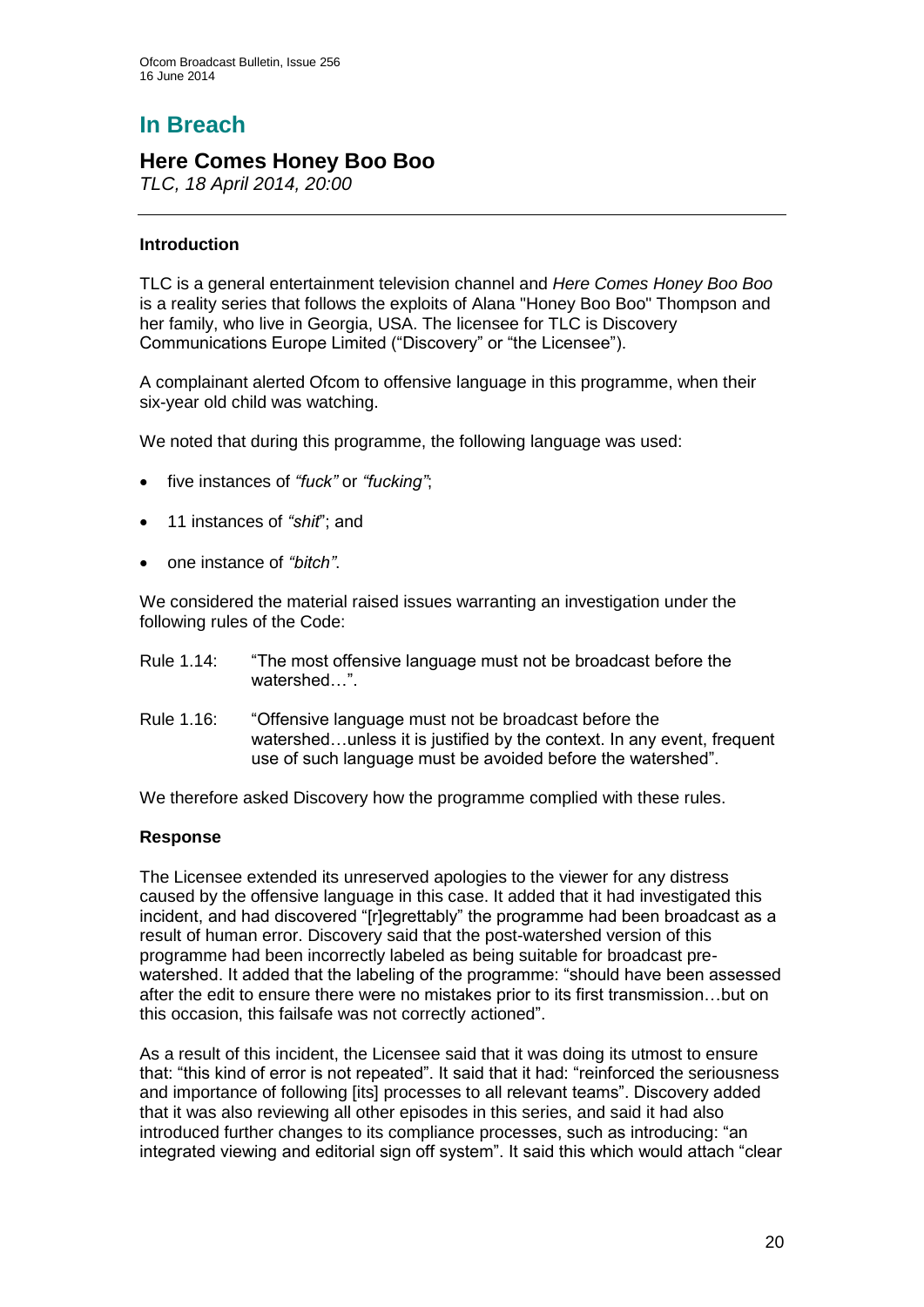metadata" to each version of a programme for the purpose of compliance checks, and would "act as an additional failsafe" in its compliance processes.

#### **Decision**

Under the Communications Act 2003, Ofcom has a statutory duty to set standards for broadcast content as appear to it best calculated to secure the standards objectives, one of which is that: "persons under the age of eighteen are protected". This objective is reflected in Section One of the Code.

#### Rule 1.14

Rule 1.14 states that the most offensive language must not be broadcast on television before the watershed. Ofcom's research on offensive language<sup>1</sup> notes that the word "fuck" and its derivatives are considered by audiences to be amongst the most offensive language. The broadcast of five instances of the word "fuck" were clear examples of the most offensive language being used in a programme broadcast before the watershed. This material therefore breached Rule 1.14.

#### Rule 1.16

Rule 1.16 states that offensive language must not be broadcast before the watershed, unless it is justified by the context; and that, in any event, frequent use of such language must be avoided before the watershed.

The words "shit" and "bitch" are considered by audiences to be mildly offensive terms<sup>2</sup>. We noted that there were 12 instances of offensive language ("shit" and "bitch") during the programme. We considered that this amounted to the frequent use of offensive language before the watershed. Ofcom also took into account that the effect of these frequent uses of offensive language was exacerbated by five uses of the most offensive language in the same programme. We were concerned that such frequent use of offensive language before the watershed was not justified by the context because it would have exceeded audience expectations. This material therefore breached Rule 1.16.

Ofcom noted that in this case Discovery accepted immediately that this programme breached Rules 1.14 and 1.16, apologised, and took various steps after the broadcast to ensure it was not shown again before it was re-edited and to improve compliance going forward. Nonetheless, we concluded that the programme breached Rules 1.14 and 1.16 of the Code.

#### **Breaches of Rules 1.14 and 1.16**

<sup>1</sup> 1 Audience attitudes towards offensive language on television and radio, August 2010 [\(http://stakeholders.ofcom.org.uk/binaries/research/tv-research/offensive-lang.pdf\)](http://stakeholders.ofcom.org.uk/binaries/research/tv-research/offensive-lang.pdf).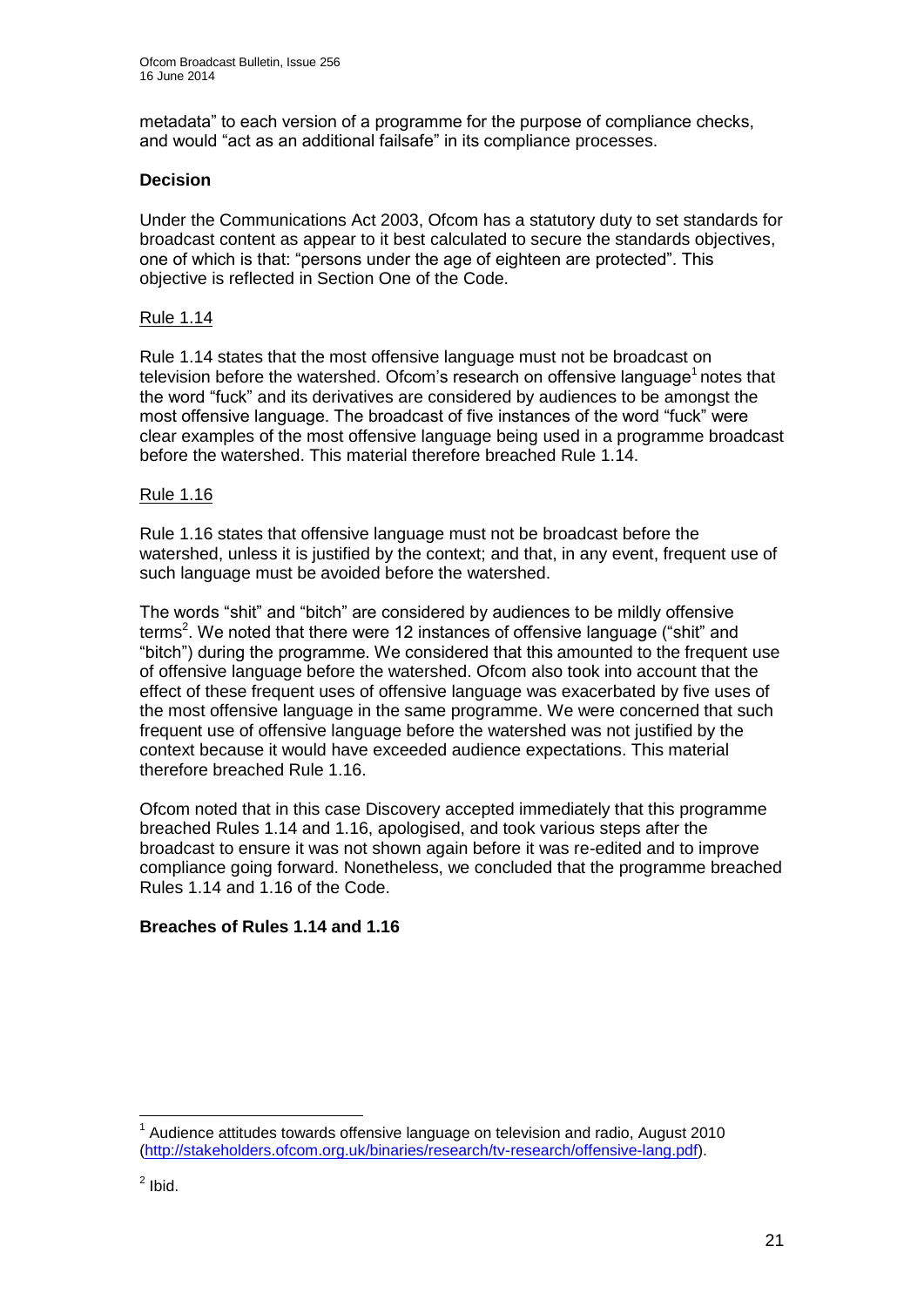# **In Breach**

#### **Community Announcement**

*Channel i, 18 to 21 January 2014, various times*

#### **Introduction**

Channel i is a news and general entertainment channel broadcast in Bangla and serving a Bangladeshi audience. The licence for Channel i is held by Prime Bangla Limited ("Prime Bangla" or "the Licensee").

A complainant drew Ofcom's attention to broadcast material that appeared to be an advertisement for the Bangladesh Awami League, the party that currently governs Bangladesh. The item was 20 seconds in duration with a prominent caption stating *"Community Announcement"* (in English) shown throughout the broadcast.

The item comprised a large photograph of Abdul Mannan, who had just been elected as an MP and State Minister of Finance in Bangladesh, and four small images of individuals including prominent members of the UK Awami League<sup>1</sup>, together with on-screen text and a voice-over, of which Ofcom commissioned an independent translation.

As translated, the Bangla text and audio stated:

*"Congratulations, on behalf of the UK residents from Jagannath pur Sub-district, to people's leader, Mr Abdul Mannan for having been elected as an MP and Minister from Sunamgonj 3. On behalf of Jagannath pur Abdul Ali Rouf Hasmat Ahmad Chunu Afjal Mia and Ashik Chowdhury"*

Ofcom noted that Abdul Ali Rouf was reported by the UK publication, Bangla Mirror, to have presided over a meeting held by "Jagannathurpur and Dakhin Sunamganj expats" on 13 January 2014 in East London, which was attended by both Hasmat Ahmad Chunu and "UK Awami League senior leaders", to congratulate Mr Mannan as "new state Finance Minister" of Bangladesh $2$ .

The Licensee informed Ofcom that the item was transmitted on 22 occasions as "something related to [its] community and in their interest" and not in return for payment or other valuable consideration. We therefore concluded that the item must be regarded as programme material and therefore subject to the Code.

As the item consisted solely of a message broadcast on behalf of prominent members of the UK Awami League, we considered it raised issues warranting investigation under Rule 5.5 of the Code, which states:

<sup>1</sup> <sup>1</sup> The UK Awami League is affiliated to the Bangladesh Awami League.

<sup>&</sup>lt;sup>2</sup> [http://www.banglamirrornews.com/local-news/225-jagannathpur-and-dakhin-sunamganj](http://www.banglamirrornews.com/local-news/225-jagannathpur-and-dakhin-sunamganj-expats-congratulate-m-a-manna-as-state-finnance-minister)[expats-congratulate-m-a-manna-as-state-finnance-minister](http://www.banglamirrornews.com/local-news/225-jagannathpur-and-dakhin-sunamganj-expats-congratulate-m-a-manna-as-state-finnance-minister)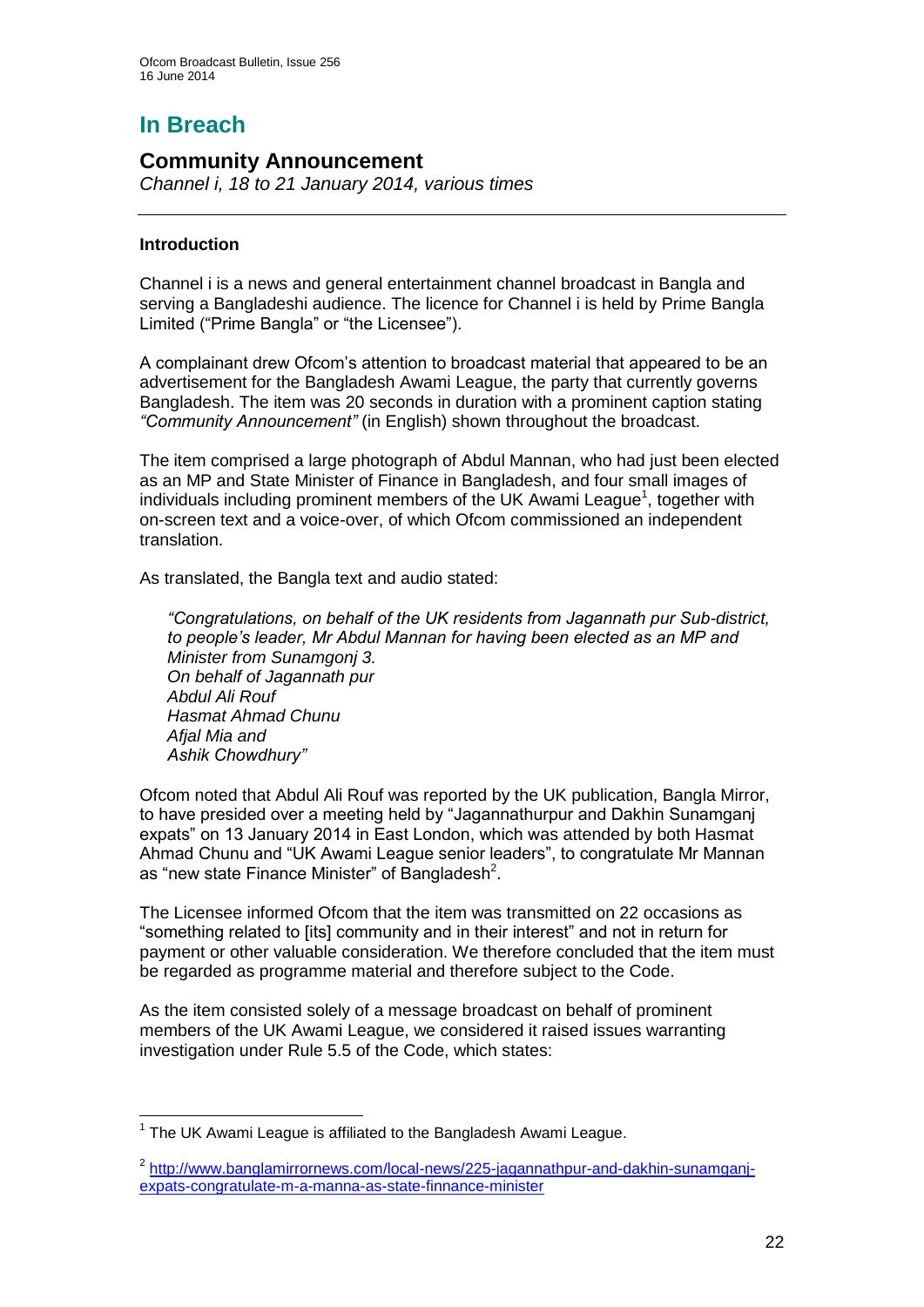"Due impartiality on matters of political or industrial controversy and matters relating to current public policy must be preserved on the part of any person providing a service… This may be achieved within a programme or over a series of programmes taken as a whole."

We therefore sought Prime Bangla's view on how the material complied with this rule.

#### **Response**

Prime Bangla said it did not consider Rule 5.5 was applicable, as the broadcast was "a generic community announcement" that contained no "reference to any political party or political message that can be contradicted…". However, the Licensee added that, "as a small community channel", it took "all necessary measures to stick to Ofcom rules", and would "not broadcast such clip to avoid any further complaints."

#### **Decision**

Under the Communications Act 2003 ("the Act"), Ofcom has a statutory duty to set standards for broadcast content as appear to it best calculated to secure the standards objectives, including that the special impartiality requirements set out in section 320 of the Act are complied with. This standard is contained in Section Five of the Code. Broadcasters are required to ensure that they comply with the impartiality requirements of the Act, including that due impartiality is preserved on matters of political or industrial controversy and matters relating to current public policy.

Ofcom therefore considered the broadcast material's compliance with Rule 5.5 of the Code, which states:

"Due impartiality on matters of political or industrial controversy and matters relating to current public policy must be preserved on the part of any person providing a service... This may be achieved within a programme or over a series of programmes taken as a whole."

It is not Ofcom's role to question or investigate the validity of the political views expressed in a case like the current one, but to require the broadcaster to comply with the relevant standards in the Code. The Code does not prohibit broadcasters from discussing any controversial subject or including any particular point of view in a programme. To do so would be an unacceptable restriction on a broadcaster's freedom of expression.

However, the broadcaster's right to freedom of expression is not absolute. In carrying out its duties, Ofcom must balance the right to freedom of expression with the requirement in the Code to preserve "due impartiality" on matters relating to political or industrial controversy or matters relating to current public policy. Ofcom recognises that Section Five of the Code, which sets out how due impartiality must be preserved, acts to limit, to some extent, freedom of expression. This is because its application necessarily requires broadcasters to ensure that neither side of a debate relating to matters of political or industrial controversy and matters relating to current public policy is unduly favoured. Therefore, while any Ofcom licensee has the freedom to include and/or discuss matters of political or industrial controversy and matters relating to current public policy in its programming, broadcasters must, in doing so, always comply with the Code.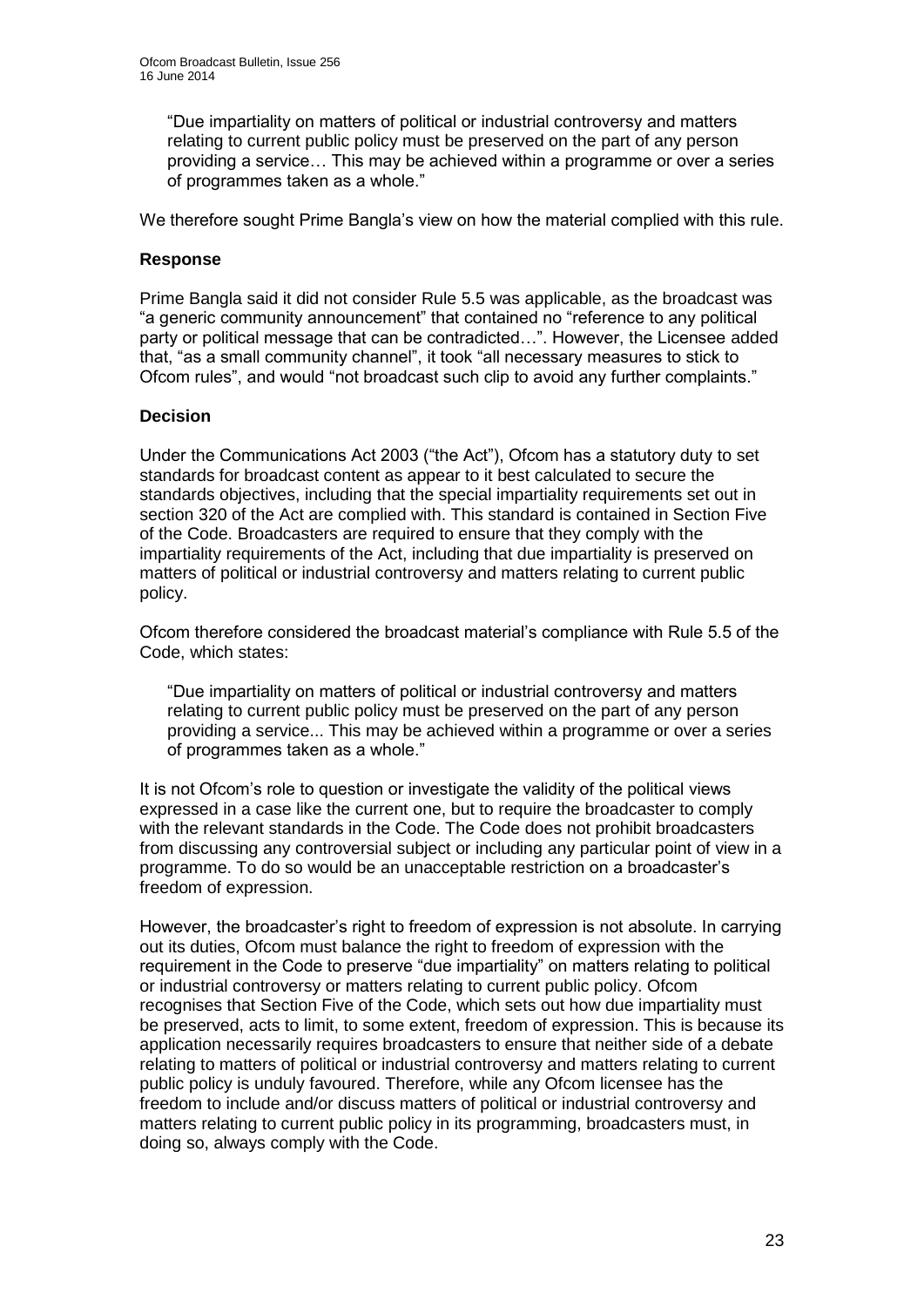In this instance, Ofcom firstly had to ascertain whether the requirements of Section Five of the Code should be applied: that is, whether the content in this case was dealing with matters of political or industrial controversy and/or matters relating to current public policy. We noted that the broadcast was a brief statement that informed Channel i viewers of the election of a specific *"MP and Minister"* – Abdul Mannan. Just because editorial content refers to political organisations or figures does not necessarily mean that the rules in Section Five are applicable. Furthermore, in judging the applicability of Section Five in any case, Ofcom will take into account the manner in which political issues are dealt with, and how they are presented within programming.

We considered that the item, although brief, touched on matters relating to current political controversy in Bangladesh. Although the material broadcast did not state which political party Abdul Mannan represented, it offered congratulations from individuals including prominent members of the UK Awami League in celebration of his election. In being permitted to broadcast material dedicated to the electoral success of the State Minister of Finance, the item celebrated the success of a prominent member of the Bangladesh Awami League Government.

Secondly, having established that the requirements of Section Five of the Code should be applied, Ofcom had to consider whether due impartiality has been preserved. In this context, under the Code, the term "due" means adequate or appropriate to the subject and nature of the programme. Therefore, "due impartiality" does not mean an equal division of time has to be given to every view, or that every argument and every facet of every argument has to be represented. Due impartiality may be preserved in a number of ways and it is an editorial decision for the broadcaster as to how it ensures due impartiality is maintained.

Ofcom considered that the broadcast material in this instance served as a selfstanding expression of a specific viewpoint – that of the Awami League – in relation to a matter of political controversy – i.e. the recent election in Bangladesh that was boycotted by a number of opposition parties. The effect of this content was compounded by the fact that the material was broadcast on 22 occasions over a four day period following that election (in January 2014). Further, the item did not contain any alternative view that could reasonably and adequately be classed as critical of, or counter to, the election that led to a Bangladesh Awami League Government. Neither did the Licensee, in its response, identify any comparable material broadcast on Channel i that had contained any opposing or alternative position in relation to that election.

In reaching our decision, we noted that the broadcast material was clearly described on-screen as a *"Community Announcement"* and we took account of the Licensee's explanation that it was "something related to [the UK Bangladeshi] community and in their interest". Ofcom recognises that broadcasters serving particular communities will want to provide content that presents issues of topical interest to their target audience. In Ofcom's view, however, this cannot justify the inclusion of inherently partial material on a matter of political controversy in Bangladesh.

Ofcom therefore concluded that the broadcasts of this item were in breach of Rule 5.5 of the Code.

#### **Breaches of Rule 5.5**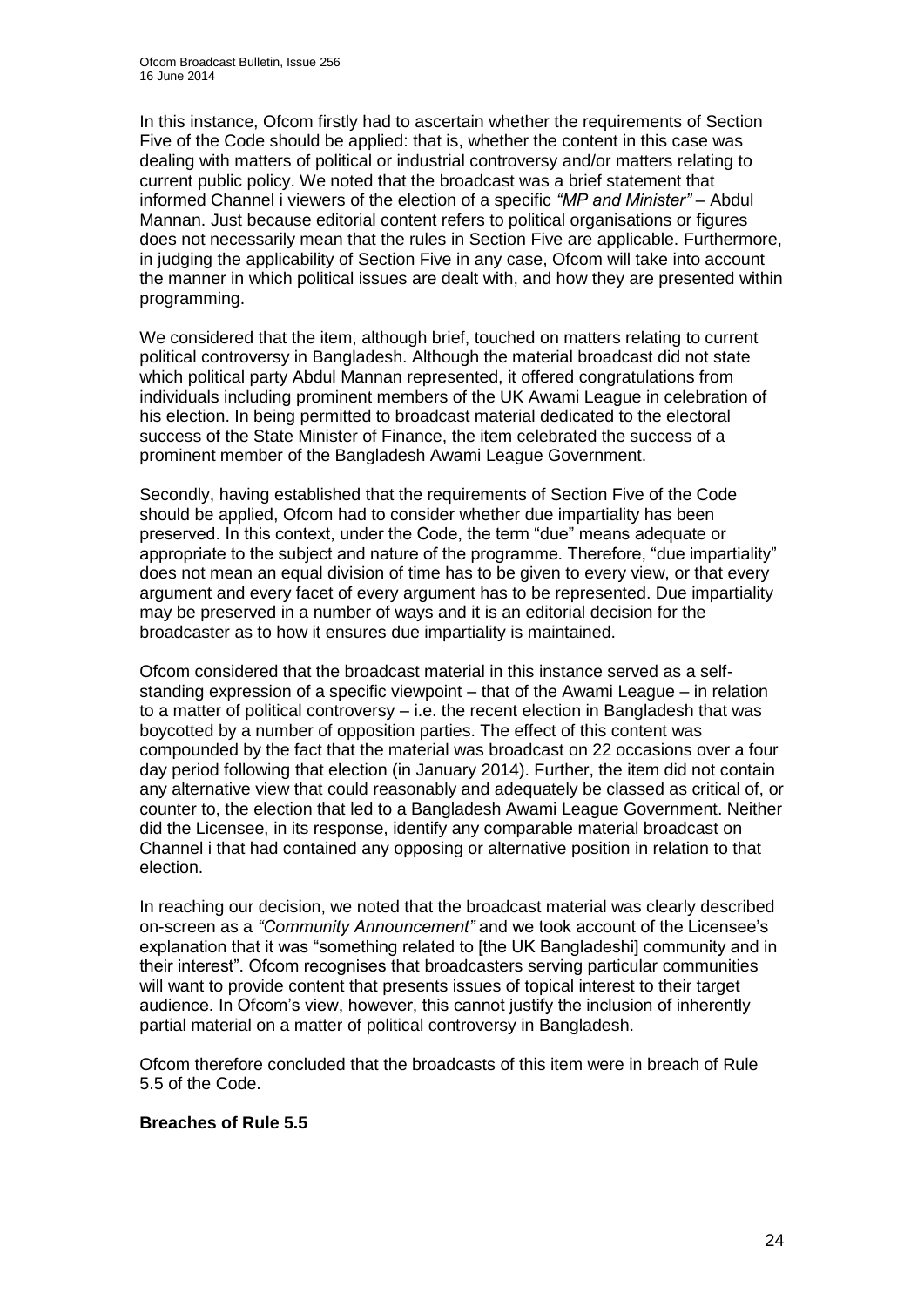## **Broadcast Licence Conditions cases**

## **In Breach**

#### **Provision of recordings**

*The People's Voice, 29 November 2013, 17:00*

#### **Introduction**

The People's Voice is a linear internet television service that broadcasts a variety of discussion and general entertainment programmes. The licence for The People's Voice is held by The People's Voice Broadcasting Limited ("TPV" or "the Licensee").

Ofcom received a complaint about a discussion programme broadcast on 29 November 2013. The complainant alleged that the programme contained positive references regarding the use of illegal drugs. Ofcom therefore requested a recording of the programme from the Licensee.

In response to requests from Ofcom, the Licensee twice provided us with incomplete recordings before supplying Ofcom with a recording of the full programme.

Licence Conditions 11(1) and (2)(b) of TPV's Television Licensable Content Service ("TLCS") Licence state that:

"11(1) The Licensee shall adopt procedures acceptable to Ofcom for the retention and production of recordings in sound and vision of any programme which is the subject matter of a Standards Complaint...

(2) ...the Licensee shall:

...(b) at the request of Ofcom forthwith produce to Ofcom any such recording for examination or reproduction...".

Ofcom considered that the time taken by the Licensee to provide a complete recording of the programme was unacceptable and warranted investigation under Condition 11(2)(b) of the Licensee's TLCS Licence. It therefore asked the Licensee for its comments with regard to this matter.

#### **Response**

The Licensee said it believed the recording it initially sent contained the programme in its entirety. It added that unfortunately its internal systems were "hacked" in the period directly afterwards and as a result it did not receive Ofcom's email requesting a replacement recording.

The Licensee said that upon being alerted to the problem, it supplied Ofcom with a digital version of the material straightaway and expressed its apologies for the delay.

The Licensee explained that to avoid a repetition of this problem, it has improved its email communication and recording systems so that it can respond to Ofcom's requests more promptly.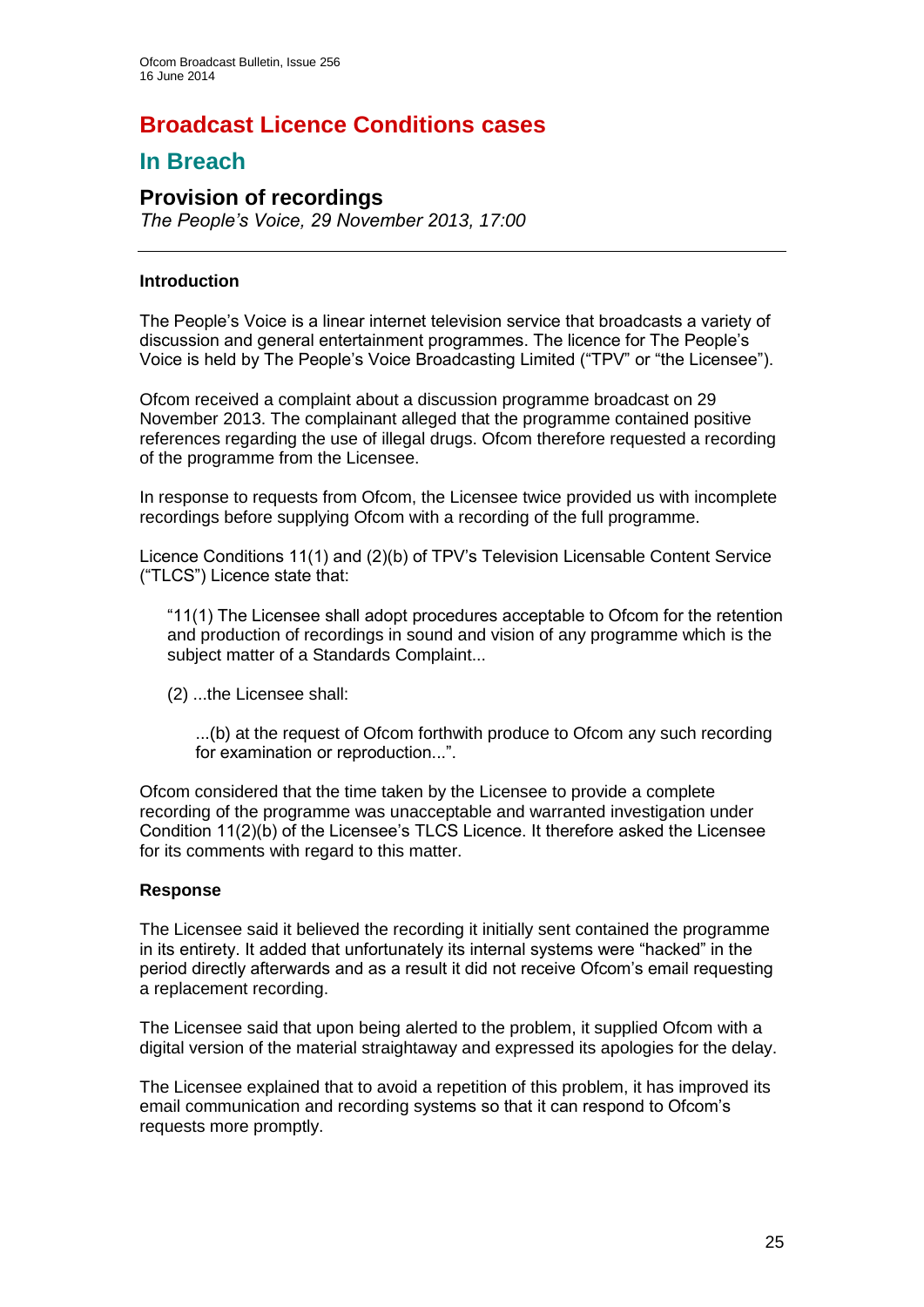#### **Decision**

Under the Communications Act 2003, Ofcom has a duty to ensure that in each broadcaster's licence there are conditions requiring the licensee to retain recordings of each programme broadcast, in a specified form and for a specific period after broadcast, and to comply with any request to produce such recordings issued by Ofcom. TLCS licences enshrine these obligations in Licence Condition 11.

Licence Condition 11(2)(b) requires licensees to produce such recordings to Ofcom forthwith upon request.

Breaches of Licence Condition 11(2)(b) are serious because they impede Ofcom's ability to assess in a timely way whether a particular broadcast raises potential issues under the relevant codes. This can therefore affect Ofcom's ability to carry out its statutory duties in regulating broadcast content.

Ofcom noted the Licensee's explanation for the delay in providing a recording and the measures taken to improve its compliance in this area.

In this case, however, the Licensee failed to provide Ofcom with a complete programme recording on two occasions. The Licensee clearly did not therefore provide the necessary recording "forthwith" and it accordingly breached Licence Condition 11(2)(b).

#### **Breach of TLCS Licence Condition 11(2)(b)**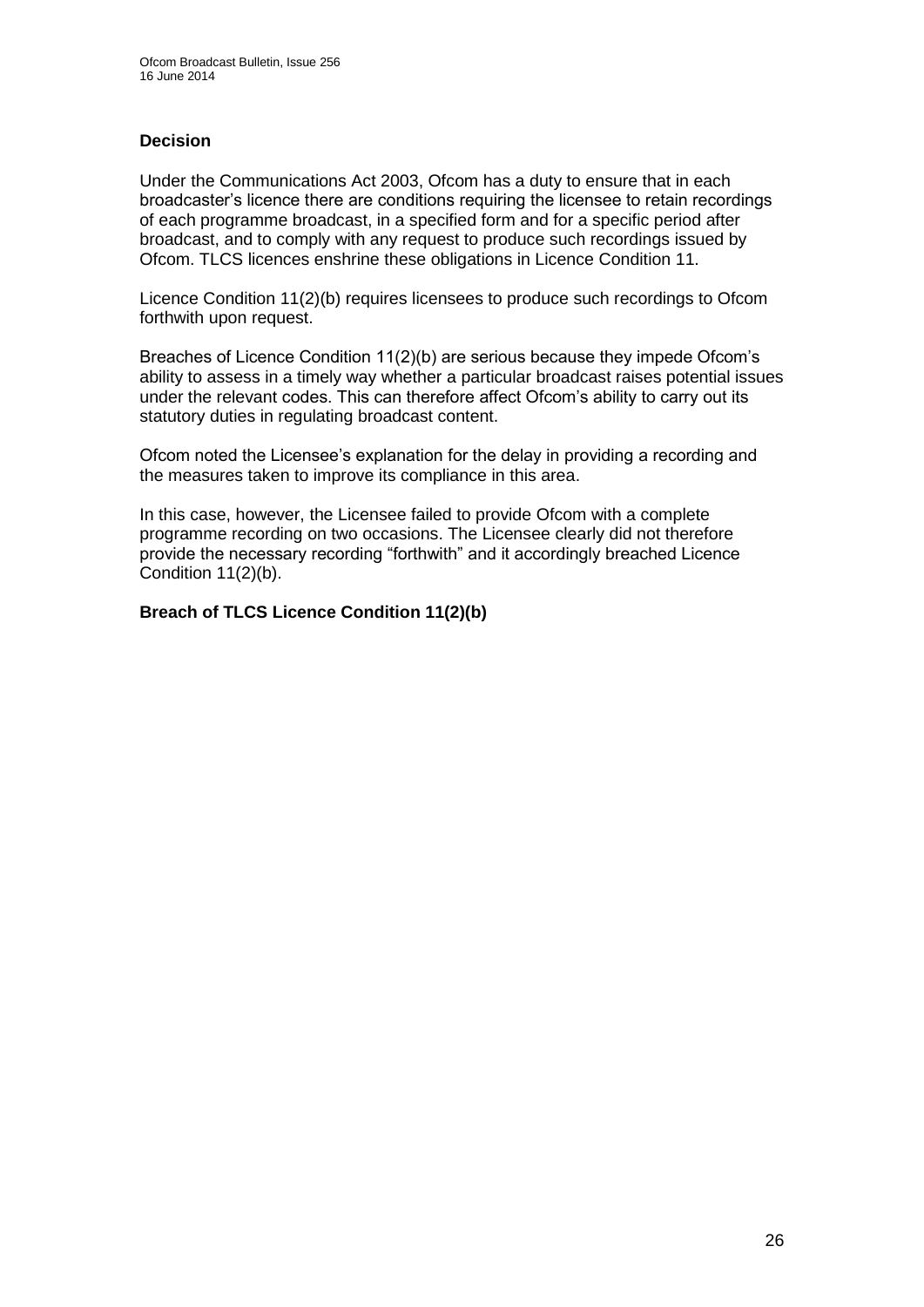## **Investigations Not in Breach**

Here are alphabetical lists of investigations that Ofcom has completed between 20 May and 2 June 2014 and decided that the broadcaster did not breach Ofcom's codes, licence conditions or other regulatory requirements.

#### **Investigations conducted under the Procedures for investigating breaches of content standards for television and radio<sup>1</sup>**

| <b>Programme</b>                                                 | <b>Broadcaster</b> | <b>Transmission</b><br>date | <b>Categories</b>            |
|------------------------------------------------------------------|--------------------|-----------------------------|------------------------------|
| Advertisement<br>by London<br>Borough of<br><b>Tower Hamlets</b> | Bangla TV          | Various                     | Political advertising        |
| Advertisement<br>by London<br>Borough of<br><b>Tower Hamlets</b> | <b>CSH TV</b>      | Various                     | Political advertising        |
| <b>Sky News</b>                                                  | <b>Sky News</b>    | 24/04/2014                  | Surreptitious<br>advertising |

For more information about how Ofcom conducts investigations about content standards, go to: [http://stakeholders.ofcom.org.uk/broadcasting/guidance/complaints](http://stakeholders.ofcom.org.uk/broadcasting/guidance/complaints-sanctions/standards/)[sanctions/standards/.](http://stakeholders.ofcom.org.uk/broadcasting/guidance/complaints-sanctions/standards/)

 1 This table was amended after publication to correct factual inaccuracies.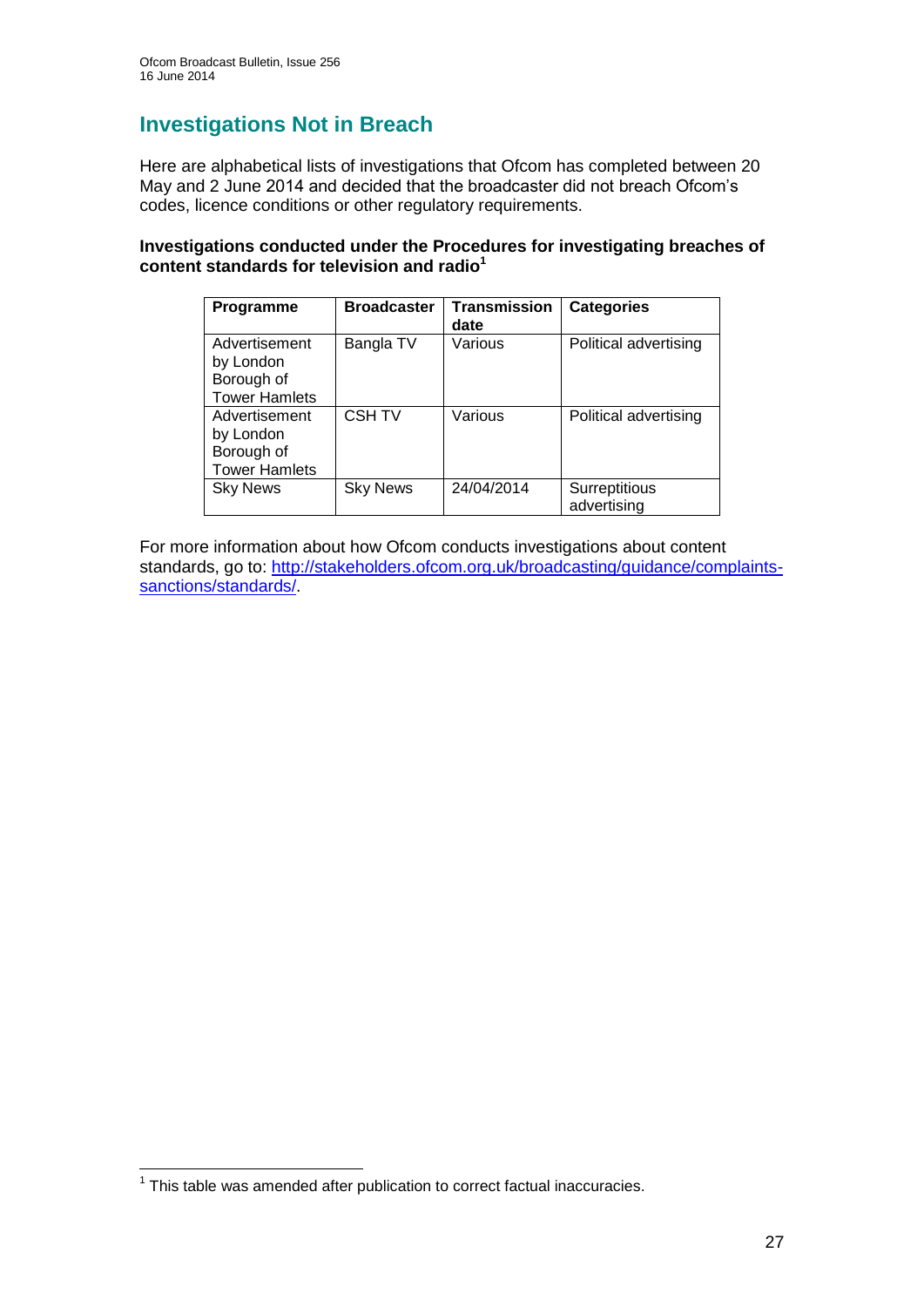## **Complaints Assessed, Not Investigated**

Here are alphabetical lists of complaints that, after careful assessment, Ofcom has decided not to pursue between 20 May and 2 June 2014 because they did not raise issues warranting investigation.

#### **Complaints assessed under the Procedures for investigating breaches of content standards for television and radio**

For more information about how Ofcom assesses conducts investigations about content standards, go to: [http://stakeholders.ofcom.org.uk/broadcasting/guidance/complaints](http://stakeholders.ofcom.org.uk/broadcasting/guidance/complaints-sanctions/standards/)[sanctions/standards/.](http://stakeholders.ofcom.org.uk/broadcasting/guidance/complaints-sanctions/standards/)

| Programme                            | <b>Broadcaster</b>  | <b>Transmission Date</b> | <b>Categories</b>                    | Number of<br>complaints |
|--------------------------------------|---------------------|--------------------------|--------------------------------------|-------------------------|
| Police Interceptors                  | $5*$                | 17/05/2014               | Race<br>discrimination/offence       |                         |
| Programming                          | Absolute Radio      | n/a                      | Outside of remit / other             | $\mathbf{1}$            |
| Station ident                        | Absolute Radio      | 19/05/2014               | Materially misleading                | $\mathbf{1}$            |
| Ziyarat Aale Yasin                   | <b>Ahlulbayt TV</b> | 20/04/2014               | Crime                                | $\mathbf{1}$            |
| Hamid Mir (Trailer)                  | <b>ARY News</b>     | 22/04/2014               | Outside of remit / other             | $\overline{1}$          |
| <b>Focus Today</b>                   | <b>Bangla TV</b>    | 12/05/2014               | Advertising/editorial<br>distinction | $\mathbf{1}$            |
| <b>Music Station</b>                 | Bangla TV           | 23/04/2014               | Product placement                    | $\mathbf{1}$            |
| Coverage of UK<br>Independence Party | <b>BBC</b>          | n/a                      | Outside of remit / other             | 66                      |
| Coverage of UK<br>Independence Party | BBC / Channel 4     | n/a                      | Due impartiality/bias                | $\overline{1}$          |
| <b>BBC News</b>                      | BBC <sub>1</sub>    | 21/05/2014               | Outside of remit / other             | $\overline{1}$          |
| <b>BBC News</b>                      | BBC <sub>1</sub>    | 23/05/2014               | Outside of remit / other             | $\overline{1}$          |
| <b>BBC News</b>                      | BBC <sub>1</sub>    | 24/05/2014               | Outside of remit / other             | $\mathbf{1}$            |
| <b>BBC News</b>                      | BBC <sub>1</sub>    | 27/05/2014               | Outside of remit / other             | $\mathbf{1}$            |
| <b>BBC News</b>                      | BBC 1               | 31/05/2014               | Violence and<br>dangerous behaviour  | $\mathbf{1}$            |
| <b>BBC News</b>                      | BBC <sub>1</sub>    | 02/06/2014               | Generally accepted<br>standards      | 1                       |
| <b>BBC News at One</b>               | BBC <sub>1</sub>    | 28/05/2014               | Outside of remit / other             | $\overline{1}$          |
| <b>BBC News at Six</b>               | BBC <sub>1</sub>    | 16/05/2014               | Generally accepted<br>standards      | $\mathbf{1}$            |
| <b>BBC News at Six</b>               | BBC <sub>1</sub>    | 21/05/2014               | Outside of remit / other             | $\mathbf{1}$            |
| <b>BBC News at Six</b>               | BBC <sub>1</sub>    | 22/05/2014               | Outside of remit / other             | $\overline{1}$          |
| <b>BBC News at Ten</b>               | BBC <sub>1</sub>    | 19/05/2014               | Outside of remit / other             | $\overline{2}$          |
| <b>BBC News at Ten</b>               | BBC <sub>1</sub>    | 21/05/2014               | Outside of remit / other             | $\mathbf{1}$            |
| <b>BBC News at Ten</b>               | BBC <sub>1</sub>    | 22/05/2014               | Outside of remit / other             | $\overline{1}$          |
| <b>BBC News at Ten</b>               | BBC <sub>1</sub>    | 23/05/2014               | Outside of remit / other             | $\mathbf{1}$            |
| Crimewatch                           | BBC <sub>1</sub>    | 22/01/2014               | Outside of remit / other             | $\overline{1}$          |
| <b>Doctors</b>                       | BBC <sub>1</sub>    | 19/05/2014               | Materially misleading                | $\mathbf{1}$            |
| EastEnders                           | BBC <sub>1</sub>    | 16/05/2014               | Race<br>discrimination/offence       | $\mathbf{1}$            |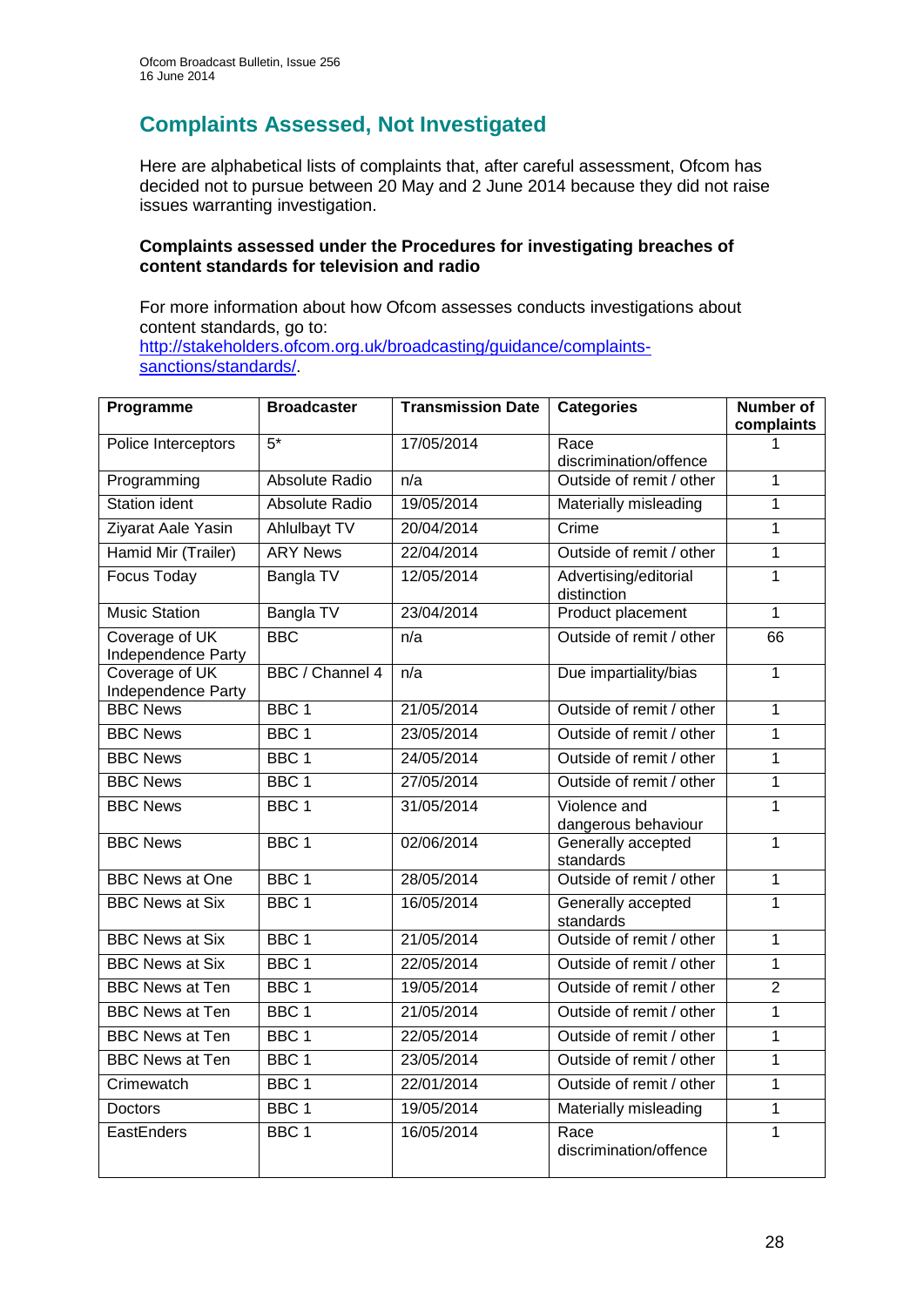| EastEnders                                                              | BBC <sub>1</sub> | 16/05/2014 | Generally accepted<br>standards             | 1              |
|-------------------------------------------------------------------------|------------------|------------|---------------------------------------------|----------------|
| EastEnders                                                              | BBC <sub>1</sub> | 20/05/2014 | Scheduling                                  | $\mathbf{1}$   |
| EastEnders                                                              | BBC <sub>1</sub> | n/a        | Undue prominence                            | 1              |
| <b>Eurovision Song</b><br>Contest 2014                                  | BBC <sub>1</sub> | 10/05/2014 | Generally accepted<br>standards             | $\mathbf{1}$   |
| <b>Eurovision Song</b><br>Contest 2014                                  | BBC <sub>1</sub> | 10/05/2014 | Voting                                      | 23             |
| F1: Grand Prix                                                          | BBC <sub>1</sub> | 25/05/2014 | Outside of remit / other                    | $\overline{2}$ |
| <b>Fake Britain</b>                                                     | BBC <sub>1</sub> | 20/05/2014 | Disability<br>discrimination/offence        | 1              |
| Fifa World Cup<br>Brasil (trailer)                                      | BBC <sub>1</sub> | 01/06/2014 | Generally accepted<br>standards             | $\mathbf{1}$   |
| Food Inspectors                                                         | BBC <sub>1</sub> | 15/05/2014 | Materially misleading                       | $\overline{2}$ |
| Food Inspectors                                                         | BBC <sub>1</sub> | 29/05/2014 | Outside of remit / other                    | $\mathbf{1}$   |
| <b>Happy Valley</b>                                                     | BBC <sub>1</sub> | 13/05/2014 | Violence and<br>dangerous behaviour         | $\overline{2}$ |
| <b>Happy Valley</b>                                                     | BBC <sub>1</sub> | 20/05/2014 | Violence and<br>dangerous behaviour         | $\overline{2}$ |
| Have I Got News for<br>You                                              | BBC <sub>1</sub> | 16/05/2014 | Religious/Beliefs<br>discrimination/offence | $\overline{2}$ |
| Have I Got News for<br>You                                              | BBC <sub>1</sub> | 16/05/2014 | Generally accepted<br>standards             | $\mathbf{1}$   |
| Have I Got News for<br>You                                              | BBC <sub>1</sub> | 23/05/2014 | Outside of remit / other                    | $\mathbf{1}$   |
| Have I Got News for<br>You                                              | BBC <sub>1</sub> | 30/05/2014 | Generally accepted<br>standards             | $\mathbf{1}$   |
| Knife Crime ER -<br>Reggie Yates's<br><b>Extreme South</b><br>Africa    | BBC <sub>1</sub> | 04/05/2014 | Generally accepted<br>standards             | $\mathbf{1}$   |
| Match of the Day                                                        | BBC <sub>1</sub> | 11/05/2014 | Outside of remit / other                    | $\mathbf{1}$   |
| Mrs. Brown's Boys                                                       | BBC <sub>1</sub> | 17/05/2014 | Offensive language                          | 1              |
| Parking Mad                                                             | BBC <sub>1</sub> | 08/05/2014 | Materially misleading                       | $\mathbf 1$    |
| Party Election<br>Broadcast by the<br><b>British National</b><br>Party  | BBC <sub>1</sub> | 13/05/2014 | Outside of remit / other                    | 1              |
| Party Election<br>Broadcast by the<br><b>Scottish National</b><br>Party | BBC <sub>1</sub> | 20/05/2014 | Outside of remit / other                    | 3              |
| <b>Question Time</b>                                                    | BBC <sub>1</sub> | 08/05/2014 | Outside of remit / other                    | $\mathbf{1}$   |
| <b>Question Time</b>                                                    | BBC <sub>1</sub> | 22/05/2014 | Outside of remit / other                    | $\mathbf{1}$   |
| <b>Question Time</b>                                                    | BBC <sub>1</sub> | 29/05/2014 | Generally accepted<br>standards             | 1              |
| <b>Question Time</b>                                                    | BBC <sub>1</sub> | 29/05/2014 | Outside of remit / other                    | $\overline{7}$ |
| <b>Question Time</b>                                                    | BBC <sub>1</sub> | n/a        | Outside of remit / other                    | 1              |
| Quirke                                                                  | BBC 1            | 25/05/2014 | Outside of remit / other                    | 3              |
| Regional News and<br>Weather                                            | BBC <sub>1</sub> | 18/05/2014 | Crime                                       | $\mathbf{1}$   |
| Regional News and<br>Weather                                            | BBC <sub>1</sub> | 23/05/2014 | Outside of remit / other                    | 1              |
| <b>Room 101</b>                                                         | BBC 1            | 23/05/2014 | Generally accepted<br>standards             | 1              |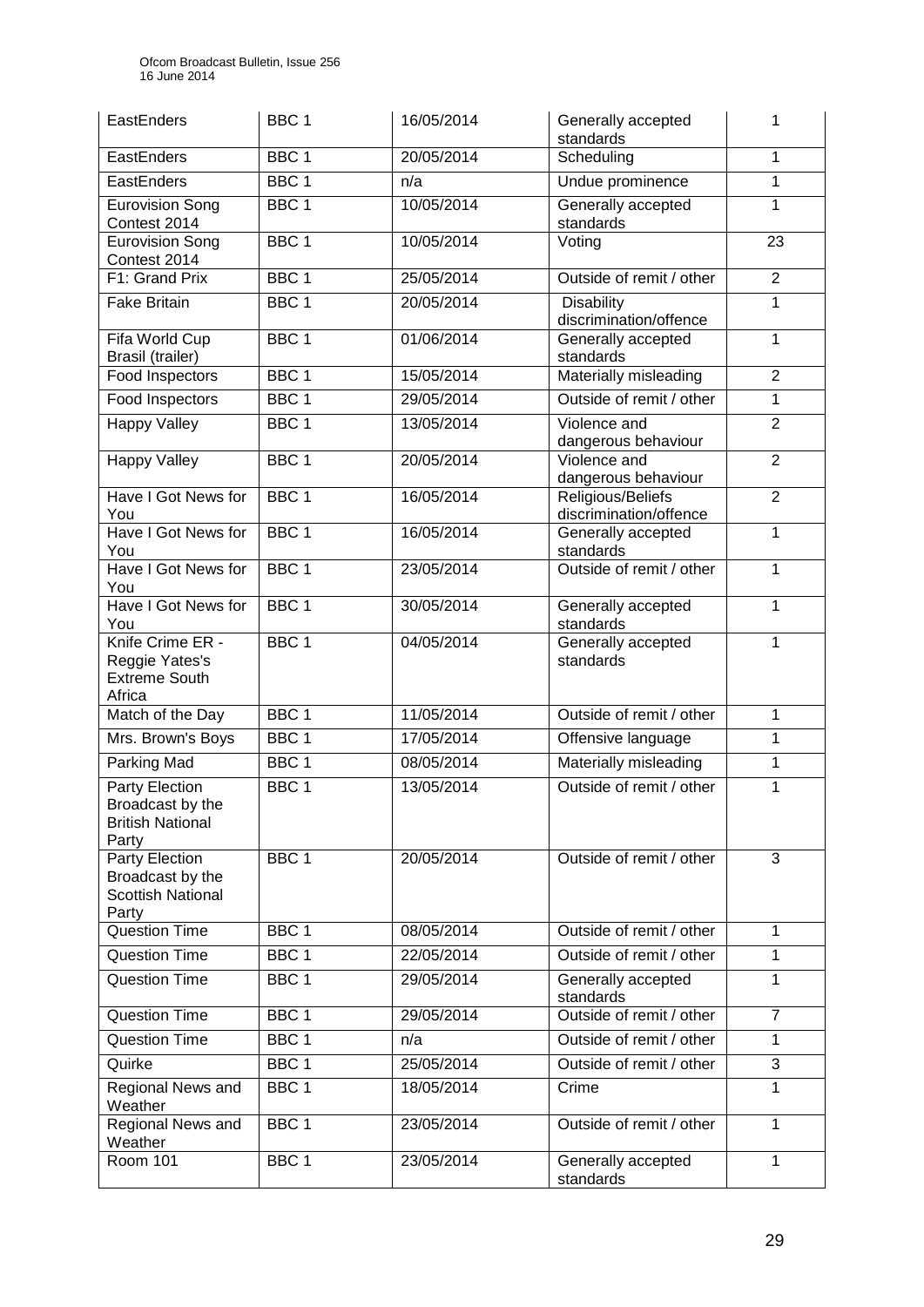| The Big Questions                                       | BBC <sub>1</sub>                   | 25/05/2014 | Religious/Beliefs<br>discrimination/offence  | 1              |
|---------------------------------------------------------|------------------------------------|------------|----------------------------------------------|----------------|
| The Big Questions                                       | BBC <sub>1</sub>                   | 25/05/2014 | Outside of remit / other                     | $\mathbf{1}$   |
| <b>The National</b><br>Lottery: In It to Win It         | BBC <sub>1</sub>                   | 17/05/2014 | Outside of remit / other                     | 1              |
| Vote 2014 - Europe                                      | BBC <sub>1</sub>                   | 22/05/2014 | Outside of remit / other                     | $\mathbf{1}$   |
| Vote 2014 - Europe                                      | BBC <sub>1</sub>                   | 23/05/2014 | Outside of remit / other                     | 1              |
| Vote 2014 - Europe                                      | BBC <sub>1</sub>                   | 25/05/2014 | Generally accepted<br>standards              | 1              |
| Vote 2014 - Europe                                      | BBC <sub>1</sub>                   | 25/05/2014 | Outside of remit / other                     | $\overline{4}$ |
| Vote 2014 - Europe                                      | BBC <sub>1</sub>                   | 26/05/2014 | Outside of remit / other                     | 1              |
| Watchdog                                                | BBC <sub>1</sub>                   | 14/05/2014 | Generally accepted<br>standards              | $\mathbf{1}$   |
| <b>Commonwealth City</b>                                | <b>BBC 1 Scotland</b>              | 26/05/2014 | Offensive language                           | 1              |
| <b>Blurred Lines: The</b><br>New Battle of the<br>Sexes | BBC <sub>2</sub>                   | 23/05/2014 | Generally accepted<br>standards              | $\mathbf{1}$   |
| Coast                                                   | BBC <sub>2</sub>                   | 19/05/2014 | Outside of remit / other                     | $\overline{1}$ |
| In Our Name                                             | BBC <sub>2</sub>                   | 04/05/2014 | Religious/Beliefs<br>discrimination/offence  | 1              |
| Newsnight                                               | BBC <sub>2</sub>                   | 12/05/2014 | Race<br>discrimination/offence               | 1              |
| Newsnight                                               | BBC <sub>2</sub>                   | 20/05/2014 | Gender<br>discrimination/offence             | 1              |
| Springwatch                                             | BBC <sub>2</sub>                   | 26/05/2014 | Scheduling                                   | $\mathbf{1}$   |
| The Fast Show<br>Special                                | BBC <sub>2</sub>                   | 23/05/2014 | Gender<br>discrimination/offence             | $\mathbf{1}$   |
| Newsnight Scotland                                      | <b>BBC 2 Scotland</b>              | 22/05/2014 | Outside of remit / other                     | $\mathbf{1}$   |
| <b>Barely Legal Drivers</b>                             | BBC <sub>3</sub>                   | 22/05/2014 | Crime                                        | 1              |
| <b>Barely Legal Drivers</b>                             | BBC <sub>3</sub>                   | 26/05/2014 | Sexual orientation<br>discrimination/offence | 1              |
| Jonah From Tonga                                        | BBC <sub>3</sub>                   | 08/05/2014 | Sexual orientation<br>discrimination/offence | $\mathbf{1}$   |
| Jonah From Tonga                                        | BBC <sub>3</sub>                   | 22/05/2014 | Race<br>discrimination/offence               | 1              |
| Tyger Takes On                                          | BBC <sub>3</sub>                   | 15/05/2014 | Generally accepted<br>standards              | 1              |
| Frost on Satire                                         | BBC <sub>4</sub>                   | 22/05/2014 | Race<br>discrimination/offence               | 1              |
| Asian Network<br>Reports                                | <b>BBC Asian</b><br><b>Network</b> | 30/05/2014 | Religious/Beliefs<br>discrimination/offence  | 1              |
| <b>BBC News</b>                                         | <b>BBC News</b><br>Channel         | 08/05/2014 | Generally accepted<br>standards              | 6              |
| <b>BBC News</b>                                         | <b>BBC News</b><br>Channel         | 20/05/2014 | Generally accepted<br>standards              | 1              |
| <b>BBC News</b>                                         | <b>BBC News</b><br>Channel         | 22/05/2014 | Outside of remit / other                     | $\mathbf{1}$   |
| <b>BBC News</b>                                         | <b>BBC News</b><br>Channel         | 23/05/2014 | Outside of remit / other                     | $\mathbf{1}$   |
| <b>BBC News</b>                                         | <b>BBC News</b><br>Channel         | 02/06/2014 | Outside of remit / other                     | 1              |
| Party Election<br>Broadcast by Vote<br>No Borders       | <b>BBC News</b><br>Channel         | 02/05/2014 | Elections/Referendums                        | $\mathbf{1}$   |
| <b>Sports News</b>                                      | <b>BBC</b> News<br>Channel         | 21/05/2014 | Outside of remit / other                     | $\mathbf{1}$   |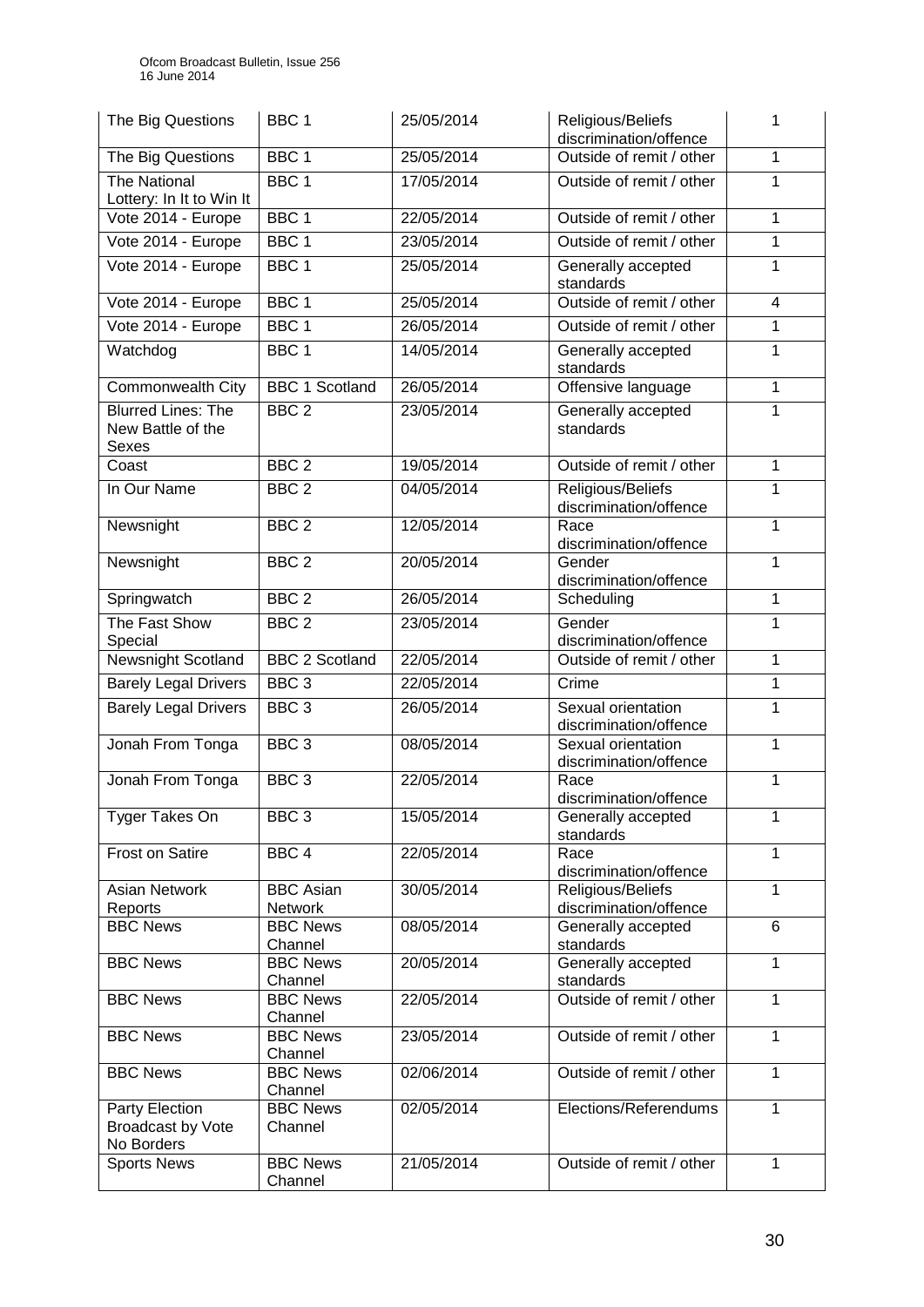| Vote 2014 - Europe                              | <b>BBC News</b><br>Channel                            | 25/05/2014 | Generally accepted<br>standards             | 1              |
|-------------------------------------------------|-------------------------------------------------------|------------|---------------------------------------------|----------------|
| Vote 2014 - Europe                              | <b>BBC News</b><br>Channel                            | 25/05/2014 | Outside of remit / other                    | $\mathbf{1}$   |
| Vote 2014 - Europe                              | <b>BBC News</b><br>Channel                            | 25/05/2014 | Outside of remit / other                    | 1              |
| <b>Scott Mills</b>                              | <b>BBC Radio 1</b>                                    | 19/05/2014 | Generally accepted<br>standards             | 1              |
| The Chris Evans<br><b>Breakfast Show</b>        | <b>BBC Radio 2</b>                                    | 28/05/2014 | Offensive language                          | 1              |
| <b>Just A Minute</b>                            | <b>BBC Radio 4</b>                                    | 26/05/2014 | Sexual material                             | 1              |
| Today                                           | <b>BBC</b> Radio 4                                    | 23/05/2014 | Generally accepted<br>standards             | 1              |
| Today                                           | <b>BBC Radio 4</b>                                    | 23/05/2014 | Outside of remit / other                    | 1              |
| Today                                           | <b>BBC Radio 4</b>                                    | 26/05/2014 | Outside of remit / other                    | $\mathbf{1}$   |
| 5 Live Breakfast                                | <b>BBC Radio 5</b><br>Live                            | 24/05/2014 | Outside of remit / other                    | $\mathbf{1}$   |
| <b>Breakfast</b>                                | <b>BBC Radio 5</b><br>Live                            | 30/05/2014 | Race<br>discrimination/offence              | $\mathbf{1}$   |
| <b>News</b>                                     | <b>BBC Radio 5</b><br>Live                            | 23/05/2014 | Outside of remit / other                    | 1              |
| <b>Capital Breakfast</b>                        | <b>Capital FM</b>                                     | 15/05/2014 | Scheduling                                  | $\mathbf{1}$   |
| Dexter's Laboratory                             | <b>Cartoon Network</b><br>(Central Eastern<br>Europe) | n/a        | Generally accepted<br>standards             | 1              |
| <b>Horrible Histories</b>                       | <b>CBeebies</b>                                       | 25/05/2014 | Scheduling                                  | 1              |
| Dog and Beth: On<br>the Hunt                    | <b>CBS Reality</b>                                    | 13/05/2014 | Offensive language                          | $\overline{1}$ |
| 8 Out of 10 Cats<br>Does Countdown              | Channel 4                                             | 22/05/2014 | Race<br>discrimination/offence              | $\mathbf{1}$   |
| Alan Carr: Chatty<br>Man                        | Channel 4                                             | 23/05/2014 | Generally accepted<br>standards             | 1              |
| <b>Cardinal Burns</b>                           | Channel 4                                             | 21/05/2014 | Generally accepted<br>standards             | $\overline{2}$ |
| <b>Channel 4 News</b>                           | Channel 4                                             | 05/05/2014 | Generally accepted<br>standards             | $\overline{2}$ |
| <b>Channel 4 News</b>                           | Channel 4                                             | 12/05/2014 | Due impartiality/bias                       | 1              |
| <b>Channel 4 News</b>                           | Channel 4                                             | 19/05/2014 | Elections/Referendums                       | $\overline{2}$ |
| Channel 4 News                                  | Channel 4                                             | 20/05/2014 | Gender<br>discrimination/offence            | $\mathbf{1}$   |
| Channel 4 News                                  | Channel 4                                             | 22/05/2014 | Generally accepted<br>standards             | 1              |
| Channel 4 News<br>Summary                       | Channel 4                                             | 05/05/2014 | Due accuracy                                | 1              |
| Coppers                                         | Channel 4                                             | 13/05/2014 | Race<br>discrimination/offence              | $\mathbf{1}$   |
| Deal or No Deal                                 | Channel 4                                             | 25/05/2014 | Generally accepted<br>standards             | 1              |
| Embarrassing<br>Bodies: Live From<br>the Clinic | Channel 4                                             | 13/05/2014 | <b>Disability</b><br>discrimination/offence | 1              |
| Embarrassing<br>Bodies: Live From<br>the Clinic | Channel 4                                             | n/a        | Sexual material                             | $\mathbf{1}$   |
| Four in a Bed                                   | Channel 4                                             | 27/05/2014 | Race<br>discrimination/offence              | $\mathbf{1}$   |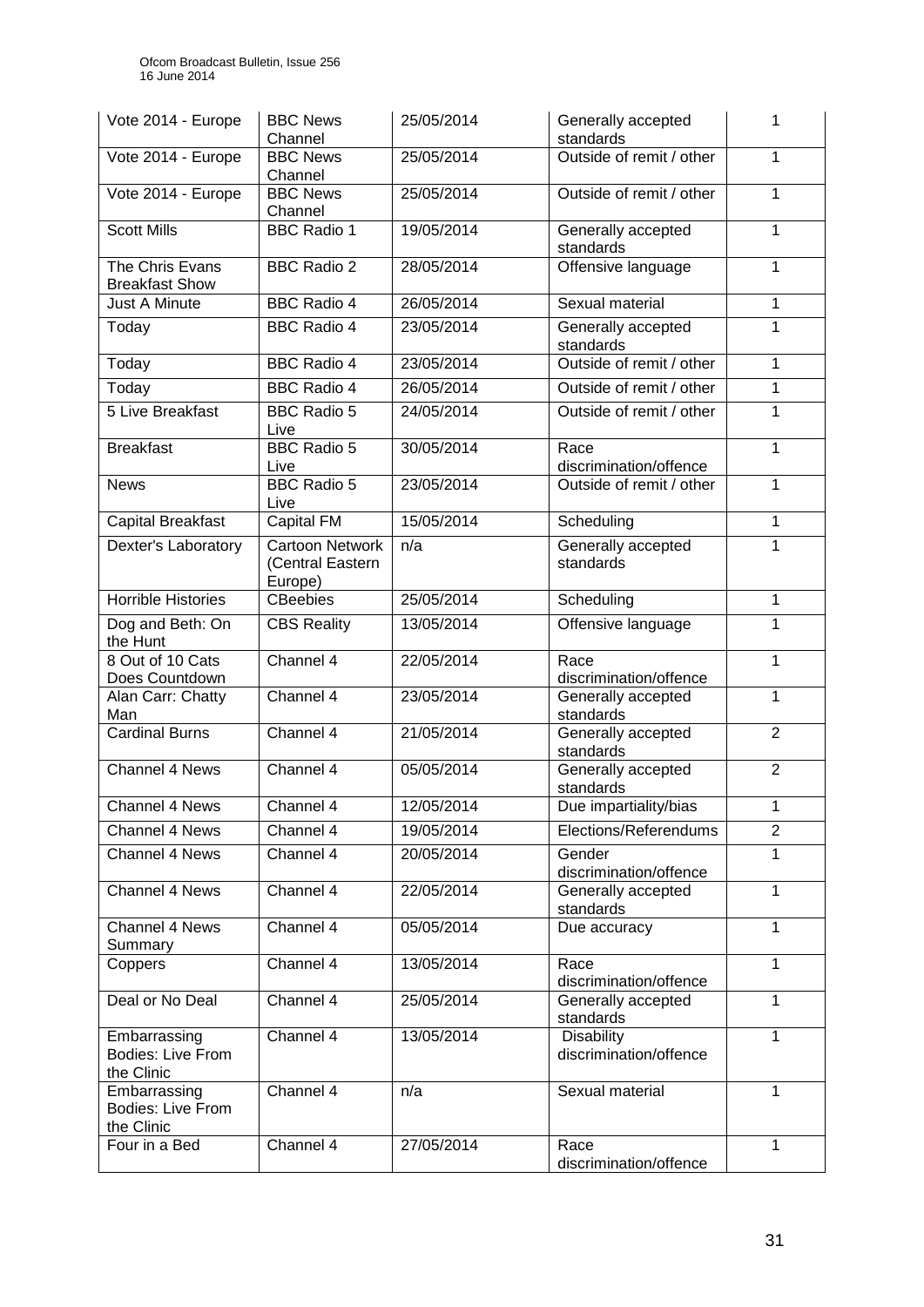| <b>Hollyoaks Omnibus</b>                                                | Channel 4            | 25/05/2014 | Scheduling                                      | 1              |
|-------------------------------------------------------------------------|----------------------|------------|-------------------------------------------------|----------------|
| Lexus' sponsorship<br>of dramas on 4                                    | Channel 4            | 18/05/2014 | Flashing images/risk to<br>viewers who have PSE | 1              |
| Posh Pawn                                                               | Channel 4            | 08/05/2014 | Scheduling                                      | $\overline{2}$ |
| Posh Pawn                                                               | Channel 4            | 22/05/2014 | Promotion of<br>products/services               | $\mathbf{1}$   |
| The Island with Bear<br>Grylls                                          | Channel 4            | 12/05/2014 | Animal welfare                                  | 13             |
| The Island with Bear<br>Grylls                                          | Channel 4            | 15/05/2014 | Animal welfare                                  | $\mathbf{1}$   |
| The Island with Bear<br>Grylls                                          | Channel 4            | 19/05/2014 | Animal welfare                                  | 5              |
| The Island with Bear<br>Grylls                                          | Channel 4            | 26/05/2014 | Animal welfare                                  | 1              |
| <b>Unreported World</b>                                                 | Channel 4            | 23/05/2014 | Transgender<br>discrimination/offence           | $\mathbf{1}$   |
| 7/7 Commuter<br>Carnage: Minute by<br>Minute                            | Channel 5            | 07/05/2014 | Generally accepted<br>standards                 | 1              |
| Ace Ventura: Pet<br>Detective                                           | Channel 5            | 18/05/2014 | Offensive language                              | 1              |
| Ace Ventura: Pet<br>Detective                                           | Channel 5            | 25/05/2014 | Offensive language                              | $\mathbf{1}$   |
| <b>Bangkok Brits</b>                                                    | Channel 5            | 16/05/2014 | Race<br>discrimination/offence                  | $\overline{2}$ |
| <b>Classic Car Rescue</b>                                               | Channel 5            | 12/05/2014 | Offensive language                              | 6              |
| <b>Classic Car Rescue</b>                                               | Channel 5            | 27/05/2014 | Offensive language                              | 5              |
| Ice Road Truckers                                                       | Channel 5            | 02/05/2014 | Offensive language                              | 1              |
| Longmire                                                                | Channel 5            | 24/05/2014 | Scheduling                                      | $\mathbf{1}$   |
| Party Election<br>Broadcast by the<br><b>Scottish National</b><br>Party | Channel 5            | 13/05/2014 | Elections/Referendums                           | 1              |
| Police Interceptors                                                     | Channel 5            | 22/05/2014 | Offensive language                              | 1              |
| Sands of the<br>Kalahari                                                | Channel 5            | 03/05/2014 | Scheduling                                      | 1              |
| The Big Immigration<br>Row                                              | Channel 5            | 17/02/2014 | Due impartiality/bias                           | 1              |
| The Dam Busters                                                         | Channel 5            | 26/05/2014 | Race<br>discrimination/offence                  | $\overline{4}$ |
| The Dam Busters                                                         | Channel 5            | 31/05/2014 | Race<br>discrimination/offence                  | 3              |
| The Wright Stuff                                                        | Channel 5            | 18/04/2014 | Materially misleading                           | 1              |
| Mr. Bean                                                                | <b>CITV</b>          | 16/05/2014 | <b>Nudity</b>                                   | $\mathbf{1}$   |
| Programming                                                             | Classic FM           | n/a        | Outside of remit / other                        | 1              |
| England's Top 53<br><b>Footy Goals</b>                                  | Dave                 | 27/05/2014 | Race<br>discrimination/offence                  | 3              |
| Sons of Guns                                                            | Discovery<br>Channel | 22/05/2014 | Violence and<br>dangerous behaviour             | 1              |
| Doc McStuffins                                                          | Disney Junior        | 09/05/2014 | Offensive language                              | 1              |
| Doc McStuffins                                                          | Disney Junior        | 13/05/2014 | Offensive language                              | 1              |
| Iseeria Online                                                          | <b>DM Digital</b>    | 10/04/2014 | Materially misleading                           | 1              |
| 2 Broke Girls                                                           | E4                   | 15/05/2014 | Race<br>discrimination/offence                  | $\mathbf{1}$   |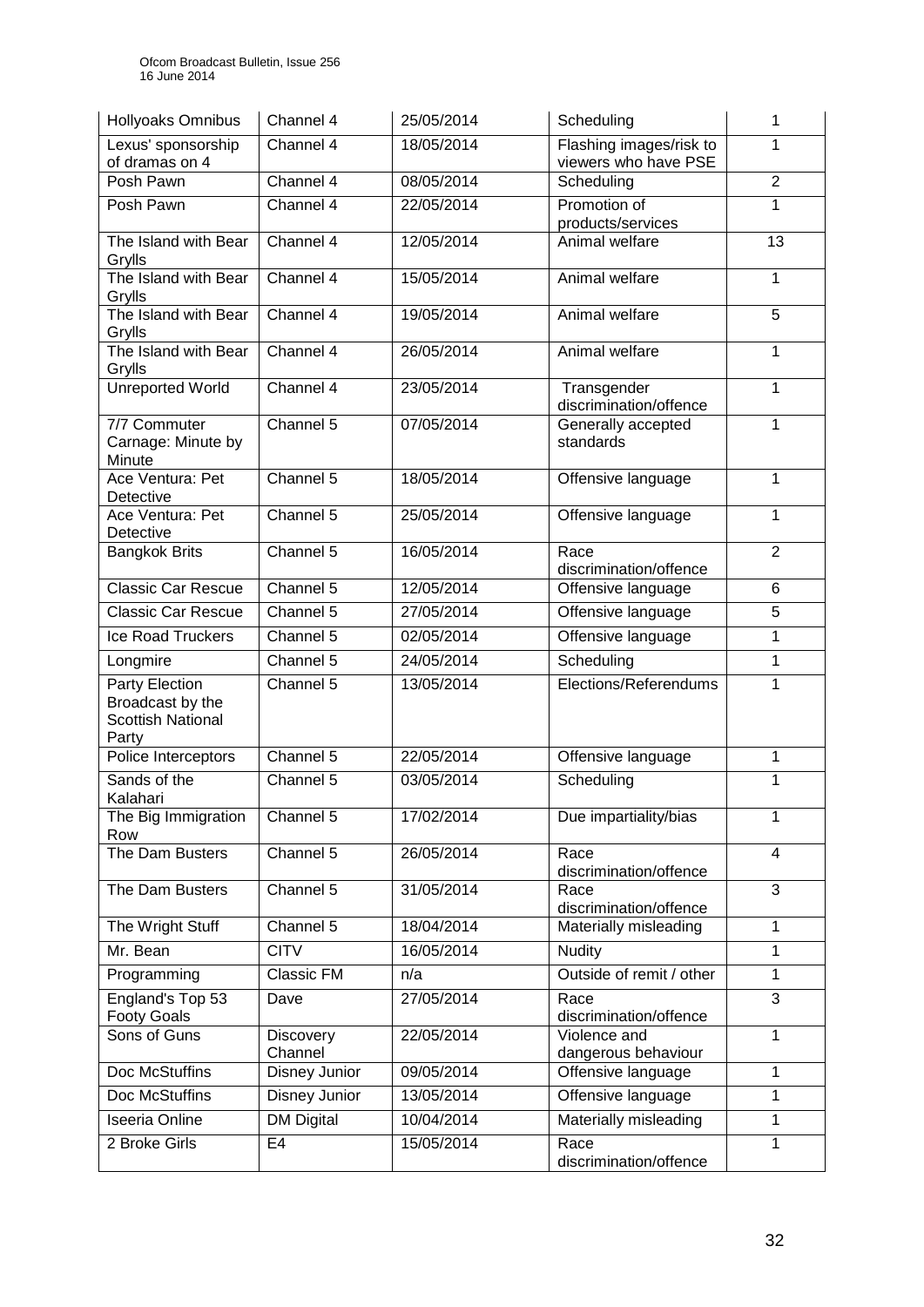| Channel ident                                                          | E <sub>4</sub>                                     | 19/05/2014 | Generally accepted<br>standards              | 1              |
|------------------------------------------------------------------------|----------------------------------------------------|------------|----------------------------------------------|----------------|
| Made in Chelsea                                                        | E <sub>4</sub>                                     | 12/05/2014 | Violence and<br>dangerous behaviour          | 1              |
| Made in Chelsea                                                        | E <sub>4</sub>                                     | 19/05/2014 | Drugs, smoking,<br>solvents or alcohol       | $\overline{2}$ |
| Troy (trailer)                                                         | E <sub>4</sub>                                     | 24/05/2014 | Violence and<br>dangerous behaviour          | $\mathbf{1}$   |
| Benny's Video                                                          | Film4                                              | 29/05/2014 | Animal welfare                               | 1              |
| Dark Star                                                              | Film4                                              | 20/05/2014 | <b>Nudity</b>                                | 1              |
| Davidoff Cool Water<br>Night Dive's<br>sponsorship of<br>dramas on Fox | Fox                                                | n/a        | <b>Nudity</b>                                | $\mathbf{1}$   |
| <b>News</b>                                                            | <b>Geo News</b>                                    | 03/03/2014 | Due accuracy                                 | 1              |
| Only Fools and<br>Horses                                               | <b>GOLD</b>                                        | 26/05/2014 | Offensive language                           | 1              |
| Programming                                                            | Halton<br>Community<br>Radio                       | 17/05/2014 | Format                                       | 1              |
| <b>Heart Breakfast</b>                                                 | <b>Heart FM</b><br>(Norwich and<br>Great Yarmouth) | 15/05/2014 | Materially misleading                        | 1              |
| JC and Lucy                                                            | <b>Heart London</b>                                | 19/05/2014 | Scheduling                                   | 1              |
| <b>American Plckers</b>                                                | History                                            | 19/05/2014 | Hypnotic and other<br>techniques             | 1              |
| Ant and Dec's<br>Saturday Night<br>Takeaway                            | $\overline{\text{IV}}$                             | 22/03/2014 | Offensive language                           | $\mathbf 1$    |
| Benidorm                                                               | <b>ITV</b>                                         | 26/05/2014 | Race<br>discrimination/offence               | 1              |
| <b>Britain's Got Talent</b>                                            | <b>ITV</b>                                         | 17/05/2014 | Offensive language                           | 1              |
| <b>Britain's Got Talent</b>                                            | <b>ITV</b>                                         | 25/05/2014 | Animal welfare                               | 1              |
| <b>Britain's Got Talent</b>                                            | $\overline{ITV}$                                   | 25/05/2014 | Offensive language                           | 5              |
| <b>Britain's Got Talent</b>                                            | <b>ITV</b>                                         | 25/05/2014 | Outside of remit / other                     | 1              |
| <b>Britain's Got Talent</b>                                            | ITV                                                | 26/05/2014 | Gender<br>discrimination/offence             | 4              |
| <b>Britain's Got Talent</b>                                            | <b>ITV</b>                                         | 26/05/2014 | Religious/Beliefs<br>discrimination/offence  | 1              |
| <b>Britain's Got Talent</b>                                            | $\overline{ITV}$                                   | 26/05/2014 | Animal welfare                               | 1              |
| <b>Britain's Got Talent</b>                                            | <b>ITV</b>                                         | 26/05/2014 | Generally accepted<br>standards              | $\overline{2}$ |
| <b>Britain's Got Talent</b>                                            | <b>ITV</b>                                         | 26/05/2014 | Outside of remit / other                     | $\mathbf{1}$   |
| <b>Britain's Got Talent</b>                                            | $\overline{\text{ITV}}$                            | 26/05/2014 | Violence and<br>dangerous behaviour          | $\overline{2}$ |
| <b>Britain's Got Talent</b>                                            | $\overline{ITV}$                                   | 27/05/2014 | Advertising scheduling                       | 1              |
| <b>Britain's Got Talent</b>                                            | <b>ITV</b>                                         | 27/05/2014 | Competitions                                 | $\mathbf{1}$   |
| <b>Britain's Got Talent</b>                                            | <b>ITV</b>                                         | 28/05/2014 | Age<br>discrimination/offence                | $\mathbf 1$    |
| <b>Britain's Got Talent</b>                                            | <b>ITV</b>                                         | 28/05/2014 | Sexual orientation<br>discrimination/offence | 16             |
| <b>Britain's Got Talent</b>                                            | <b>ITV</b>                                         | 28/05/2014 | Generally accepted<br>standards              | $\overline{3}$ |
| <b>Britain's Got Talent</b>                                            | <b>ITV</b>                                         | 28/05/2014 | Offensive language                           | $\overline{2}$ |
| <b>Britain's Got Talent</b>                                            | <b>ITV</b>                                         | 28/05/2014 | Outside of remit / other                     | 1              |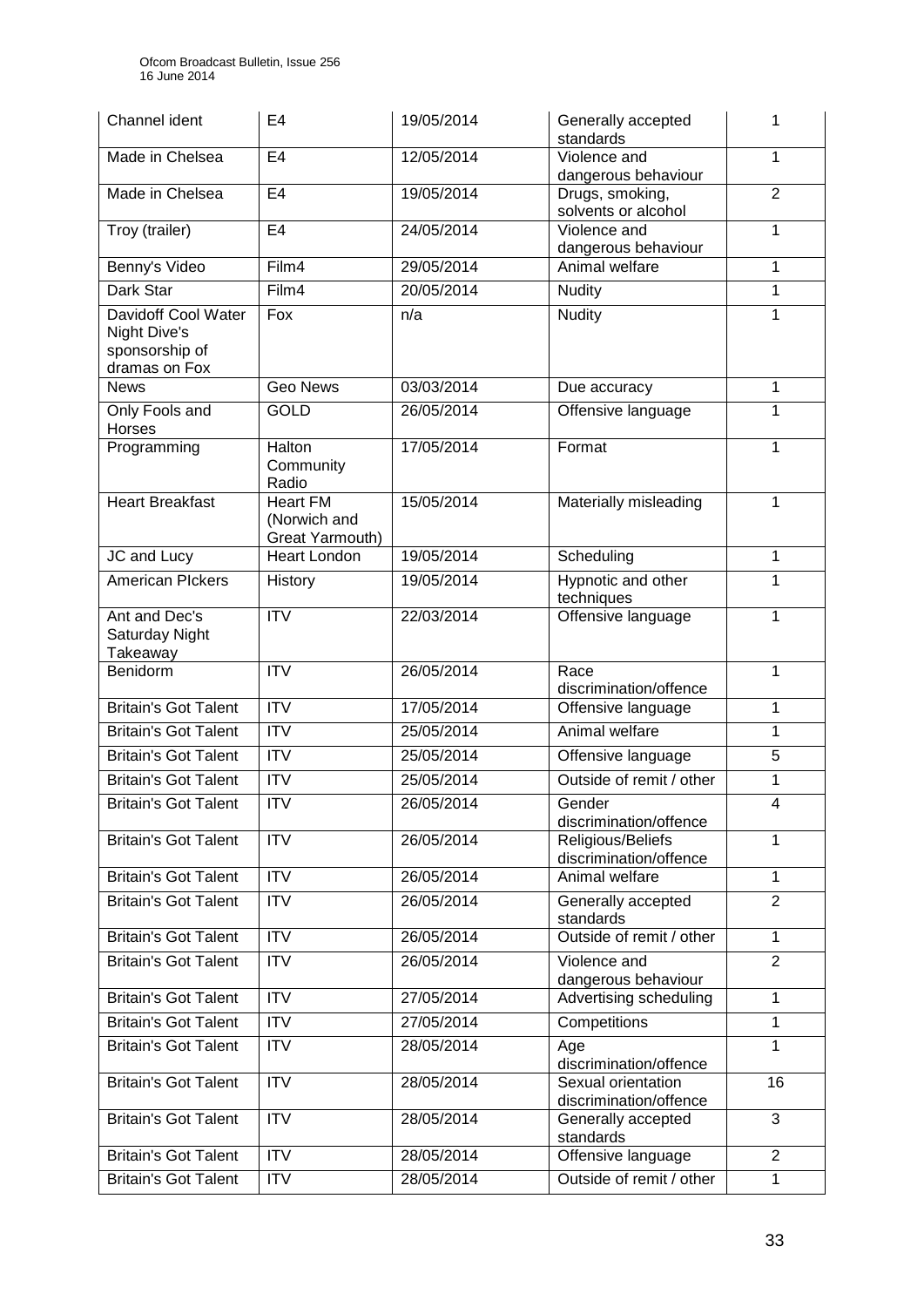| <b>Britain's Got Talent</b>                   | <b>ITV</b>              | 29/05/2014 | Race<br>discrimination/offence               | 5              |
|-----------------------------------------------|-------------------------|------------|----------------------------------------------|----------------|
| <b>Britain's Got Talent</b>                   | $\overline{ITV}$        | 29/05/2014 | Offensive language                           | 5              |
| <b>Britain's Got Talent</b>                   | ITV                     | 29/05/2014 | Outside of remit / other                     | 1              |
| <b>Britain's Got Talent</b>                   | $\overline{\text{IV}}$  | 31/05/2014 | Outside of remit / other                     | 1              |
| <b>Britain's Got Talent</b><br><b>Results</b> | ITV                     | 29/05/2014 | Scheduling                                   | $\mathbf{1}$   |
| <b>Coronation Street</b>                      | ITV                     | 23/05/2014 | <b>Disability</b><br>discrimination/offence  | $\mathbf{1}$   |
| <b>Dickinson's Real</b><br>Deal               | $\overline{IV}$         | 19/05/2014 | Fairness                                     | 1              |
| Emmerdale                                     | <b>ITV</b>              | 09/05/2014 | Scheduling                                   | 1              |
| Emmerdale                                     | $\overline{ITV}$        | 20/05/2014 | Scheduling                                   | 1              |
| Emmerdale                                     | $\overline{\text{ITV}}$ | 23/05/2014 | Scheduling                                   | $\mathbf{1}$   |
| Emmerdale                                     | <b>ITV</b>              | 26/05/2014 | Generally accepted<br>standards              | $\overline{2}$ |
| Emmerdale                                     | ITV                     | 26/05/2014 | Scheduling                                   | $\mathbf{1}$   |
| Emmerdale                                     | <b>ITV</b>              | n/a        | Scheduling                                   | $\mathbf{1}$   |
| FA Cup Final<br>(Trailer)                     | $\overline{\text{IV}}$  | 12/05/2014 | Materially misleading                        | $\mathbf{1}$   |
| <b>FA Cup Final Live</b>                      | ITV                     | 17/05/2014 | Generally accepted<br>standards              | $\mathbf{1}$   |
| <b>FA Cup Final Live</b>                      | $\overline{\text{IV}}$  | 17/05/2014 | Outside of remit / other                     | $\overline{2}$ |
| Fearne and. .<br>.McBusted                    | <b>ITV</b>              | 29/05/2014 | Harm                                         | $\mathbf{1}$   |
| <b>ITV News and</b><br>Weather                | <b>ITV</b>              | 20/05/2014 | Due impartiality/bias                        | $\mathbf{1}$   |
| <b>ITV News and</b><br>Weather                | ITV                     | 20/05/2014 | Scheduling                                   | $\mathbf{1}$   |
| <b>ITV News at Ten</b><br>and Weather         | $\overline{\text{IV}}$  | 20/05/2014 | Outside of remit / other                     | $\mathbf{1}$   |
| Loose Women                                   | $\overline{\text{IV}}$  | 09/05/2014 | Violence and<br>dangerous behaviour          | $\overline{2}$ |
| Loose Women                                   | $\overline{IV}$         | 13/05/2014 | Sexual orientation<br>discrimination/offence | 1              |
| Loose Women                                   | <b>ITV</b>              | 23/05/2014 | Race<br>discrimination/offence               | $\mathbf 1$    |
| Off Their Rockers                             | <b>ITV</b>              | 18/05/2014 | Generally accepted<br>standards              | $\mathbf{1}$   |
| The Jeremy Kyle<br>Show                       | <b>ITV</b>              | 19/05/2014 | Generally accepted<br>standards              | $\mathbf{1}$   |
| The Jeremy Kyle<br>Show                       | <b>ITV</b>              | 20/05/2014 | Generally accepted<br>standards              | $\mathbf{1}$   |
| The Jeremy Kyle<br>Show                       | <b>ITV</b>              | 21/05/2014 | Scheduling                                   | $\mathbf{1}$   |
| The Jeremy Kyle<br>Show                       | ITV                     | 23/05/2014 | Generally accepted<br>standards              | $\mathbf{1}$   |
| The Jeremy Kyle<br>Show                       | <b>ITV</b>              | 27/05/2014 | <b>Disability</b><br>discrimination/offence  | 1              |
| The Paul O'Grady<br>Show                      | ITV                     | 26/05/2014 | Scheduling                                   | $\overline{2}$ |
| This Morning                                  | <b>ITV</b>              | 19/05/2014 | Under 18s in<br>programmes                   | $\mathbf{1}$   |
| This Morning                                  | <b>ITV</b>              | 27/05/2014 | Gender<br>discrimination/offence             | 3              |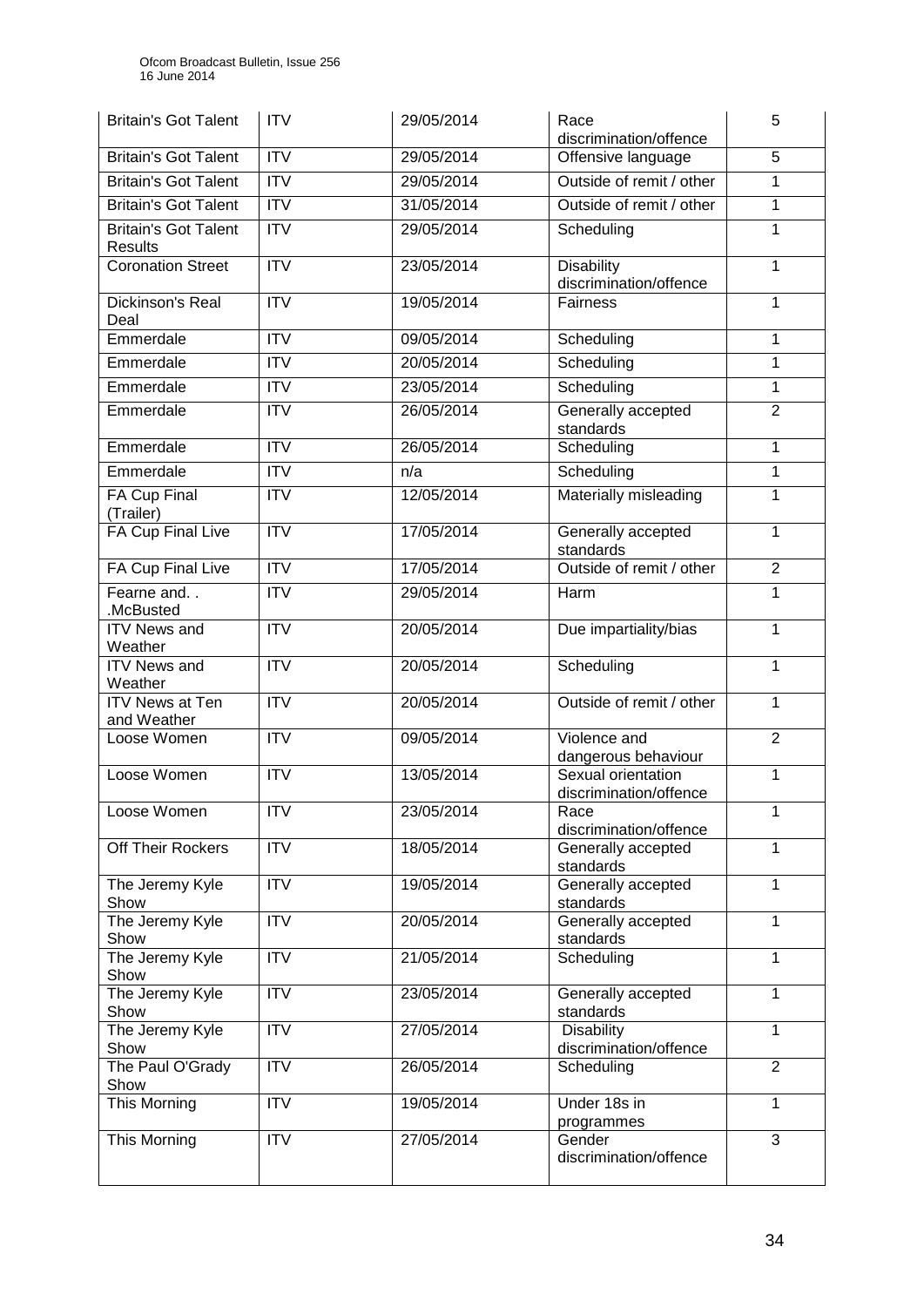| <b>UEFA Champions</b><br>League Final            | <b>ITV</b>                     | 24/05/2014 | Sexual orientation<br>discrimination/offence | $\overline{2}$ |
|--------------------------------------------------|--------------------------------|------------|----------------------------------------------|----------------|
| You've Been<br>Framed!                           | <b>ITV</b>                     | 26/05/2014 | Generally accepted<br>standards              | 1              |
| <b>ITV News London</b>                           | <b>ITV London</b>              | 21/05/2014 | Outside of remit / other                     | $\mathbf{1}$   |
| <b>ITV News London</b>                           | <b>ITV London</b>              | 28/05/2014 | Outside of remit / other                     | 1              |
| <b>ITV News London</b>                           | <b>ITV London</b>              | 29/05/2014 | Due impartiality/bias                        | 1              |
| <b>Britain's Got More</b><br>Talent              | ITV2                           | 27/05/2014 | Violence and<br>dangerous behaviour          | $\overline{2}$ |
| <b>Britain's Got More</b><br>Talent              | ITV2                           | 28/05/2014 | Generally accepted<br>standards              | 1              |
| <b>Britain's Got More</b><br>Talent              | ITV2                           | 28/05/2014 | Offensive language                           | 3              |
| <b>Celebrity Juice</b>                           | ITV2                           | 29/04/2014 | Generally accepted<br>standards              | $\mathbf{1}$   |
| <b>Celebrity Juice</b>                           | ITV <sub>2</sub>               | 06/05/2014 | Generally accepted<br>standards              | $\mathbf{1}$   |
| Celebrity Juice                                  | ITV2                           | 15/05/2014 | Gender<br>discrimination/offence             | 1              |
| Justeat.co.uk's<br>sponsorship of Take<br>Me Out | ITV2                           | 23/05/2014 | Disability<br>discrimination/offence         | $\mathbf{1}$   |
| Viral Tap                                        | itv2                           | 24/05/2014 | Generally accepted<br>standards              | $\mathbf{1}$   |
| You've Been<br>Framed!                           | $\overline{ITV2}$              | 13/05/2014 | Generally accepted<br>standards              | $\mathbf{1}$   |
| <b>Barbara</b>                                   | ITV3                           | n/a        | Generally accepted<br>standards              | $\mathbf{1}$   |
| French Open Tennis<br>2014                       | ITV3                           | 28/05/2014 | Outside of remit / other                     | $\mathbf{1}$   |
| <b>Midsomer Murders</b>                          | ITV3                           | 27/05/2014 | Advertising scheduling                       | $\mathbf{1}$   |
| Cricket                                          | ITV4                           | 01/06/2014 | Outside of remit / other                     | 1              |
| Partaj med Café                                  | Kanal $5$                      | 06/04/2014 | Generally accepted                           | $\mathbf{1}$   |
| <b>Bärs</b><br>lain Dale                         | (Sweden)<br><b>LBC 97.3 FM</b> | 21/05/2014 | standards<br>Due impartiality/bias           | 1              |
| James O'Brien                                    | <b>LBC 97.3 FM</b>             | 16/05/2014 | Elections/Referendums                        | $\overline{2}$ |
| Ken Livingstone and                              | LBC 97.3 FM                    | 24/05/2014 | Gender                                       | 1              |
| David Mellor                                     |                                |            | discrimination/offence                       |                |
| James O'Brien                                    | <b>LBC 97.3FM</b>              | n/a        | Due impartiality/bias                        | 1              |
| <b>Steve Allen</b>                               | <b>LBC 97.3FM</b>              | 06/05/2014 | Disability<br>discrimination/offence         | $\mathbf{1}$   |
| Return to Zero<br>(trailer)                      | Lifetime                       | 18/05/2014 | Scheduling                                   | $\mathbf{1}$   |
| Wake Up London                                   | London Live                    | 07/05/2014 | Product placement                            | 1              |
| Magic Breakfast with<br>Neil Fox                 | Magic FM                       | 09/05/2014 | Generally accepted<br>standards              | $\mathbf{1}$   |
| The Restoration<br>Man                           | More4                          | 25/05/2014 | Offensive language                           | 1              |
| Revenge of the<br>Middle-aged Woman              | Movie Mix                      | 17/05/2014 | <b>Television Access</b><br>Services         | 1              |
| Eurotrash - The<br><b>Sexiest Bits</b>           | Pick TV                        | 24/05/2014 | Sexual material                              | 1              |
| Cars that Rock with<br>Brian Johnson             | Quest                          | 01/06/2014 | Offensive language                           | 1              |
| United States of<br>Bacon                        | Quest                          | 31/05/2014 | Violence and<br>dangerous behaviour          | 1              |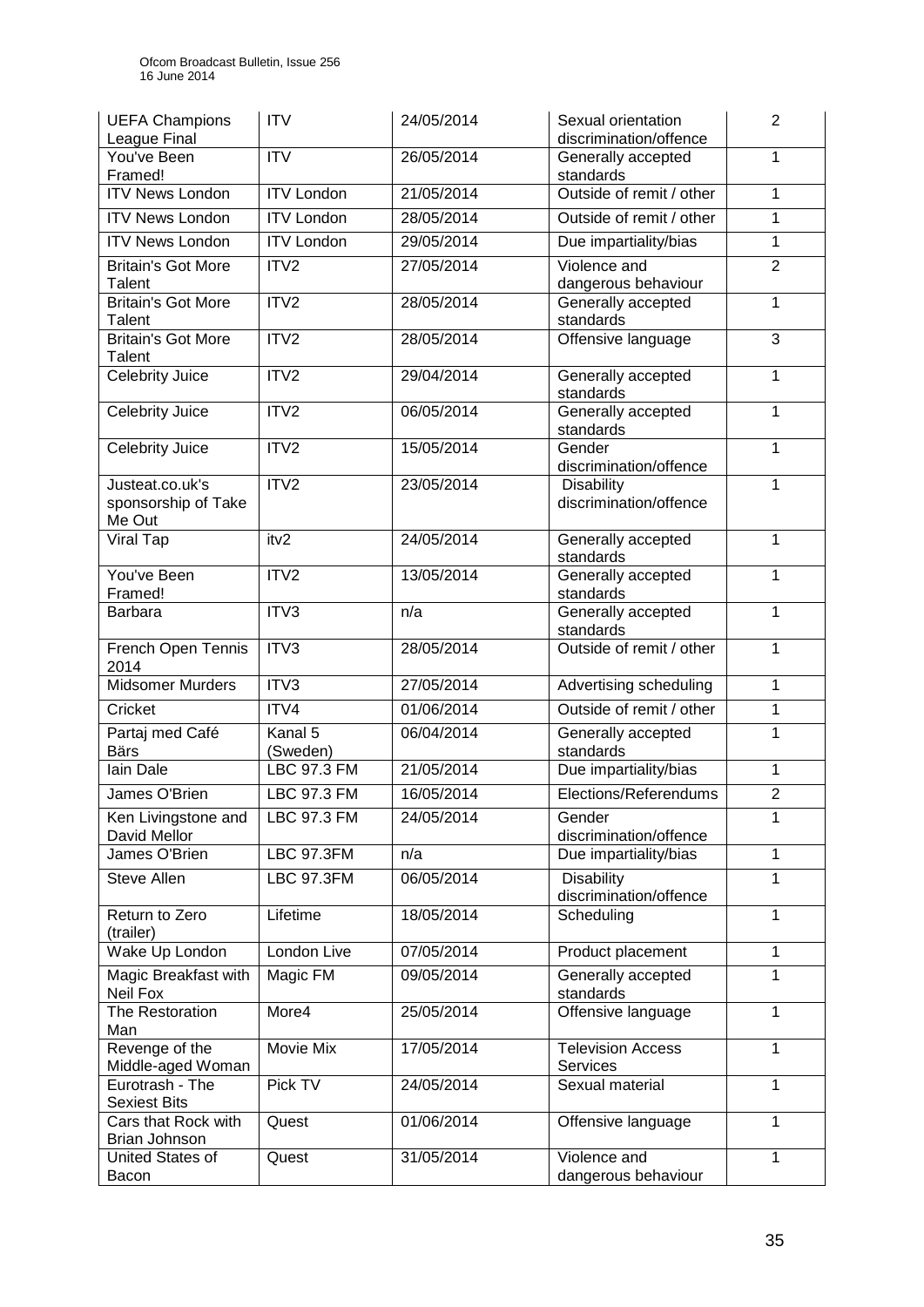| Programming                                  | Real Radio<br>North West    | n/a        | Outside of remit / other                    | 1              |
|----------------------------------------------|-----------------------------|------------|---------------------------------------------|----------------|
| <b>News</b>                                  | <b>RT</b>                   | 07/05/2014 | Due impartiality/bias                       | 1              |
| Derby Q&A                                    | Sangat TV                   | 20/04/2014 | Religious/Beliefs<br>discrimination/offence | $\overline{3}$ |
| Mr. Sloane                                   | <b>Sky Atlantic</b>         | 23/05/2014 | Outside of remit / other                    | 1              |
| Programming                                  | <b>Sky News</b>             | n/a        | Elections/Referendums                       | 1              |
| <b>Sky News</b>                              | <b>Sky News</b>             | 19/05/2014 | Offensive language                          | 1              |
| <b>Sky News</b>                              | <b>Sky News</b>             | 21/05/2014 | Due accuracy                                | 1              |
| <b>Sky News</b>                              | <b>Sky News</b>             | 27/05/2014 | Offensive language                          | 3              |
| Sky News with Kay<br><b>Burley</b>           | <b>Sky News</b>             | 26/05/2014 | Due impartiality/bias                       | 3              |
| Football:<br>Championship Play-<br>Off Final | Sky Sports 1                | 24/05/2014 | Generally accepted<br>standards             | 1              |
| About a Boy                                  | Sky1                        | 25/05/2014 | Offensive language                          | 1              |
| Soccer A.M.                                  | Sky1                        | 17/05/2014 | Sexual material                             | 1              |
| Programming                                  | Smooth Radio                | 23/05/2014 | Outside of remit / other                    | 1              |
| Studio 66 Days                               | Studio 66 TV1               | 30/04/2014 | Sexual material                             | 1              |
| Alan Brazil Sports<br><b>Breakfast</b>       | Talksport                   | 21/05/2014 | Commercial<br>communications on<br>radio    | 1              |
| Law and Order SVU                            | <b>Universal</b><br>Channel | 26/05/2014 | Violence and<br>dangerous behaviour         | 1              |
| Soaps                                        | Various                     | n/a        | Scheduling                                  | 1              |
| Programming                                  | VOAR 94 radio               | n/a        | Outside of remit / other                    | 1              |
| Who Do You Think<br>You Are?                 | Yesterday                   | 28/05/2014 | Outside of remit / other                    | 1              |

#### **Complaints assessed under the General Procedures for investigating breaches of broadcast licences**

For more information about how Ofcom conducts investigations about broadcast licences, go to: http://stakeholders.ofcom.org.uk/broadcasting/quidance/complaints[sanctions/general-procedures/.](http://stakeholders.ofcom.org.uk/broadcasting/guidance/complaints-sanctions/general-procedures/)

| Licensee                       | Categories |
|--------------------------------|------------|
| Smooth Radio (various local AM | I Format   |
| licences)                      | compliance |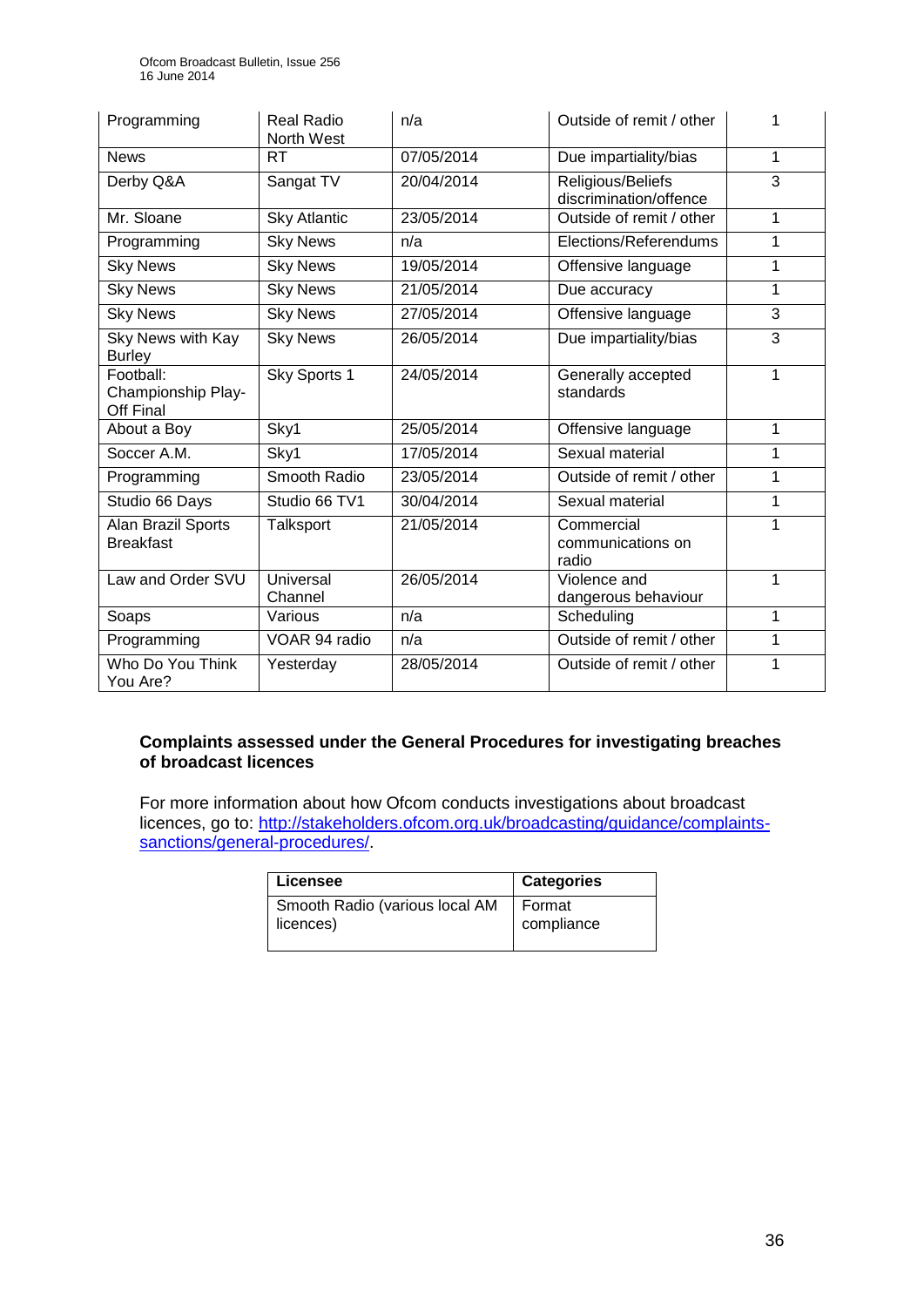## **Investigations List**

If Ofcom considers that a broadcaster may have breached its codes, a condition of its licence or other regulatory requirements, it will start an investigation.

#### **It is important to note that an investigation by Ofcom does not necessarily mean the broadcaster has done anything wrong. Not all investigations result in breaches of the licence or other regulatory requirements being recorded.**

Here are alphabetical lists of new investigations launched between 22 May and 4 June 2014.

#### **Investigations launched under the Procedures for investigating breaches of content standards for television and radio**

| Programme                                                      | <b>Broadcaster</b>   | <b>Transmission date</b>           |
|----------------------------------------------------------------|----------------------|------------------------------------|
| Advertising minutage                                           | Colors TV            | 20 April 2014 and 25<br>April 2014 |
| Advertising minutage                                           | Rishtey              | 21 April 2014                      |
| Aey Shomoy                                                     | <b>NTV</b>           | 8 April 2014                       |
| Behind Enemy Lines 2 (trailer) and<br>Hostel: Part 2 (trailer) | PRO4                 | Various                            |
| <b>Business Talk with Safi</b>                                 | ATN Bangla           | 8 April 2014                       |
| Counter Strike GO: Pro League                                  | Ginx TV              | 16 May 2014                        |
| Programming                                                    | Fadak TV             | Various                            |
| The Daily Politics                                             | BBC <sub>2</sub>     | 22 May 2014                        |
| The Sentenced - Trap for the "Alpha"<br>group                  | NTV Mir<br>Lithuania | 10 March 2014                      |

For more information about how Ofcom assesses complaints and conducts investigations about content standards, go to: [http://stakeholders.ofcom.org.uk/broadcasting/guidance/complaints](http://stakeholders.ofcom.org.uk/broadcasting/guidance/complaints-sanctions/standards/)[sanctions/standards/.](http://stakeholders.ofcom.org.uk/broadcasting/guidance/complaints-sanctions/standards/)

#### **Investigations launched under the Procedures for the consideration and adjudication of Fairness and Privacy complaints**

| <b>Programme</b> | <b>Broadcaster</b> | <b>Transmission date</b> |
|------------------|--------------------|--------------------------|
| Khara Sach       | <b>ARY News</b>    | 19 February 2014         |
| Channel 4 News   | Channel 4          | 22 January 2014          |